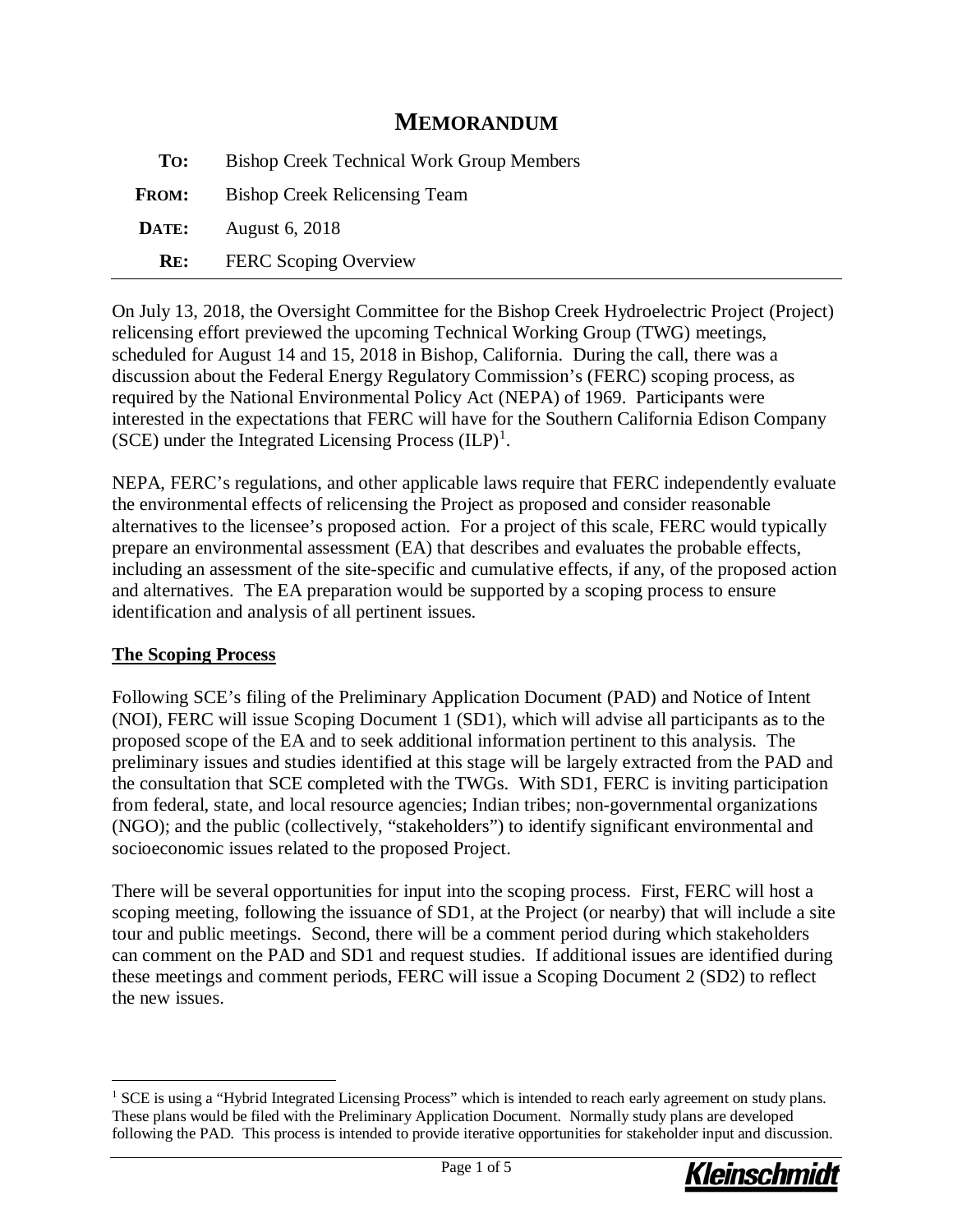The scoping documents will identify the resources likely to be cumulatively affected by the Project and site-specific resources issues that must be analyzed by FERC to determine Project effects and the appropriateness of proposed environmental measures as part of any new license for the Project. It is then the responsibility of SCE to propose a suite of study plans that will provide FERC with the information needed for their analysis. However, this is an iterative process that involves stakeholder comments and suggestions and, ultimately results in approved study plans from FERC through a Study Plan Determination (SPD).

## **Anticipated Studies**

FERC does not have a list of required studies that are expected of licensees. Rather, FERC will require studies or more information gathering if additional information about the resource is needed to address the effects of the continued operation of the Project. In some cases, when little existing information was available or provided in the PAD, this list may be extensive. In others, where the resources are well understood, the project is likely to have minimal impact, and very few or no studies may be required. Projects that are not proposing changes in operations or facilities typically need to provide less information for FERC to analyze the effects of the project.

Environmental Exhibit (Exhibit E) of the license application, is where SCE will address the resources listed in the PAD, and any other resources identified in SD2 (or SD1 if no SD2 is issued). Exhibit E requires a detailed description by each resource area of the affected environment or area(s) that may be affected by the proposed Project; and a discussion of Project effects to the environment, based in part on results of the studies conducted under the approved SPD.

## **Example Projects**

It would be useful to review scoping documents developed for other comparable projects to obtain a sense of the issues that could come up in the scoping process. However, it is important to remember that all projects are different in terms of operation, the presence or absence of listed species, and the degree to which federal lands may be involved.

In the case of the Bishop Creek Hydroelectric Project, Kleinschmidt Associates (Kleinschmidt) reviewed another relicensing (Eastman Falls Hydroelectric Project, P-2457-038) that may be comparable: the licensee proposed to continue to operate and maintain the project; no new developments or changes in project operation are were proposed. The SD1 summarized issues identified in the PAD and no significant new issues were raised during the FERC scoping meeting. Because a SD2 was not issued, the applicant developed a study plan to address issues identified in the PAD. SD1 from this example is included as Attachment 1.

There are other SD2 examples from California, but they are difficult to compare with the issues in this relicensing because of their size and complexity. Some sample SD2s, along with their dates of issuance are included below, which would aid in locating these documents in FERC's elibrary.

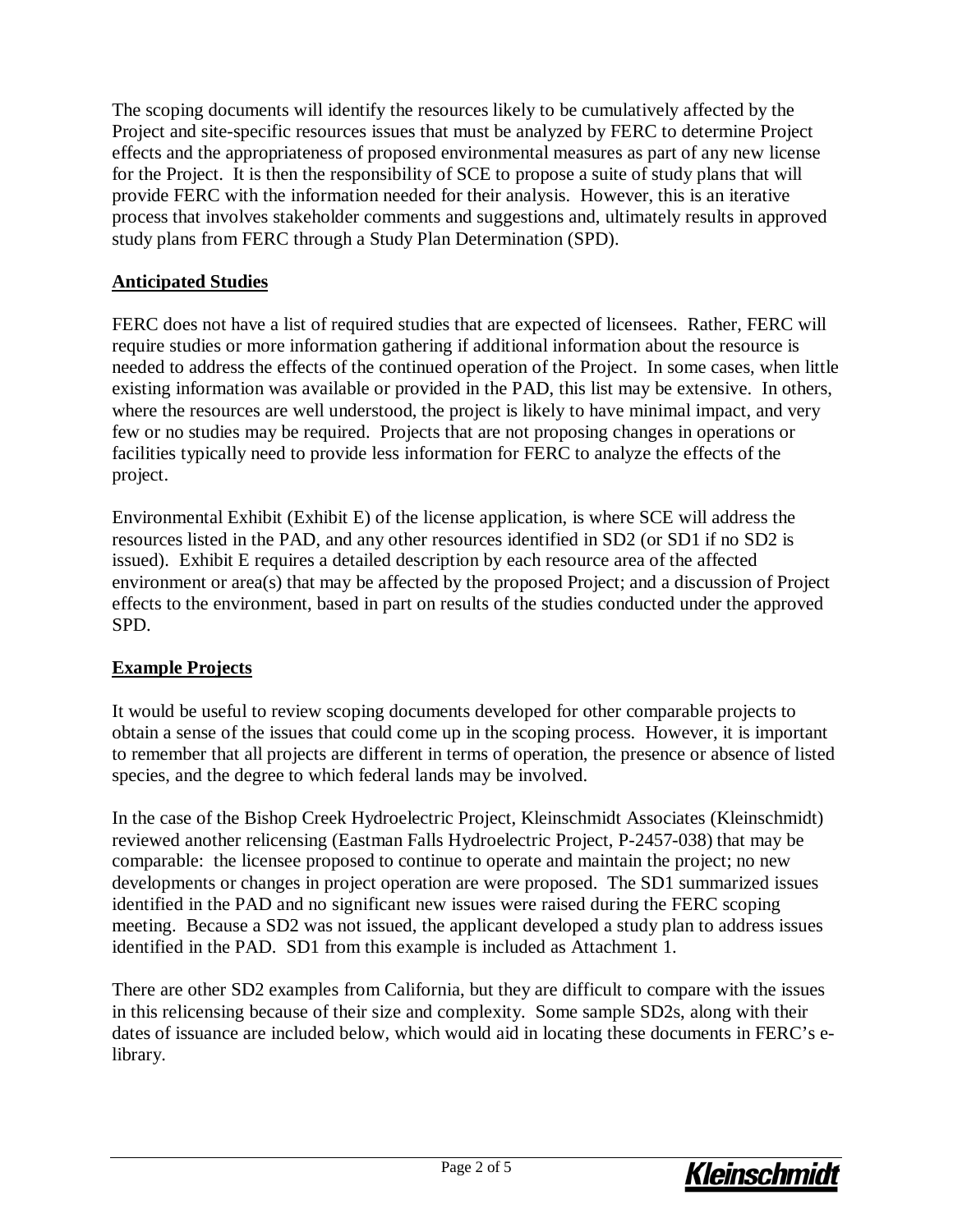| Project (FERC No)                  | Date of SD2 | Licensee                          |
|------------------------------------|-------------|-----------------------------------|
| Bucks Creek Hydroelectric Project  | 05/29/2014  | Pacific Gas and Electric Company  |
| (FERC P-619)                       |             |                                   |
| Yuba River Hydroelectric Project   | 04/18/2011  | Yuba County Water Agency          |
| $(FERC P-2246)$                    |             |                                   |
| Merced River Hydroelectric Project | 4/17/2009   | <b>Merced Irrigation District</b> |

#### **Applicability to Bishop Creek Hydroelectric Project Relicensing**

SCE is using the Hybrid-ILP process for this Project to identify resource questions and to collaboratively develop study plans that would be included in the PAD and NOI. The study plans, which would be would be developed consistent with FERC guidelines (18 CFR § 5.9), will be responsive to stakeholders' and resource agencies' concerns, public interest considerations, and resource management goals and objectives for the Project. By receiving the study plans prior to the scoping meeting, FERC will understand that the key resource questions of resource agencies, Tribes, and the public have been identified.

Collective investment prior to the PAD and NOI filing will benefit all parties by simplifying and accelerating the scoping and SPD process. This could result in 1) more time to collect additional information if necessary, and 2) more time to discuss and develop meaningful protection mitigation and enhancement measures for the next license term. A good example of how this process can benefit the SPD phase can be found in the FERC docket for the Middle Fork American River Relicensing (FERC P-2079). Attachment 2 is a letter from FERC granting a request from the licensee (Placer County) to expedite the SPD process, based on achieving early stakeholder consensus.

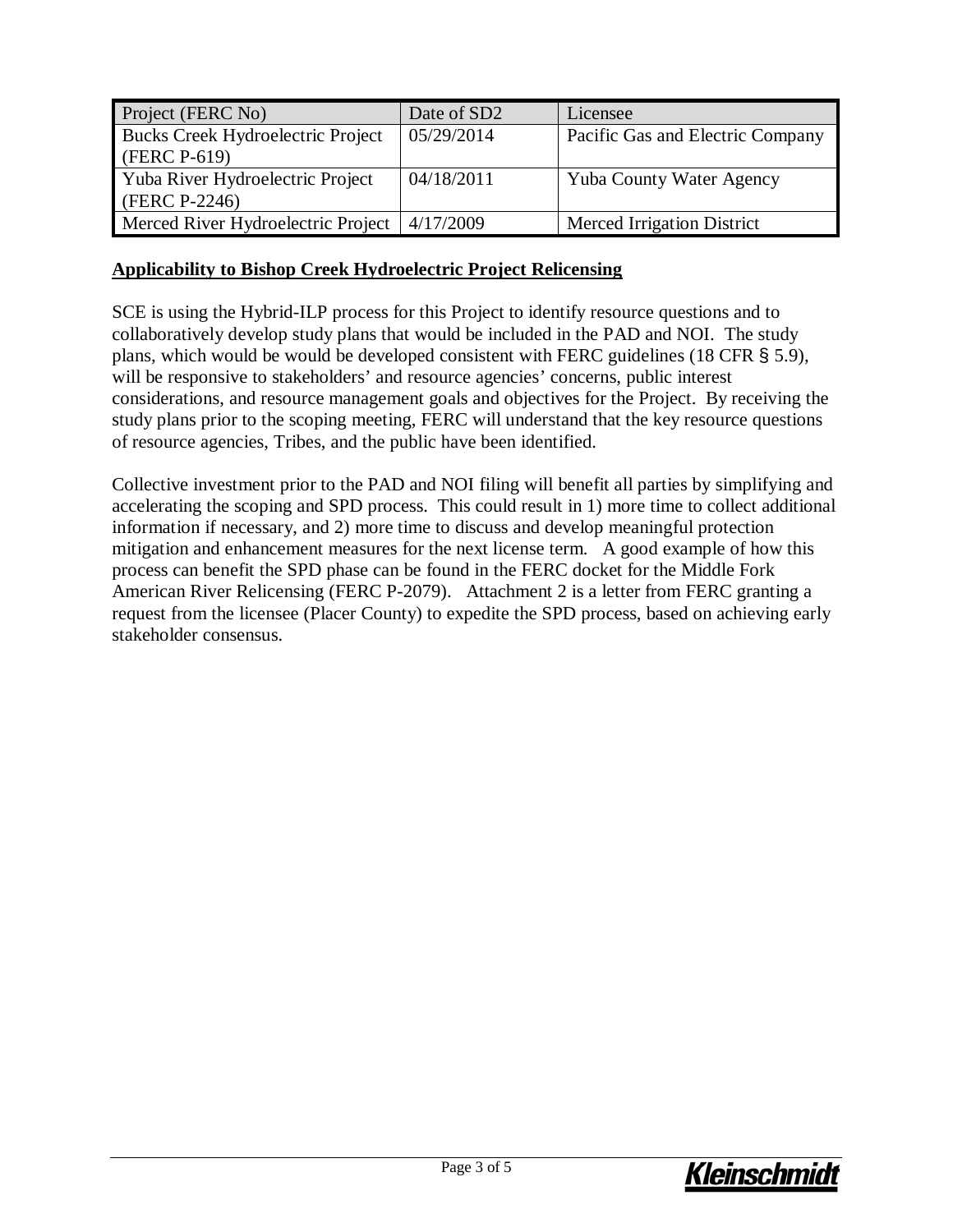**ATTACHMENT 1: EXAMPLE SCOPING DOCUMENT**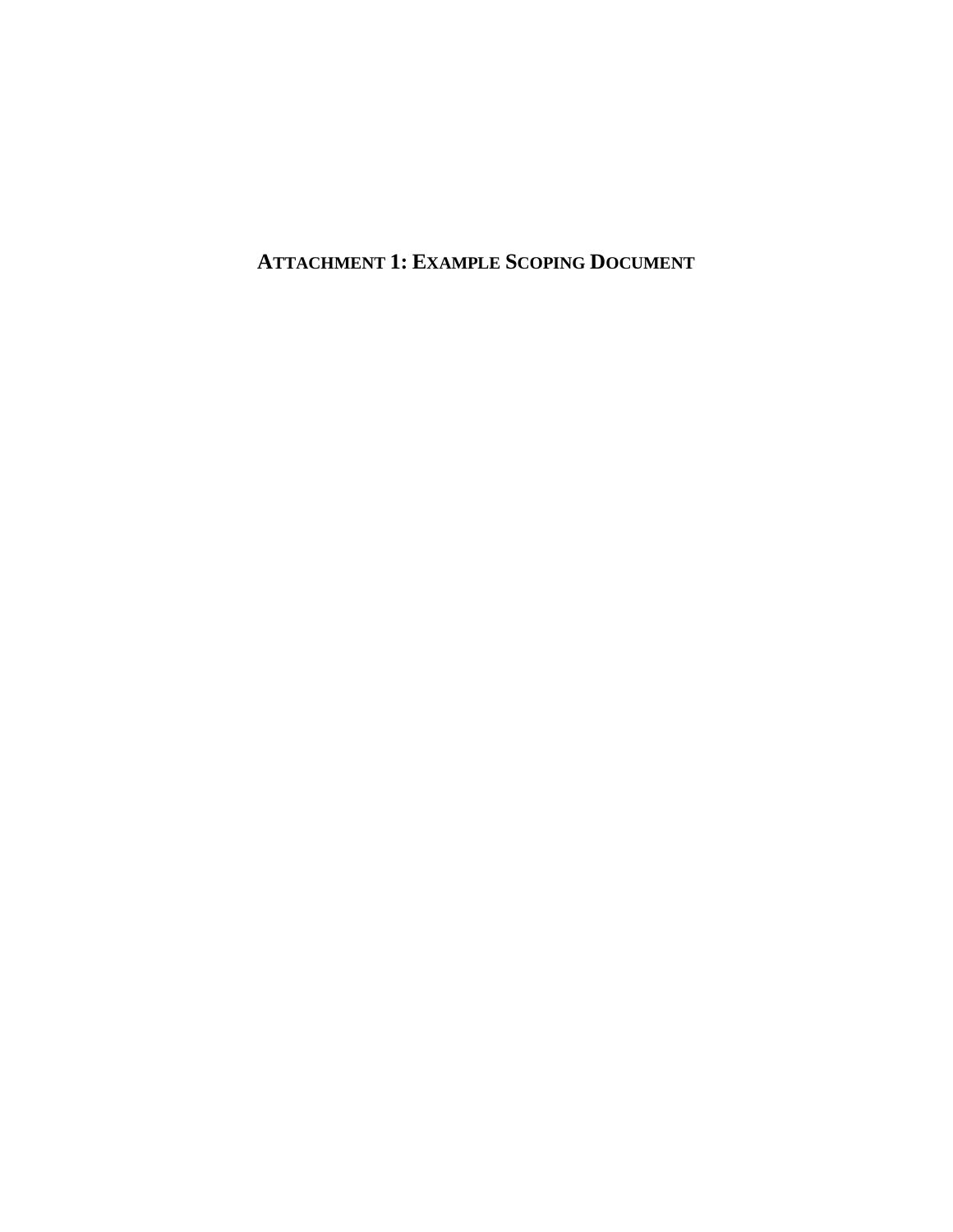#### FEDERAL ENERGY REGULATORY COMMISSION Washington, DC 20426 August 31, 2012

OFFICE OF ENERGY PROJECTS

Project No. 2457-038 – New Hampshire Eastman Falls Hydroelectric Project Public Service Company of New Hampshire

#### **Subject: Scoping Document 1 for Eastman Falls Hydroelectric Project, P-2457-038**

To the Party Addressed:

The Federal Energy Regulatory Commission (Commission) is currently reviewing the Pre-Application Document submitted by Public Service Company of New Hampshire (PSNH) for relicensing the Eastman Falls Hydroelectric Project (Eastman Falls Project) (FERC No. 2457). The Eastman Falls Project is located on the Pemigewasset River in the city of Franklin and the towns of Hill, Sanbornton, Bristol, and New Hampton, within Merrimack and Belknap Counties, New Hampshire. The Eastman Falls Project is located approximately 1 mile upstream of its confluence with the Winnipesaukee River and approximately 1.5 miles downstream of the United States Army Corps of Engineers (Corps) Franklin Falls Flood Control Dam (Franklin Falls). The Franklin Falls impoundment is included within the Eastman Falls project boundary, but the Franklin Falls dam and facilities are not part of the Eastman Falls Project.

Pursuant to the National Environmental Policy Act (NEPA) of 1969, as amended, Commission staff intends to prepare an environmental assessment (EA), which will be used by the Commission to determine whether, and under what conditions, to issue a new license for the project. To support and assist our environmental review, we are beginning the public scoping process to ensure that all pertinent issues are identified and analyzed, and that the EA is thorough and balanced.

We invite your participation in the scoping process, and are circulating the attached Scoping Document 1 (SD1) to provide you with information on the Eastman Falls Project. We are also soliciting your comments and suggestions on our preliminary list of issues and alternatives to be addressed in the EA. We are also requesting that you identify any studies that would help provide a framework for collecting pertinent information on the resource areas under consideration necessary for the Commission to prepare the EA for the project.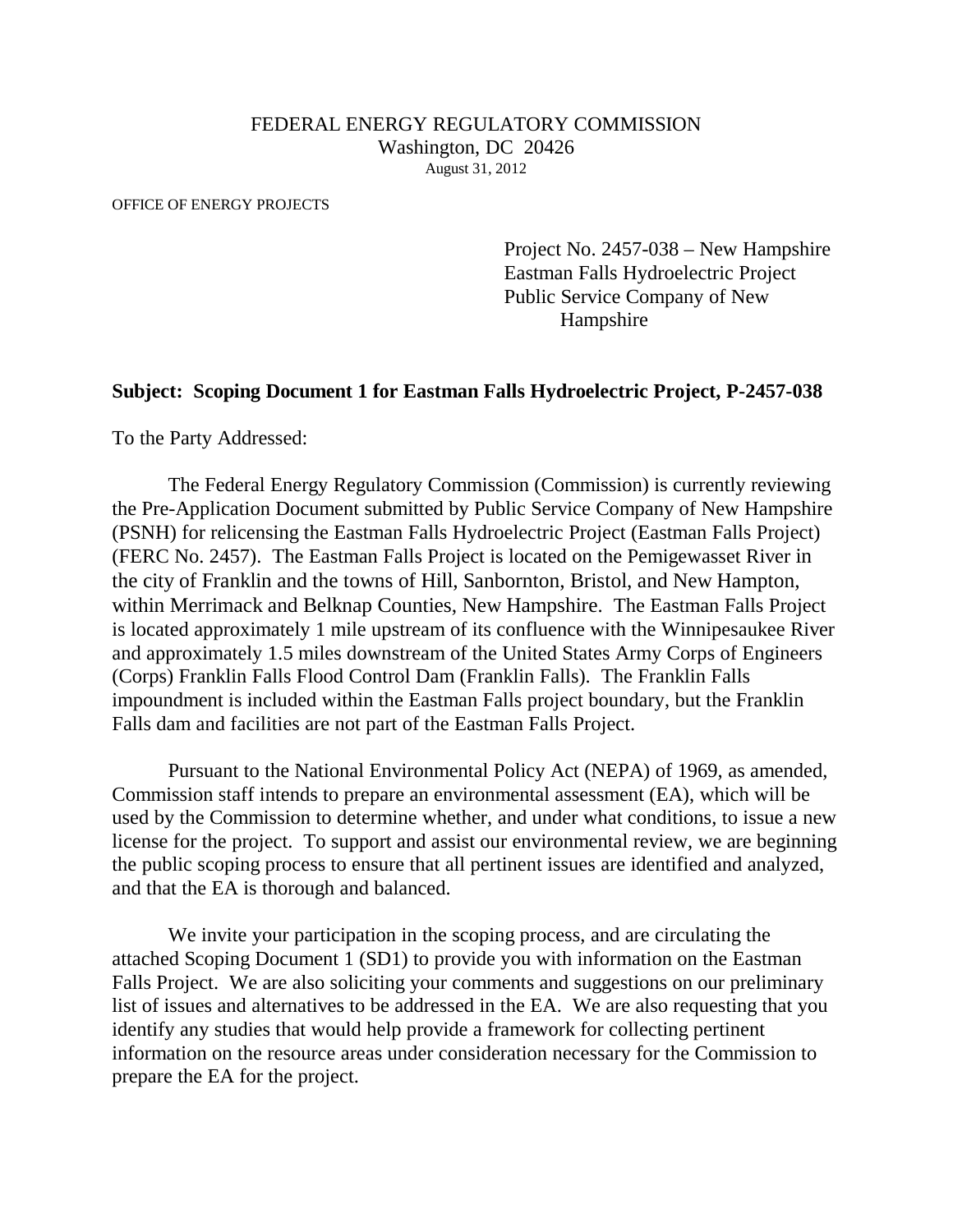We will hold two scoping meetings for the Eastman Falls Project to receive input on the scope of the EA. A daytime meeting will be held at 1:00 p.m. on September 19, 2012, at the Franklin City Hall, Opera House, 316 Central Street, Franklin, NH. An evening meeting will be held at 7:00 p.m. on September 19, 2012, at Franklin City Hall, Opera House, 316 Central Street, Franklin, NH. We will also visit the project facilities on September 18, 2012, starting at 11:00 a.m.

We invite all interested agencies, Indian tribes, non-governmental organizations, and individuals to attend one or all of these meetings. Further information on our site visit and scoping meetings is available in the enclosed SD1.

SD1 is being distributed to both PSNH's distribution list and the Commission's official mailing list (see section 9.0 of the attached SD1). If you wish to be added to or removed from the Commission's official mailing list, please send your request by email to efiling@ferc.gov or by mail to: Kimberly D. Bose, Secretary, Federal Energy Regulatory Commission, 888 First Street, N.E., Room 1A, Washington, DC 20426. All written or emailed requests must specify your wish to be removed from or added to the mailing list and must clearly identify the following on the first page: **Eastman Falls Hydroelectric Project No. 2457-038**.

Please review the SD1 and, if you wish to provide comments, follow the instructions in section 6.0, *Request for Information and Studies*. If you have any questions about SD1, the scoping process, or how Commission staff will develop the EA for this project, please contact Samantha Davidson at (202) 502-6839 or [samantha.davidson@ferc.gov.](mailto:samantha.davidson@ferc.gov) Additional information about the Commission's licensing process and the Eastman Falls Project may be obtained from our website, [www.ferc.gov.](http://www.ferc.gov/) The Commission strongly encourages electronic filings.

Enclosure: Scoping Document 1

cc: Mailing List Public Files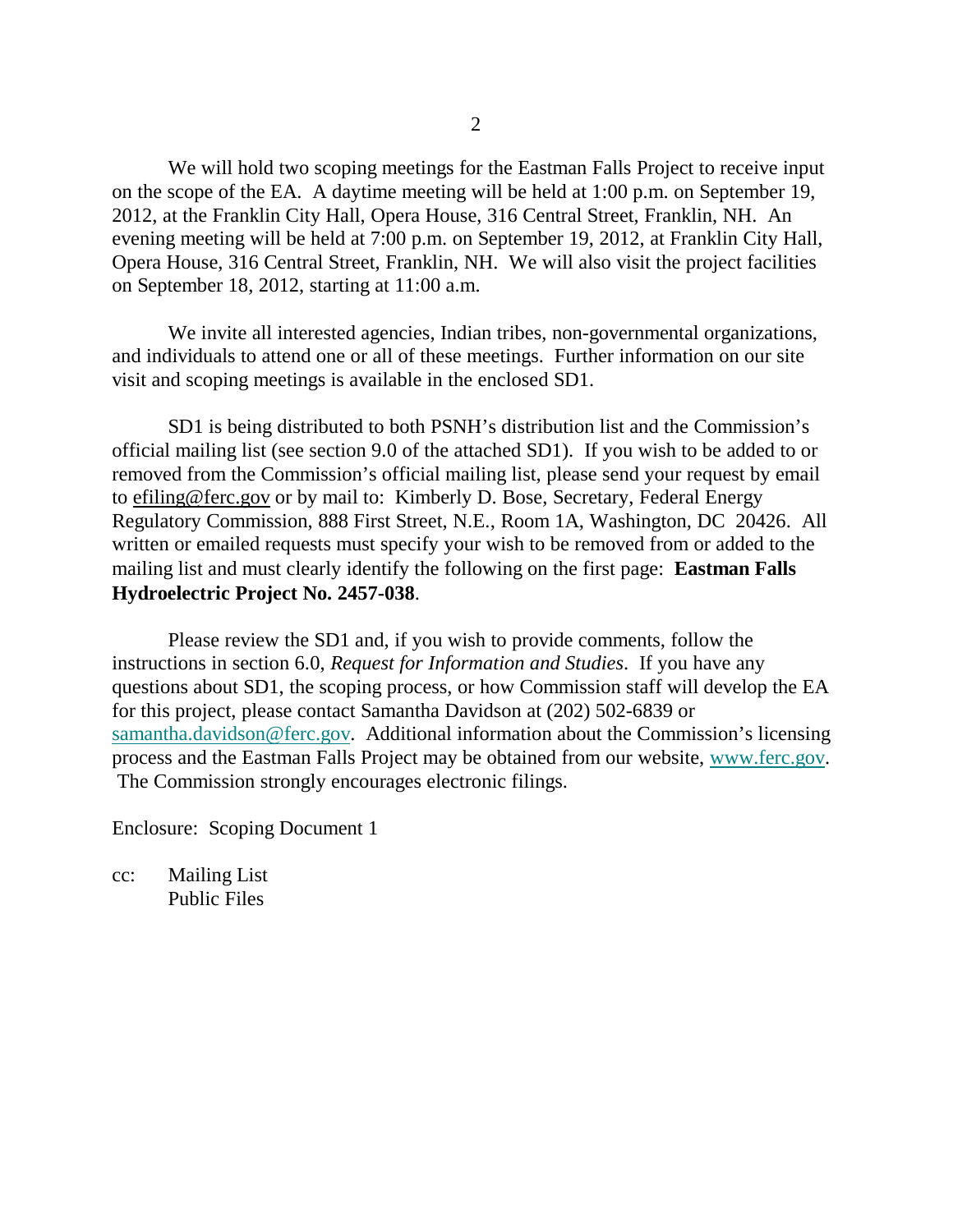## SCOPING DOCUMENT 1

# EASTMAN FALLS HYDROELECTRIC PROJECT

NEW HAMPSHIRE

PROJECT NO. 2457-038

Federal Energy Regulatory Commission Office of Energy Projects Division of Hydropower Licensing Washington, DC

August 2012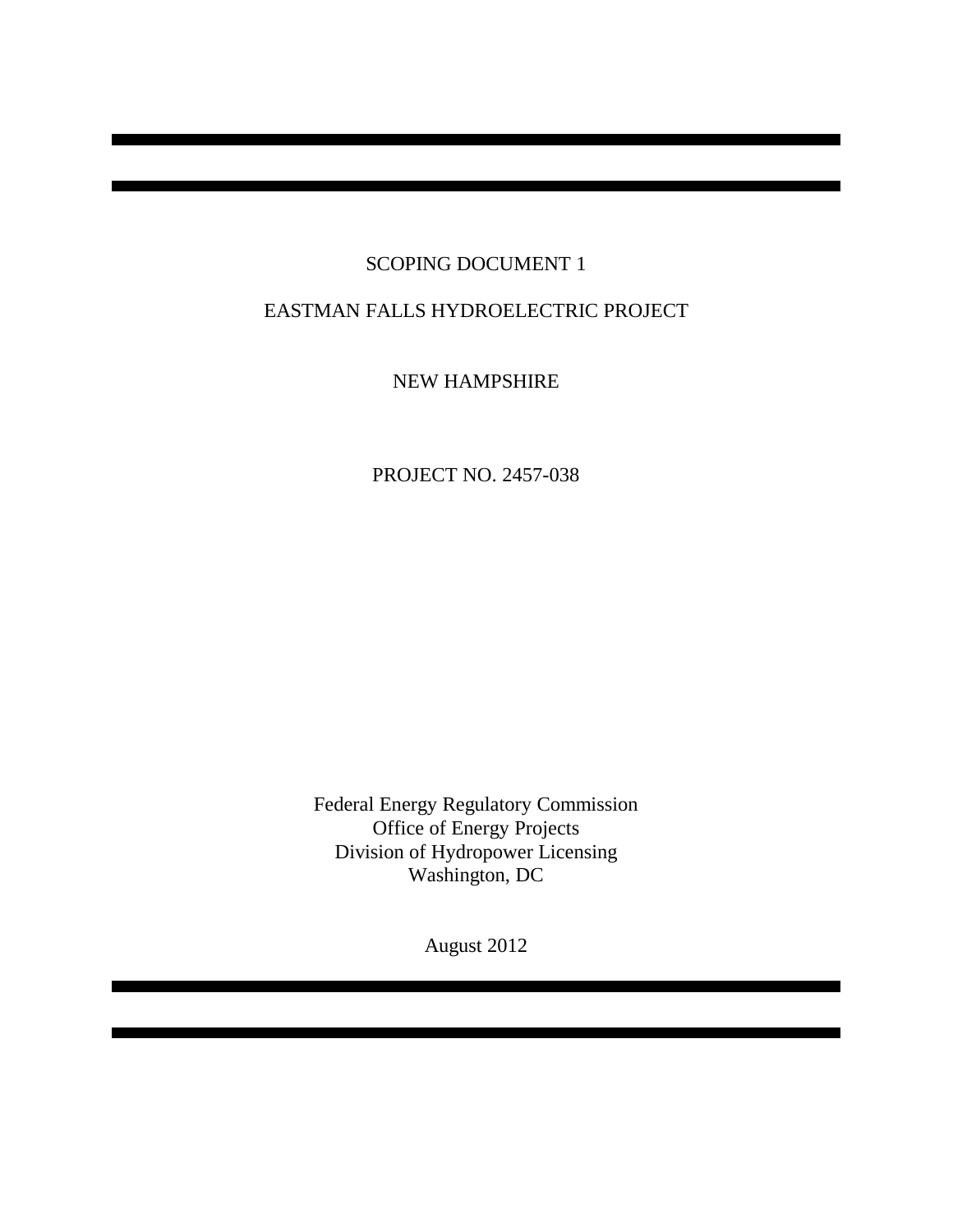# **TABLE OF CONTENTS**

| 3.4 ALTERNATIVES CONSIDERED BUT ELIMINATED FROM DETAILED          |  |
|-------------------------------------------------------------------|--|
|                                                                   |  |
| 3.4.2                                                             |  |
|                                                                   |  |
| 4.0 SCOPE OF CUMULATIVE EFFECTS AND SITE-SPECIFIC RESOURCE ISSUES |  |
|                                                                   |  |
| 4.1.1                                                             |  |
| 4.1.2                                                             |  |
|                                                                   |  |
|                                                                   |  |
|                                                                   |  |
| 4.2.2                                                             |  |
|                                                                   |  |
| 4.2.4                                                             |  |
| 4.2.5                                                             |  |
|                                                                   |  |
|                                                                   |  |
|                                                                   |  |
|                                                                   |  |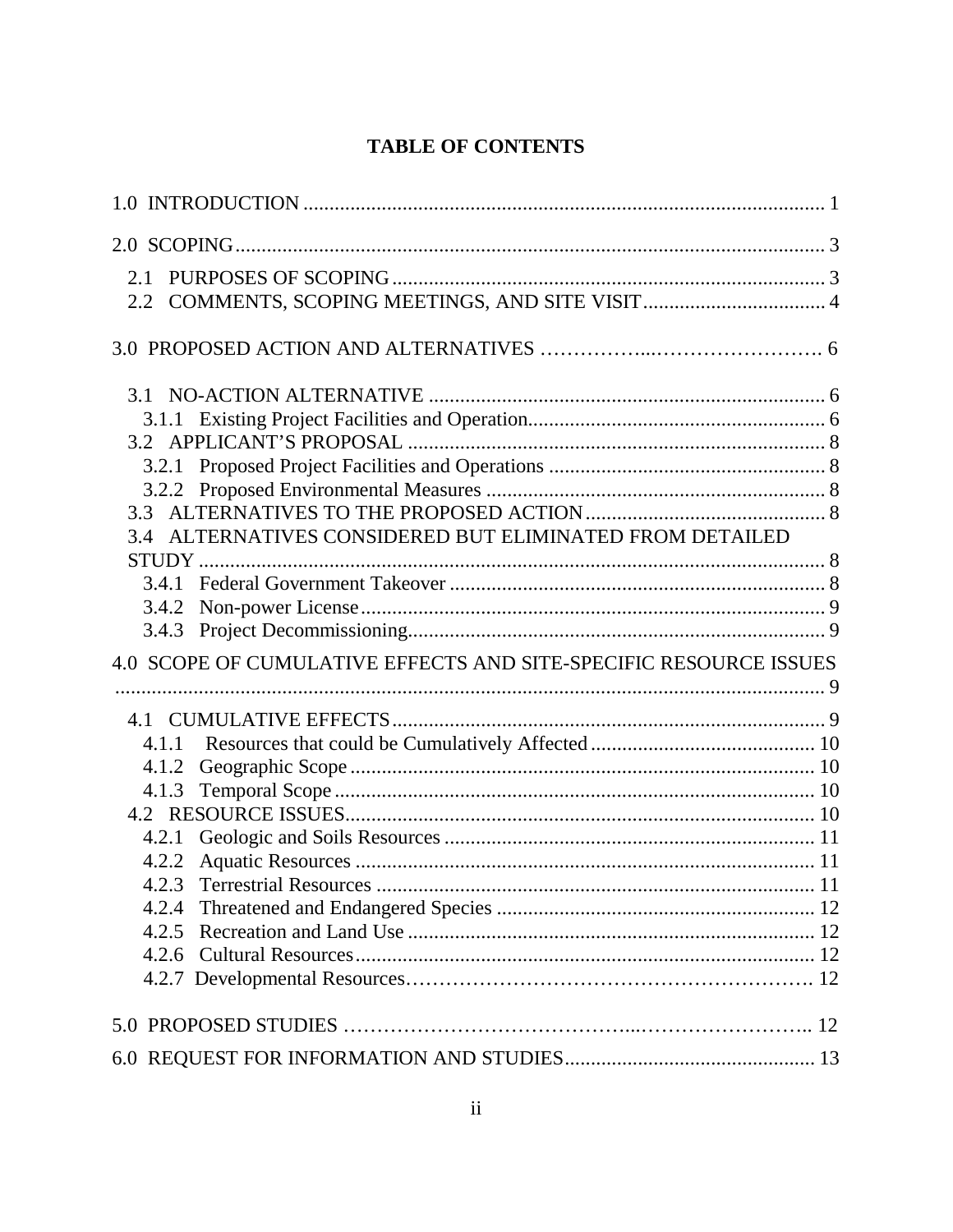# **APPENDIX A** — **STUDY PLAN CRITERIA**

## **APPENDIX B** — **PROCESS PLAN AND SCHEDULE**

## **LIST OF FIGURES**

| Figure 1. Merrimack River Basin showing the location of the Eastman Falls Project |  |
|-----------------------------------------------------------------------------------|--|
|                                                                                   |  |
|                                                                                   |  |

## **LIST OF TABLES**

| Table 1. PSNH's initial study proposals for the Eastman Falls Project |  |
|-----------------------------------------------------------------------|--|
|                                                                       |  |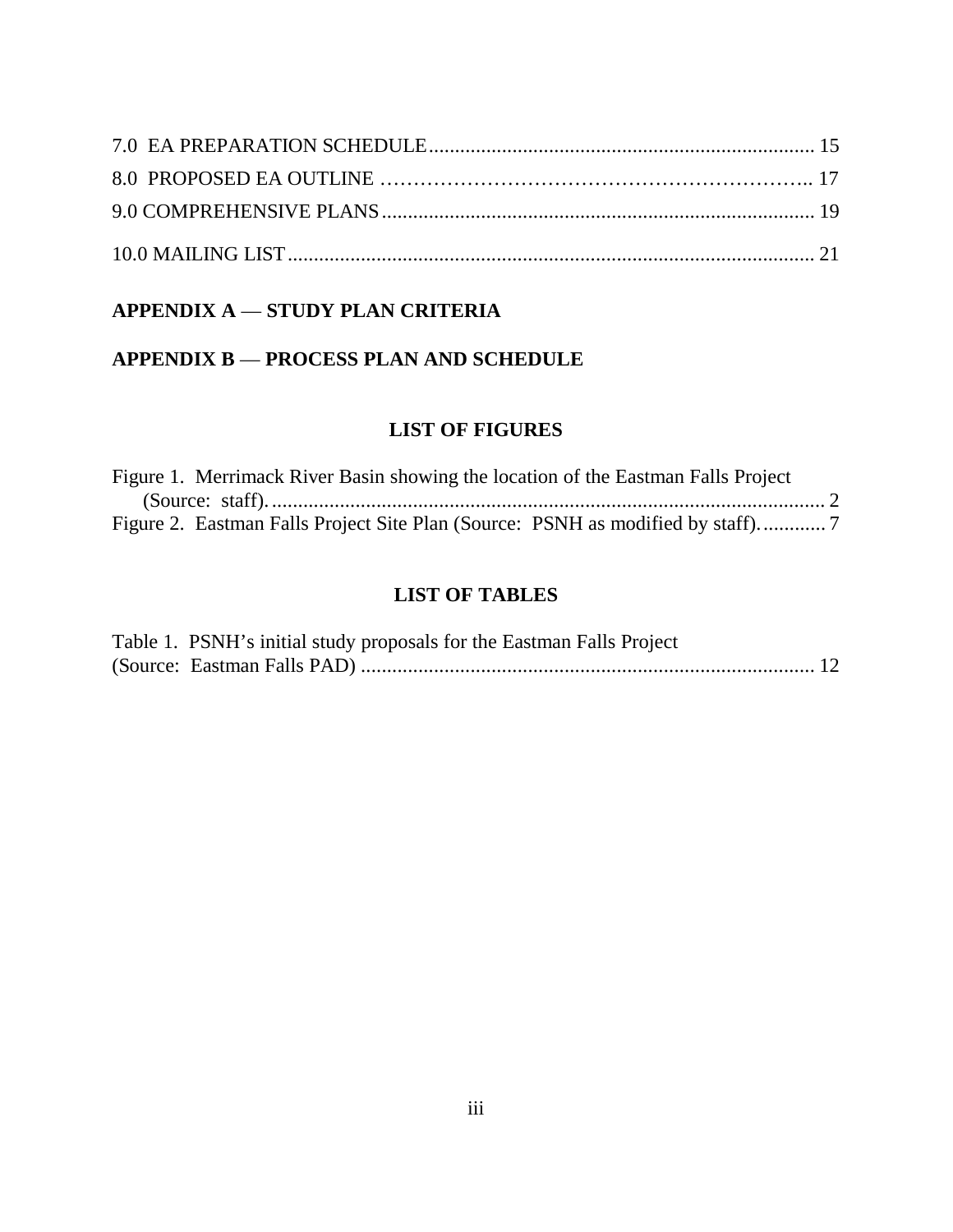#### **SCOPING DOCUMENT 1**

#### **Eastman Falls Hydroelectric Project, No. 2457-038**

## **1.0 INTRODUCTION**

<span id="page-9-0"></span>The Federal Energy Regulatory Commission (Commission or FERC), under the authority of the Federal Power Act  $(FPA)$ ,<sup>[1](#page-9-1)</sup> may issue licenses for terms ranging from 30 to 50 years for the construction, operation, and maintenance of non-federal hydroelectric projects. On July 2, 2012, Public Service Company of New Hampshire (PSNH) filed a Pre-Application Document (PAD) and Notice of Intent to seek a new license for Eastman Falls Hydroelectric Project (Eastman Falls Project) (FERC Project No. 2457).**[2](#page-9-2)**

The Eastman Falls Project is located at river mile (RM) 116.5 on the Pemigewasset River within the Merrimack River Basin (figure 1). The project is located in the city of Franklin and the towns of Hill, Sanbornton, Bristol, and New Hampton, within Merrimack and Belknap Counties, New Hampshire. The Eastman Falls Project is located approximately 1 mile upstream of the confluence of the Pemigewasset River with the Winnipesaukee River and approximately 1.5 miles downstream of the United States Army Corps of Engineers (Corps) Franklin Falls Flood Control Dam (Franklin Falls). The Franklin Falls impoundment is included within the Eastman Falls project boundary, but the Franklin Falls dam and facilities are not part of the Eastman Falls Project.

The Eastman Falls Project is operated as an un-manned run-of-river facility and releases a continuous minimum flow of 410 cubic feet per second (cfs) or inflow (whichever is less). The Eastman Falls Project includes two powerhouses each containing one turbine generating unit, rated at 1.8 megawatts (MW) and 4.6-MW respectfully, for a total capacity of 6.4-MW. The average annual generation of the Eastman Falls Project is 27,417 megawatt-hours (MWh). A detailed description of the project is provided in section 3.0.

<span id="page-9-1"></span> $\overline{a}$ 

<span id="page-9-2"></span>**<sup>2</sup>** The current license for the Eastman Falls Project was issued with an effective date of January 1, 1988, for a term of 30 years and expires on December 31, 2017.

**<sup>1</sup>** 16 U.S.C. § 791(a)-825(r).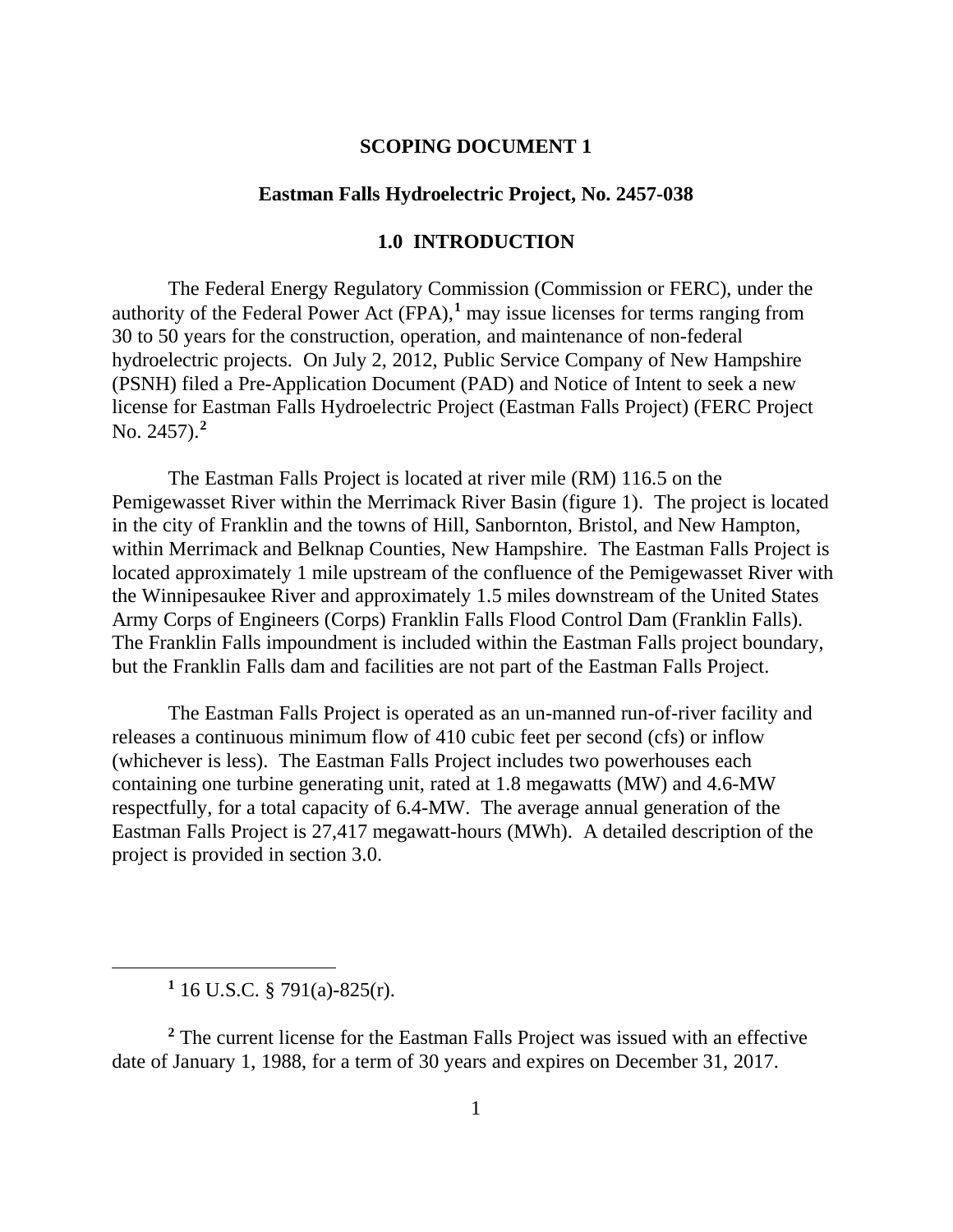<span id="page-10-0"></span>

Figure 1.Merrimack River Basin showing the location of the Eastman Falls Project (Source: staff).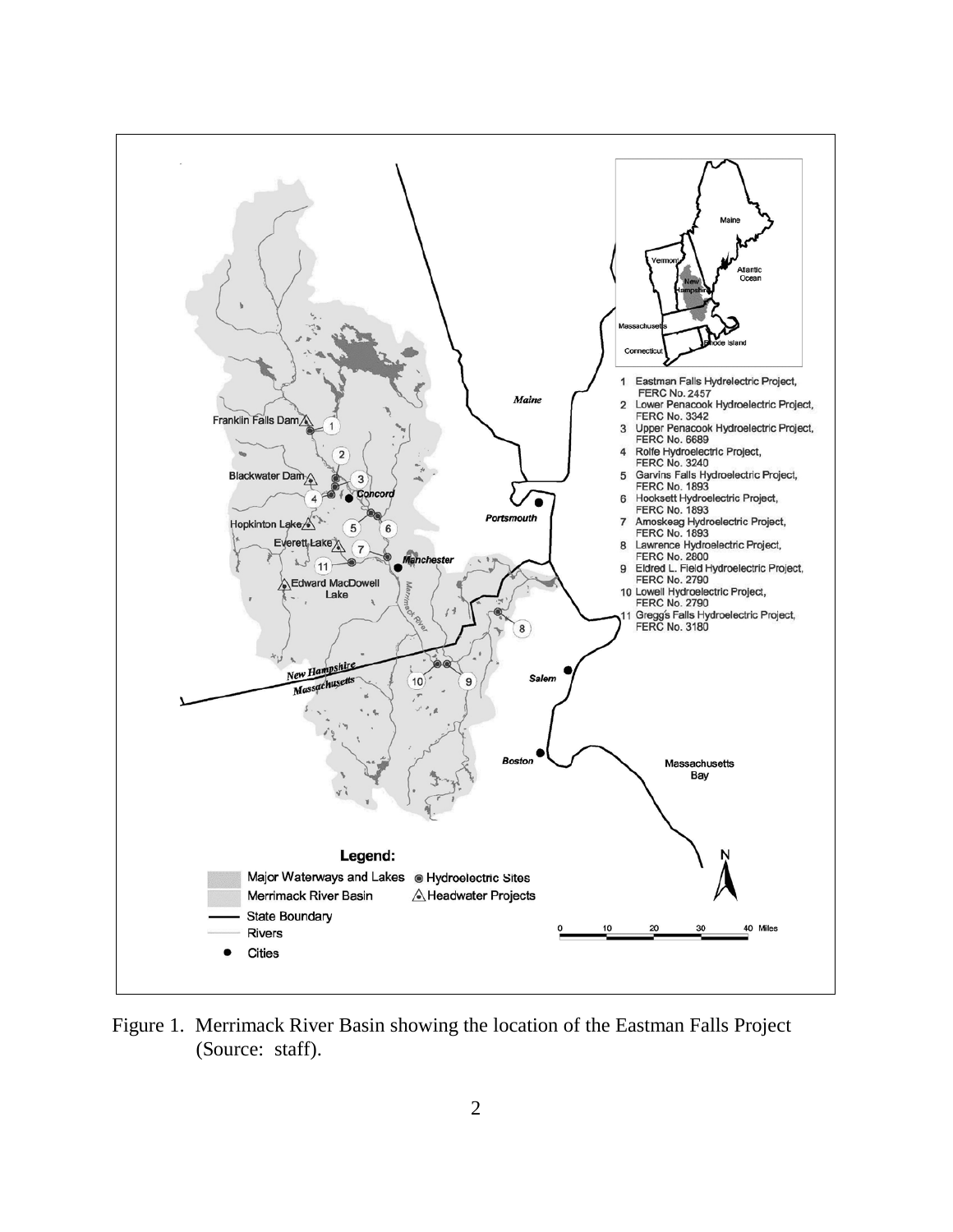The National Environmental Policy Act (NEPA) of 1969,**[3](#page-11-2)** the Commission's regulations, and other applicable laws require that we independently evaluate the environmental effects of relicensing the Eastman Falls Project as proposed, and also consider reasonable alternatives to the licensee's proposed action. At this time, we intend to prepare an environmental assessment (EA) that describes and evaluates the probable effects, including an assessment of the site-specific and cumulative effects, if any, of the proposed action and alternatives. The EA preparation will be supported by a scoping process to ensure identification and analysis of all pertinent issues. Although our current intent is to prepare an EA, there is a possibility that an environmental impact statement (EIS) will be required. The scoping process will satisfy the NEPA scoping requirements, irrespective of whether the Commission issues an EA or an EIS.

#### **2.0 SCOPING**

<span id="page-11-0"></span>This Scoping Document 1 (SD1) is intended to advise all participants as to the proposed scope of the EA and to seek additional information pertinent to this analysis. This document contains: (1) a description of the scoping process and schedule for the development of the EA; (2) a description of the proposed action and alternatives; (3) a preliminary identification of environmental issues and proposed studies; (4) a request for comments and information; (5) a proposed EA outline; and (6) a preliminary list of comprehensive plans that are applicable to the project.

#### <span id="page-11-1"></span>**2.1 Purposes of Scoping**

<span id="page-11-2"></span> $\overline{a}$ 

Scoping is the process used to identify issues, concerns, and opportunities for enhancement or mitigation associated with a proposed action. According to NEPA, the process should be conducted early in the planning stage of the project. The purposes of the scoping process are as follows:

- invite participation of federal, state and local resource agencies, Indian tribes, non-governmental organizations (NGOs), and the public to identify significant environmental and socioeconomic issues related to the proposed project;
- determine the resource issues, depth of analysis, and significance of issues to be addressed in the EA;
- identify how the project would or would not contribute to cumulative effects in the project area;

**<sup>3</sup>** National Environmental Policy Act of 1969, 42 U.S.C. §§ 4321-4370(f) (2006).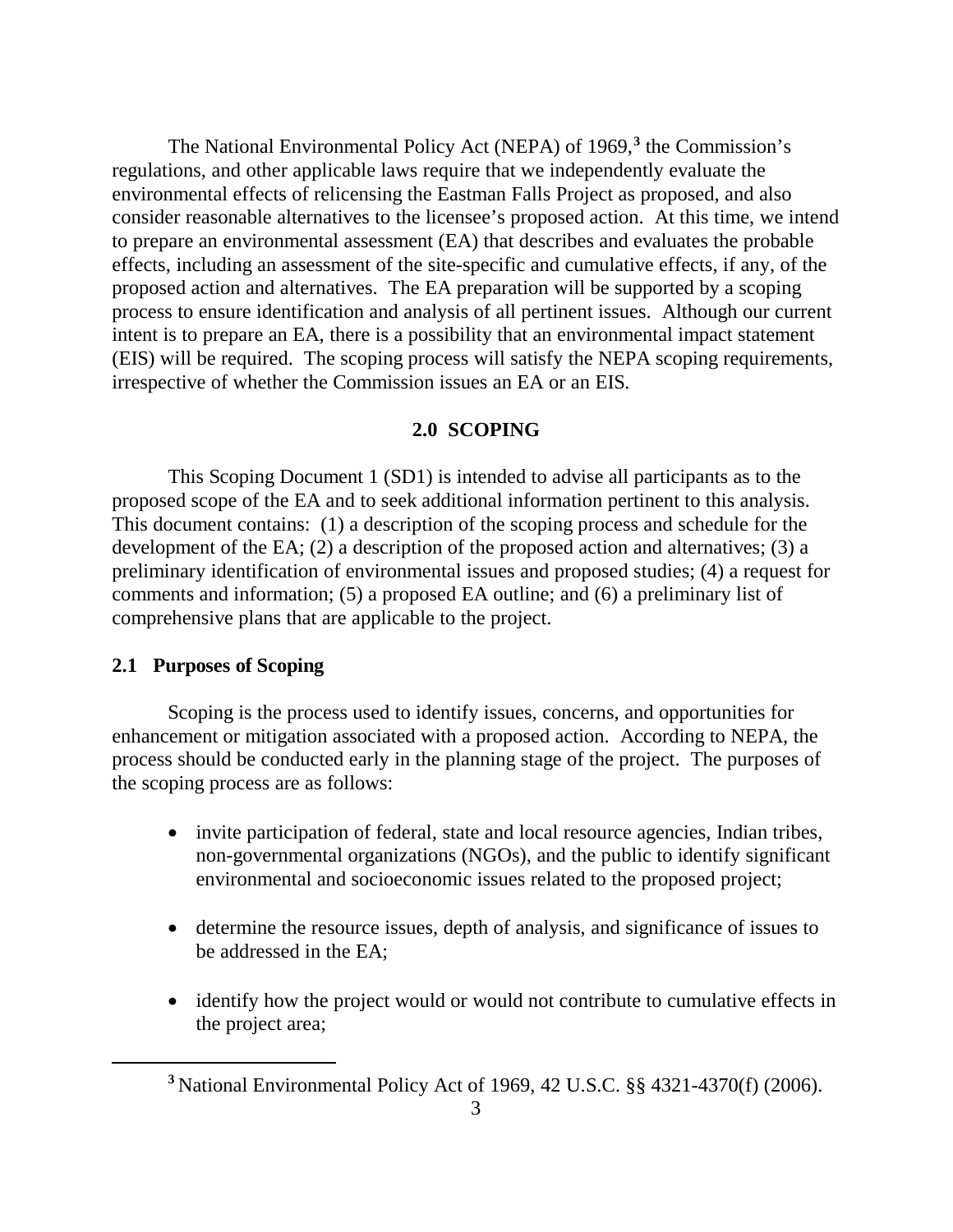- identify reasonable alternatives to the proposed action that should be evaluated in the EA;
- solicit, from participants, available information on the resources at issue, including existing information and study needs; and
- determine the resource areas and potential issues that do not require detailed analysis during review of the project.

## <span id="page-12-0"></span>**2.2 Comments, Scoping Meetings, and Site Visit**

During preparation of the EA, there will be several opportunities for the resource agencies, Indian tribes, NGOs, and the public to provide input. These opportunities occur:

- during the public scoping process and study plan meetings, when we solicit oral and written comments regarding the scope of issues and analysis for the EA;
- in response to the Commission's notice that the project is ready for environmental analysis; and
- after issuance of the EA when we solicit written comments on the EA.

In addition to written comments solicited by this SD1, we will hold two public scoping meetings and a site visit in the vicinity of the project. A daytime meeting will focus on concerns of the resource agencies, NGOs, and Indian tribes, and an evening meeting will focus on receiving input from the public. We invite all interested agencies, Indian tribes, NGOs, and individuals to attend one or both of the meetings to assist us in identifying the scope of environmental issues that should be analyzed in the EA. All interested parties are also invited to participate in the site visit. The site visit will also include a courtesy tour of the upstream Franklin Falls Corps facility. The times and locations of the meetings and site visit are as follows:

#### **Daytime Scoping Meeting**

| Date and Time: | Wednesday, September 19, 2012, 1:00 p.m. (EST) |
|----------------|------------------------------------------------|
| Location:      | Franklin City Hall, Opera House                |
|                | 316 Central Street, Franklin, NH               |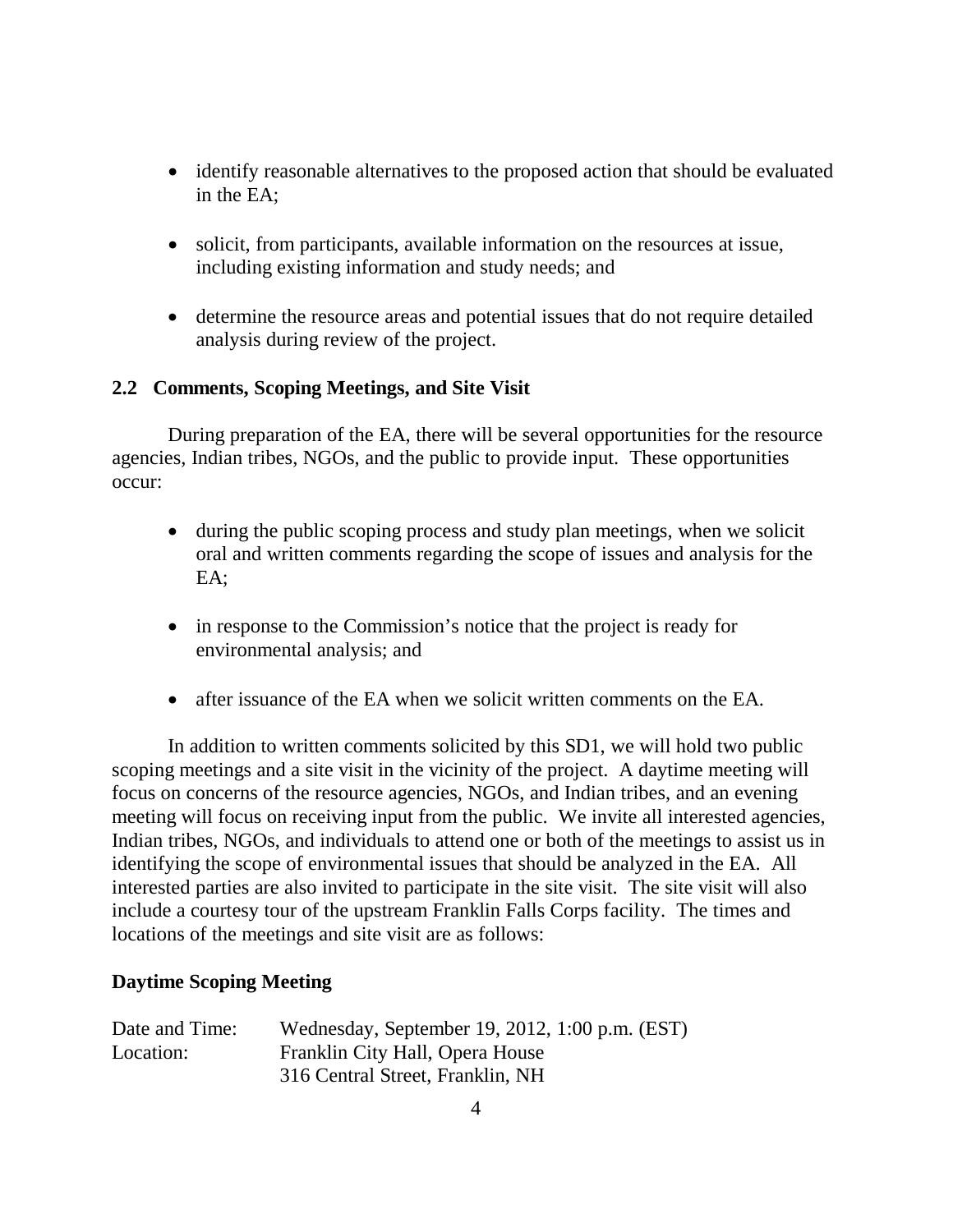Phone Number: (603) 934-1901

#### **Evening Scoping Meeting**

| Date and Time:       | Wednesday, September 19, 2012, 7:00 p.m. (EST) |
|----------------------|------------------------------------------------|
| Location:            | Franklin City Hall, Opera House                |
|                      | 316 Central Street, Franklin, NH               |
| <b>Phone Number:</b> | $(603)$ 934-1901                               |
|                      |                                                |
| <b>Site Visit</b>    |                                                |
| Date and Time:       | Tuesday, September 18, 2012, 11:00 a.m. (EST)  |
| Location:            | Eastman Falls Hydroelectric Project            |
|                      | 215 North Main Street, Franklin, NH 03235      |
| Phone Number:        | Curt Mooney at (603) 744-8855 (ext. 5841)      |

Please notify Curt Mooney at (603) 744-8855 (ext. 5841) or [curtis.mooney@nu.com](mailto:curtis.mooney@nu.com) by September 12, 2012, if you plan to attend the site visit.

The scoping meetings will be recorded by a court reporter, and all statements (verbal and written) will become part of the Commission's public record for the project. Before each meeting, all individuals who attend, especially those who intend to make statements, will be asked to sign in and clearly identify themselves for the record. Interested parties who choose not to speak or who are unable to attend the scoping meetings may provide written comments and information to the Commission as described in section 6.0. These meetings are posted on the Commission's calendar located on the internet at [www.ferc.gov/EventCalendar/EventsList.aspx,](http://www.ferc.gov/EventCalendar/EventsList.aspx) along with other related information.

Meeting participants should come prepared to discuss their issues and/or concerns as they pertain to the relicensing of the Eastman Falls Project. It is advised that participants review the PAD in preparation for the scoping meetings. Copies of the PAD are available for review at the Commission in the Public Reference Room or may be viewed on the Commission's website [\(www.ferc.gov\)](http://www.ferc.gov/), using the "eLibrary" link. Enter the docket number, P-2457, to access the documents. For assistance, contact FERC Online Support at [FERCONlineSupport@ferc.gov](mailto:FERCONlineSupport@ferc.gov) or toll free at 1-866-208-3676, or for TTY, (202) 502-8659. A copy of the PAD is also available for inspection and reproduction at the following address: PSNH Corporate Office, 780 North Commercial Street, Manchester, NH 03105.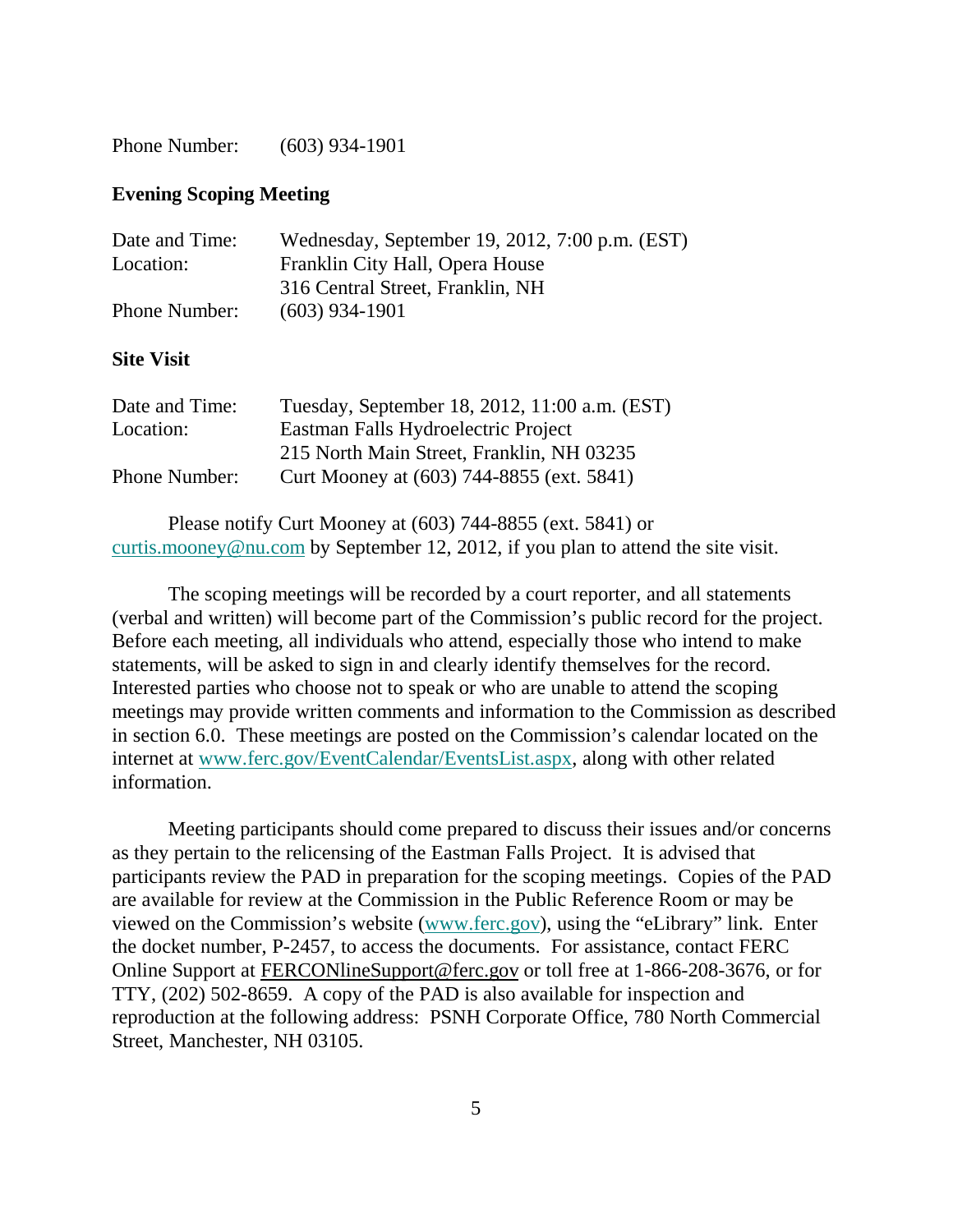Following the scoping meetings and comment period, all issues raised will be reviewed and decisions made as to the level of analysis needed. If preliminary analysis indicates that any issues presented in this scoping document have little potential for causing significant effects, the issue(s) will be identified and the reasons for not providing a more detailed analysis will be given in the EA.

If we receive no substantive comments on SD1, then we will not prepare a Scoping Document 2 (SD2). Otherwise, we will issue SD2 to address any substantive comments received. The SD2 will be issued for informational purposes only; no response will be required. The EA will address recommendations and input received during the scoping process.

#### **3.0 PROPOSED ACTION AND ALTERNATIVES**

In accordance with NEPA, the environmental analysis will consider the following alternatives, at a minimum: (1) the no-action alternative, (2) the applicant's proposed action, and (3) alternatives to the proposed action.

#### <span id="page-14-0"></span>**3.1 No-action Alternative**

Under the no-action alternative, the Eastman Falls Project would continue to operate as required by the current project license (i.e., there would be no change to the existing environment). No new environmental protection, mitigation, or enhancement measures would be implemented. We use this alternative to establish baseline environmental conditions for comparison with other alternatives.

#### <span id="page-14-1"></span>**3.1.1 Existing Project Facilities and Operation**

The Eastman Falls Project consists of the following existing facilities: (1) a 341 foot-long, 37-foot-high concrete dam and spillway with a crest elevation of 301 feet United States Geological Survey datum (USGS) equipped with 6-foot-high flashboards and a crest elevation of 307 feet USGS; (2) a waste gate structure equipped with a 16 foot-high, 30-foot-wide slide gate; (3) a 530-acre, 9-mile-long impoundment, with a normal maximum pool elevation of 307 feet USGS; (4) two generating facilities on the west side of the dam, the first facility includes: (a) a 12.5-foot-high, 12.5-foot-wide intake structure equipped with a headgate and trashrack; (b) a 12.5-foot-high, 12.5-footwide, 21-foot-long penstock; and (c) a 29-foot-long, 29-foot-wide, 34-foot-high powerhouse 1 containing a single 1.8 megawatt (MW) Kaplan vertical-type turbine generator discharging water downstream of the dam; (5) the second facility includes: (a) an 18-foot-high, 18-foot-wide intake structure equipped with a headgate and trashrack;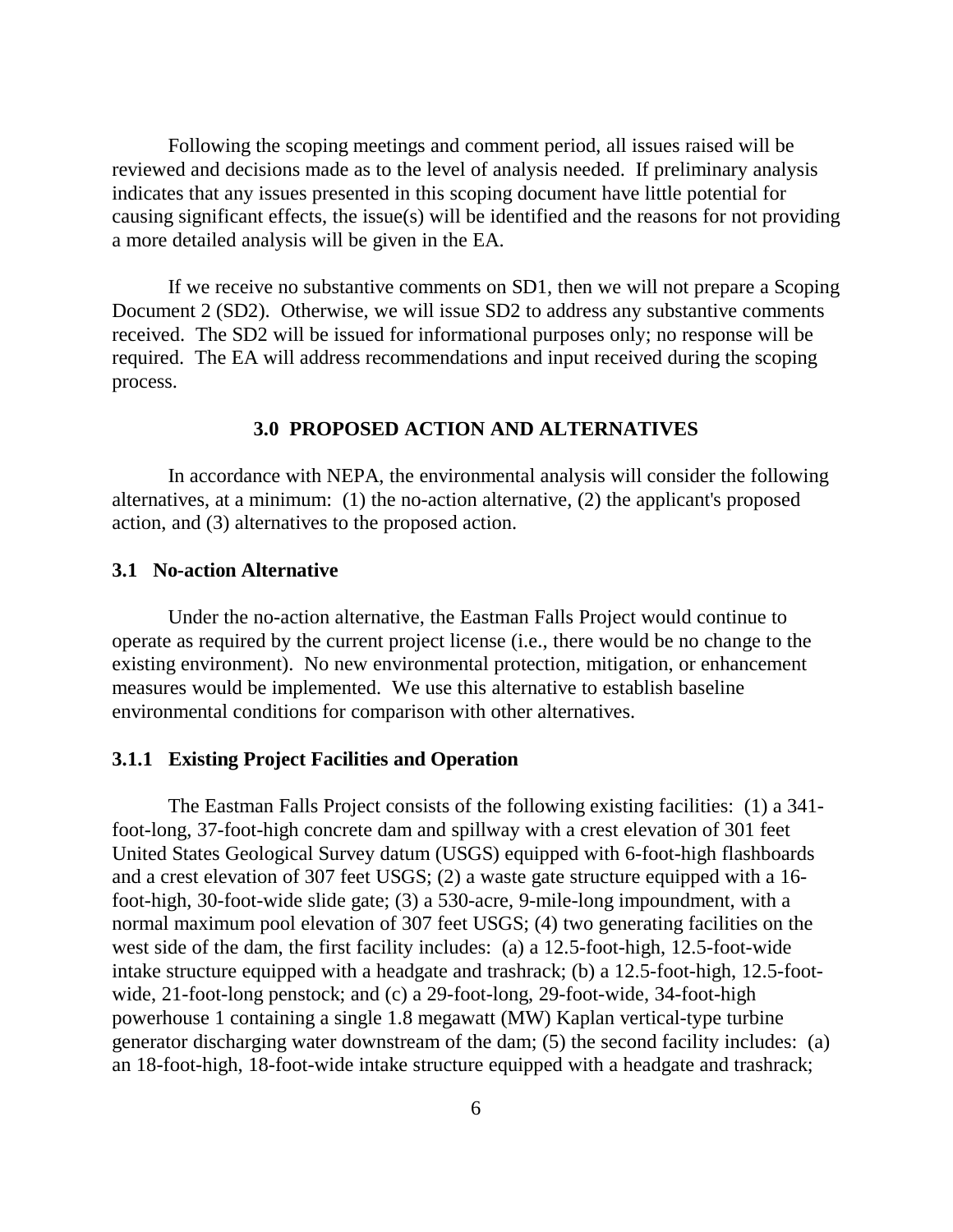(b) a 88-foot-long, 78-foot-wide, 56-foot-high powerhouse 2 containing a single 4.8 MW Kaplan horizontal-type turbine generator discharging water downstream of the dam; (6) a 100-foot-long, 2.4-kilovolt transmission line connecting both powerhouses to the regional distribution grid; and (7) appurtenant facilities (figure 2).

PSNH would continue to operate the project in a run-of-river mode and continue to release a continuous minimum flow of 410 cubic-feet-per-second (cfs), or inflow (whichever is less). The project has an average annual generation of 27,417 megawatthours.



<span id="page-15-0"></span>Figure 2. Eastman Falls Project Site Plan (Source: PSNH as modified by staff).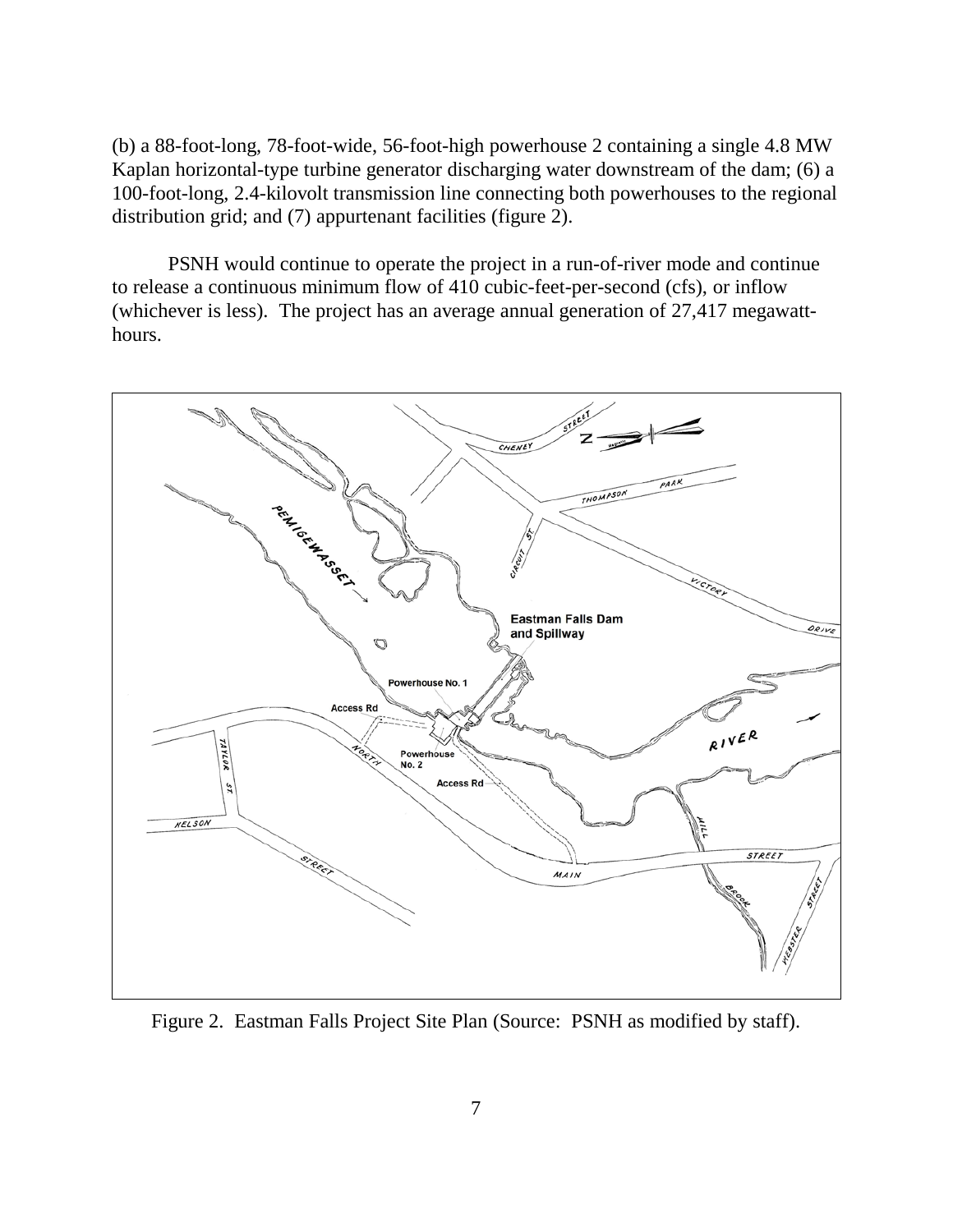#### <span id="page-16-0"></span>**3.2 Applicant's Proposal**

The proposed action is to continue to operate and maintain the Eastman Falls Project on the Pemigewasset River. PSNH proposes no new developments or changes in project operation are proposed at this time. The current license for the project expires on December 31, 2017.

#### <span id="page-16-1"></span>**3.2.1 Proposed Project Facilities and Operations**

No new or upgraded facilities, structural changes, or operational changes to the Eastman Falls Project are proposed at this time.

#### <span id="page-16-2"></span>**3.2.2 Proposed Environmental Measures**

No new protection, mitigation, and enhancement (PM&E) measures are proposed at this time. PSNH proposes to continue to provide a 410 cfs minimum flow to protect aquatic resources downstream of the project. The potential need for additional PM&E measures would be evaluated during the relicensing process.

#### <span id="page-16-3"></span>**3.3 Alternatives to the Proposed Action**

Commission staff will consider and assess alternative recommendations for operational or facility modifications, as well as PM&E measures identified by the Commission, the agencies, Indian tribes, NGOs, and the public.

#### <span id="page-16-4"></span>**3.4 Alternatives Considered But Eliminated From Detailed Study**

At present, we propose to eliminate the following alternatives from detailed study in the EA.

#### <span id="page-16-5"></span>**3.4.1 Federal Government Takeover**

In accordance with § 16.14 of the Commission's regulations, a federal department or agency may file a recommendation that the United States exercise its right to take over a hydroelectric power project with a license that is subject to sections 14 and 15 of the FPA.**[4](#page-16-6)** We do not consider federal takeover to be a reasonable alternative. Federal takeover of the project would require congressional approval. While that fact alone

<span id="page-16-6"></span> $\overline{a}$ 

**<sup>4</sup>** 16 U.S.C. §§ 791(a)-825(r).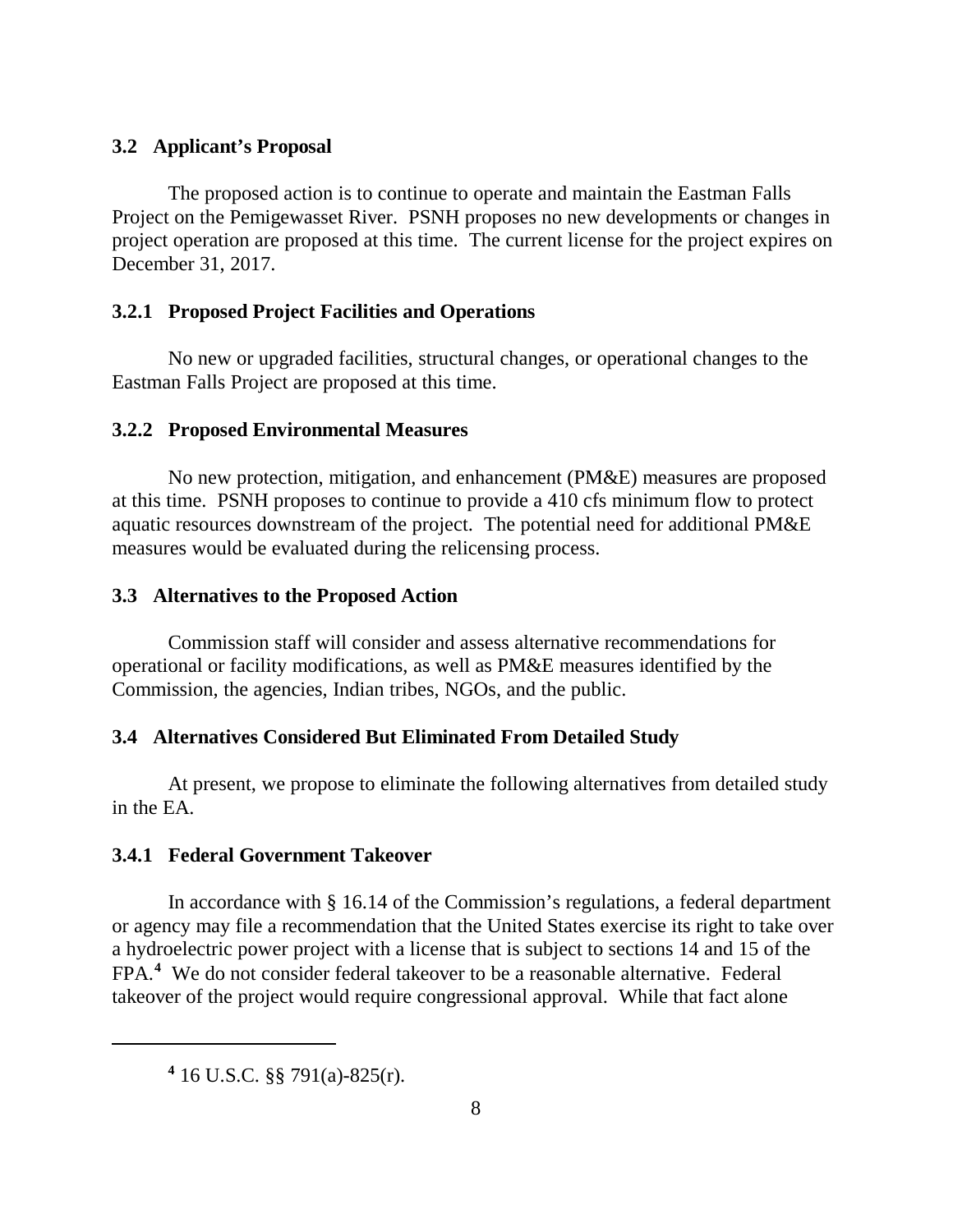would not preclude further consideration of this alternative, there is currently no evidence showing that federal takeover should be recommended to Congress. No party has suggested that federal takeover would be appropriate, and no federal agency has expressed interest in operating the project.

#### <span id="page-17-0"></span>**3.4.2 Non-power License**

A non-power license is a temporary license the Commission would terminate whenever it determines that another governmental agency is authorized and willing to assume regulatory authority and supervision over the lands and facilities covered by the non-power license. At this time, no governmental agency has suggested a willingness or ability to take over the project. No party has sought a non-power license, and we have no basis for concluding that the Eastman Falls Project should no longer be used to produce power. Thus, we do not consider a non-power license a reasonable alternative to relicensing the project.

#### <span id="page-17-1"></span>**3.4.3 Project Decommissioning**

Decommissioning of the project could be accomplished with or without dam removal. Either alternative would require denying the relicense application and surrender or termination of the existing license with appropriate conditions. There would be significant costs involved with decommissioning the project and/or removing any project facilities. The project provides a viable, safe, and clean renewable source of power to the region. With decommissioning, the project would no longer be authorized to generate power.

No party has suggested project decommissioning would be appropriate in this case, and we have no basis for recommending it. Thus, we do not consider project decommissioning a reasonable alternative to relicensing the project with appropriate environmental measures.

## <span id="page-17-2"></span>**4.0 SCOPE OF CUMULATIVE EFFECTS AND SITE-SPECIFIC RESOURCE ISSUES**

#### <span id="page-17-3"></span>**4.1 Cumulative Effects**

According to the Council on Environmental Quality's regulations for implementing NEPA (40 C.F.R. 1508.7), a cumulative effect is the effect on the environment that results from the incremental effect of the action when added to other past, present and reasonably foreseeable future actions, regardless of what agency (federal or non-federal)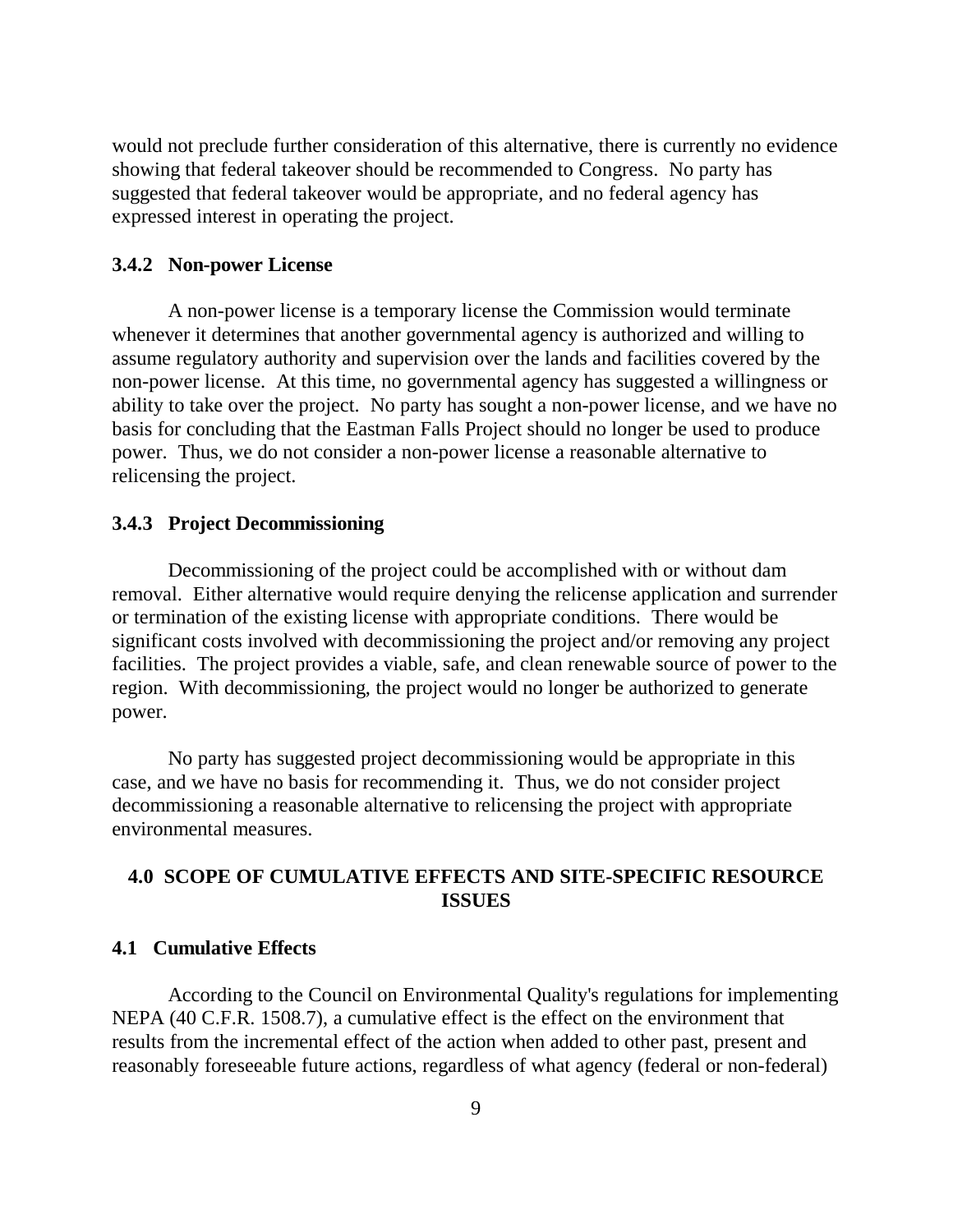or person undertakes such other actions. Cumulative effects can result from individually minor but collectively significant actions taking place over a period of time, including hydropower and other land and water development activities.

#### <span id="page-18-0"></span>**4.1.1 Resources that could be Cumulatively Affected**

Based on information in the PAD and preliminary staff analysis, we have identified migratory fish, including American shad, Atlantic salmon, and American eel as resources that could be cumulatively affected by the continued operation of the project. **[5](#page-18-4)**

#### <span id="page-18-1"></span>**4.1.2 Geographic Scope**

At this time, we have tentatively identified the Merrimack River Basin as our geographic scope of analysis for cumulatively affected migratory fisheries resources. Activities within this basin that may cumulatively affect these migratory fish species include the construction and operation of dams within the river basin, which have resulted in migratory barriers and loss of spawning habitat.

#### <span id="page-18-2"></span>**4.1.3 Temporal Scope**

The temporal scope of our cumulative effects analysis in the EA will include a discussion of past, present, and reasonably foreseeable future actions and their effects on each resource that could be cumulatively affected. Based on the potential term of a license, the temporal scope will look 30 to 50 years into the future, concentrating on the effect on the resources from reasonably foreseeable future actions. The historical discussion will, by necessity, be limited to the amount of available information for each resource. The quality and quantity of information, however, diminishes as we analyze resources further away in time from the present.

#### <span id="page-18-3"></span>**4.2 Resource Issues**

 $\overline{a}$ 

<span id="page-18-4"></span>**<sup>5</sup>** Pages 4-21 through 4-23 of the PAD indicate that Atlantic salmon, American eel, and American shad "seasonally occur in the project waters." However, page 5-1 of the PAD suggests that anadromous fish (salmon and shad) may require upstream passage "when such fish are present at the Eastman Falls dam." Therefore, based on the information in the PAD, the occurrence of these species in the project area is not clear. If these species are not currently present and it is not reasonably foreseeable that they will be present during any new license term, our environmental document will not include a cumulative effects analysis of these species.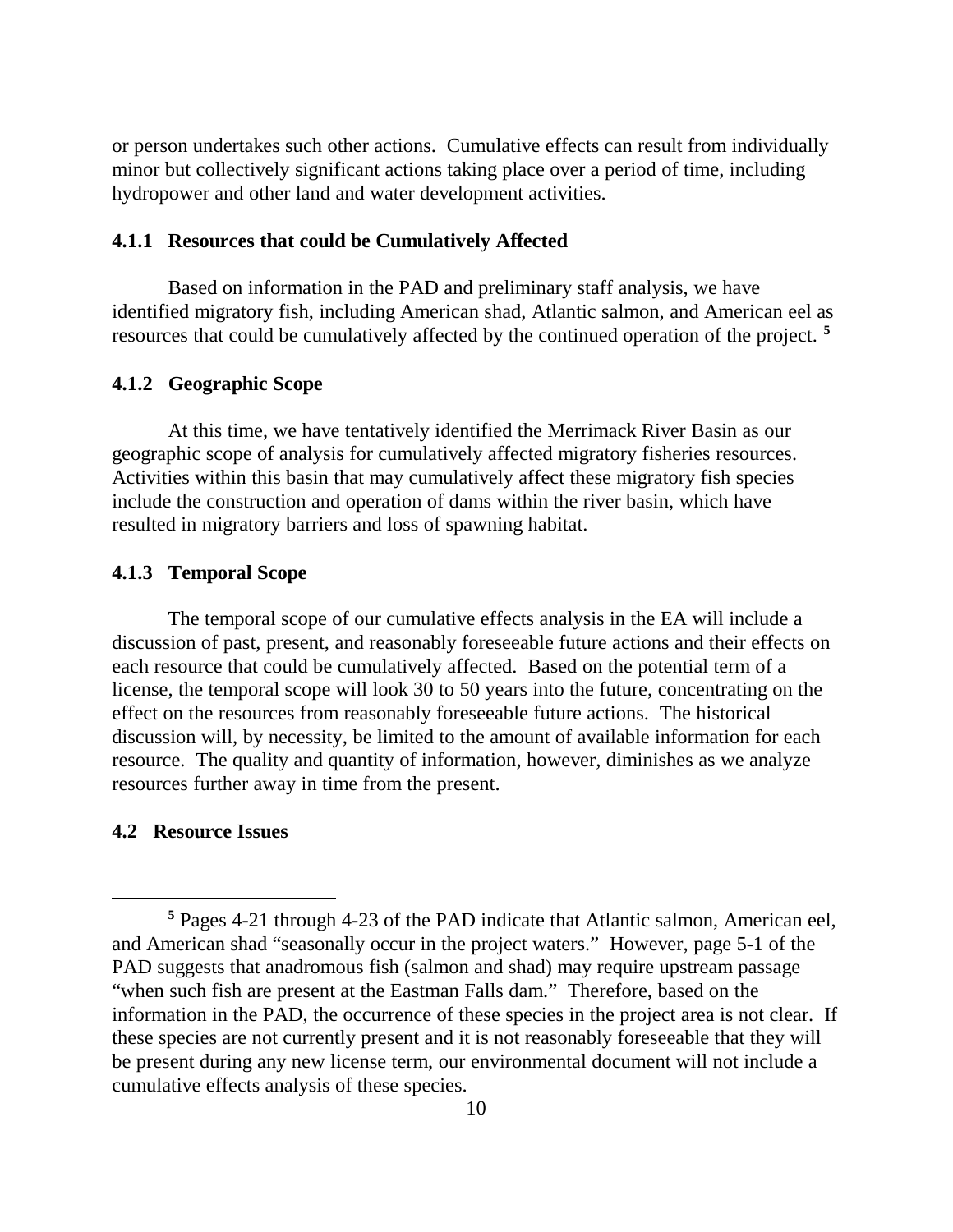In this section, we present a preliminary list of environmental issues to be addressed in the EA. We identified these issues, which are listed by resource area, by reviewing the PAD and the Commission's record for the Eastman Falls Project. This list is not intended to be exhaustive or final, but contains those issues raised to date that could have substantial effects. After the scoping process is complete, we will review the list and determine the appropriate level of analysis needed to address each issue in the EA. Those issues identified by an asterisk (\*) will be analyzed for both cumulative and sitespecific effects.

#### <span id="page-19-0"></span>**4.2.1 Geologic and Soils Resources**

• None.

## <span id="page-19-1"></span>**4.2.2 Aquatic Resources**

- Effects of continued project operation on dissolved oxygen and temperature in the project reservoir and in the Pemigewasset River downstream of the project dam.
- Effects of continued project operation on upstream and downstream fish movements and access to habitat.\* **[6](#page-19-3)**
- Effects of continued project operation on fish and aquatic habitat in the project reservoir and in the Pemigewasset River downstream of the project dam.

## <span id="page-19-2"></span>**4.2.3 Terrestrial Resources**

 $\overline{a}$ 

- Effects of continued project operation, including reservoir fluctuations, on riparian, littoral, and wetland habitat and associated wildlife.
- Effects of continued project operation, including maintenance activities

<span id="page-19-3"></span>**<sup>6</sup>** Page 5-1, section 5.1.3, of the PAD notes that upstream fish passage of anadromous fish, is an issue that has been addressed by the *Comprehensive Plan for Provision of Anadromous Fish Passage Measures and Facilities at PSNH's Merrimack-Pemigewasset River Hydroelectric Dams* (FERC Project Nos. 1893, 2456, and 2457). The current agreement required review of the need for upstream fish passage for anadromous fish in 2010; however, PSNH and the United States Fish and Wildlife Service agreed to revisit the need for upstream fish passage again in 2015.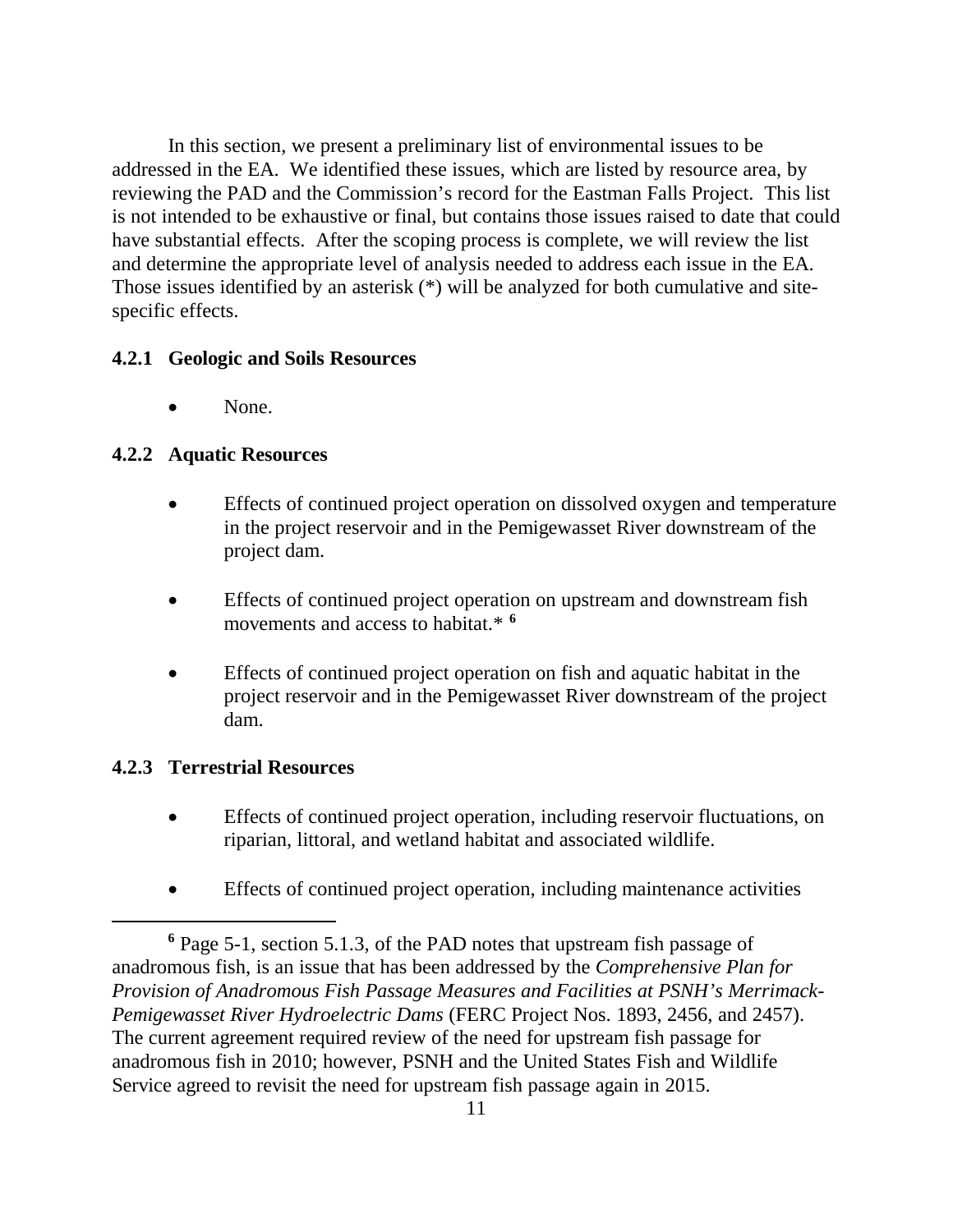(e.g., road maintenance, vegetation management) on wildlife habitat and associated wildlife, including New Hampshire State designated exemplary natural communities.

## <span id="page-20-0"></span>**4.2.4 Threatened and Endangered Species**

• Effects of continued project operation and maintenance on state-listed species, including: the New Hampshire state endangered brook floater (*Alasmidonta varicosa*) and common nighthawk (*Chordeiles minor*), the New Hampshire state threatened bald eagle (*Haliaeetus leucocephalus*) and common loon (Gavia immer), and the New Hampshire state species of concern Osprey (*Pandion halieaetus*).

## <span id="page-20-1"></span>**4.2.5 Recreation and Land Use**

• Effects of continued project operation on the adequacy, condition, and need for enhancement of existing recreational facilities and public access in the project area.

#### <span id="page-20-2"></span>**4.2.6 Cultural Resources**

• Effects of continued project operation on historic properties and archaeological and/or tribal resources within the project Area of Potential Effect.

#### **4.2.7 Developmental Resources**

• Economics of the project and the effects of any recommended environmental measures on the project's economics.

## **5.0 PROPOSED STUDIES**

PSNH's initial study proposals are identified by resource area in table 1. Detailed information on PSNH's initial study proposals can be found in the PAD. Further studies may need to be added to this list based on comments provided to FERC and PSNH from interested participants, include Indian tribes.

<span id="page-20-3"></span>Table 1. PSNH's initial study proposals for the Eastman Falls Project. (Source: Eastman Falls PAD)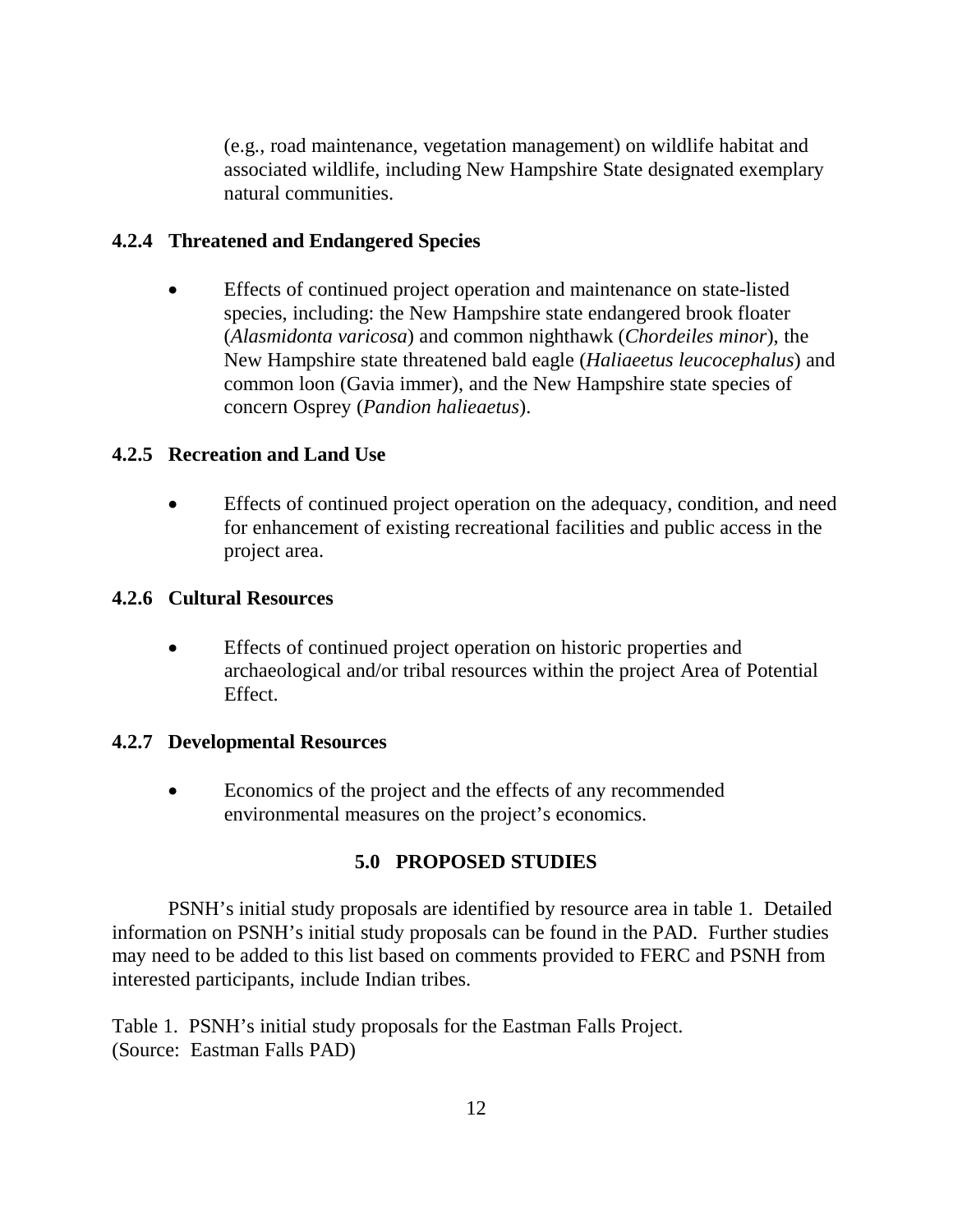| <b>Resource Area and Issue</b>            | <b>Proposed Study/information need</b>                                                                                                                                                                  |
|-------------------------------------------|---------------------------------------------------------------------------------------------------------------------------------------------------------------------------------------------------------|
| <b>Aquatic Resources</b>                  |                                                                                                                                                                                                         |
| Water quality and quantity                | Conduct a baseline water quality study of<br>the project reservoir and tailwater to<br>confirm compliance with Class B water<br>quality standards.                                                      |
| <b>Terrestrial Resources</b>              |                                                                                                                                                                                                         |
| Wetlands, riparian, and littoral habitats | Conduct a limited study to confirm the<br>locations, extents, and classifications of<br>wetlands found on National Wetland<br>Inventory mapping.                                                        |
| Rare, Threatened and Endangered Species   | Conduct a field survey of the impoundment<br>and tailwater area to determine if the brook<br>floater mussel is present in the area and to<br>confirm locations of the exemplary natural<br>communities. |

#### **6.0 REQUEST FOR INFORMATION AND STUDIES**

<span id="page-21-0"></span>We are asking federal, state, and local resource agencies; Indian tribes; NGOs; and the public to forward to the Commission any information that will assist us in conducting an accurate and thorough analysis of the project-specific and cumulative effects associated with relicensing the Eastman Falls Project. The types of information requested include, but are not limited to:

- information, quantitative data, or professional opinions that may help define the geographic and temporal scope of the analysis (both site-specific and cumulative effects), and that helps identify significant environmental issues;
- identification of, and information from, any other EA, EIS, or similar environmental study (previous, on-going, or planned) relevant to the proposed relicensing of the Eastman Falls Project;
- existing information and any data that would help to describe the past and present actions and effects of the project and other developmental activities on environmental and socioeconomic resources;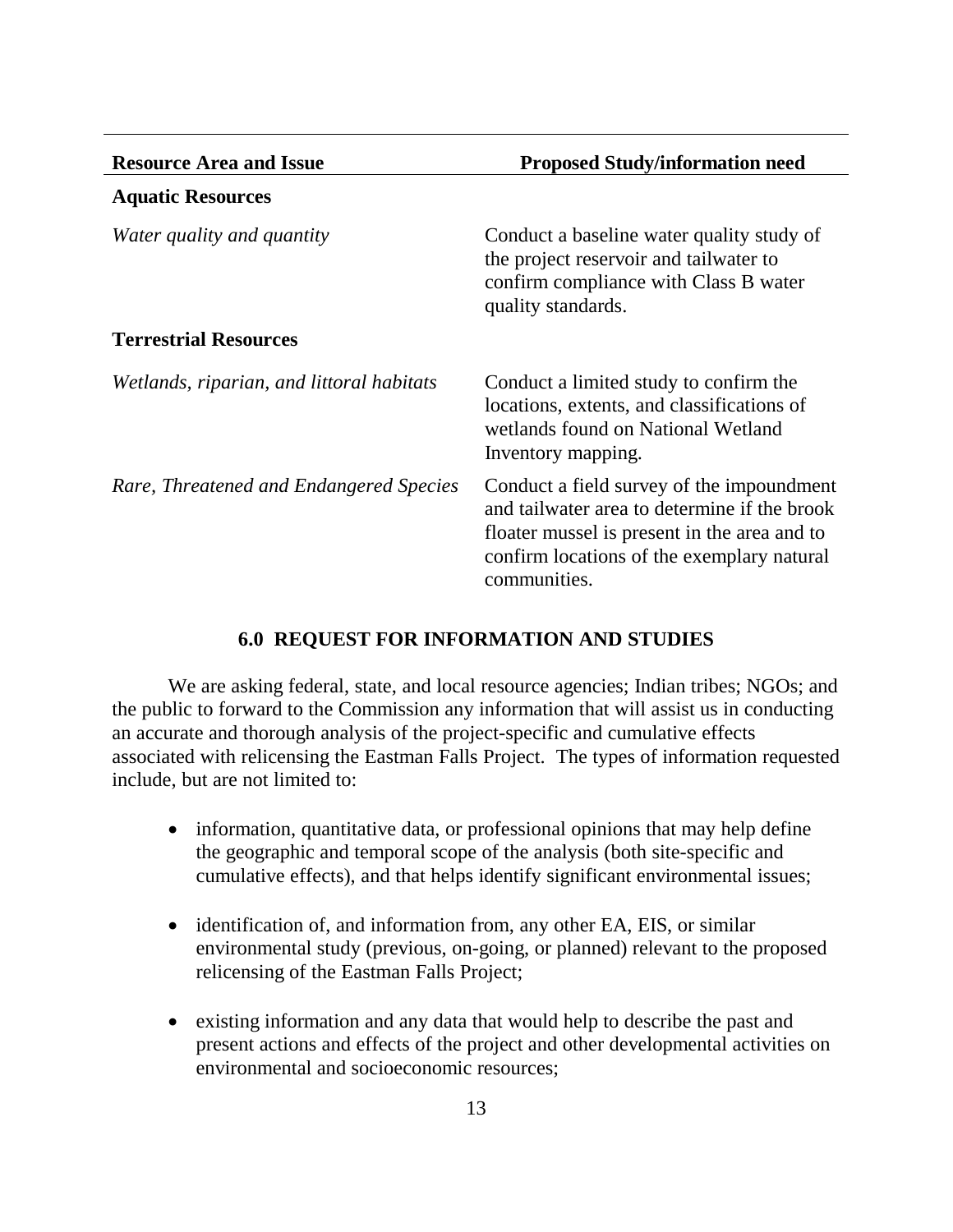- information that would help characterize the existing environmental conditions and habitats;
- the identification of any federal, state, or local resource plans, and any future project proposals in the affected resource area (e.g., proposals to construct or operate water treatment facilities, recreation areas, water diversions, timber harvest activities, or fish management programs), along with any implementation schedules);
- documentation that the proposed project would or would not contribute to cumulative adverse or beneficial effects on any resources. Documentation can include, but need not be limited to, how the project would interact with other projects in the area and other developmental activities; study results; resource management policies; and reports from federal and state agencies, local agencies, Indian tribes, NGOs, and the public;
- documentation showing why any resources should be excluded from further study or consideration; and
- study requests by federal and state agencies, local agencies, Indian tribes, NGOs, and the public that would help provide a framework for collecting pertinent information on the resource areas under consideration necessary for the Commission to prepare the EA/EIS for the project.

All requests for studies filed with the Commission must meet the criteria found in Appendix A, *Study Plan Criteria*.

The requested information, comments, and study requests should be submitted to the Commission no later than October 30, 2012. All filings must clearly identify the following on the first page: **Eastman Falls Project (P-2457-038)**. Scoping comments may be filed electronically via the Internet. See 18 C.F.R.  $385.2001(a)(1)(iii)$  and the instructions on the Commission's website [http://www.ferc.gov/docs-filing/efiling.asp.](http://www.ferc.gov/docs-filing/efiling.asp) Commenters can submit brief comments up to 6,000 characters, without prior registration, using the eComment system at [http://www.ferc.gov/docs](http://www.ferc.gov/docs-filing/ecomment.asp)[filing/ecomment.asp.](http://www.ferc.gov/docs-filing/ecomment.asp) You must include your name and contact information at the end of your comments. For assistance, please contact FERC Online Support at [FERCOnlineSupport@ferc.gov](mailto:FERCOnlineSupport@ferc.gov) or toll free at 1-866-208-3676, or for TTY, (202) 502- 8659. Although the Commission strongly encourages electronic filing, documents may also be paper-filed. To paper-file, mail an original and seven copies to: Kimberly D.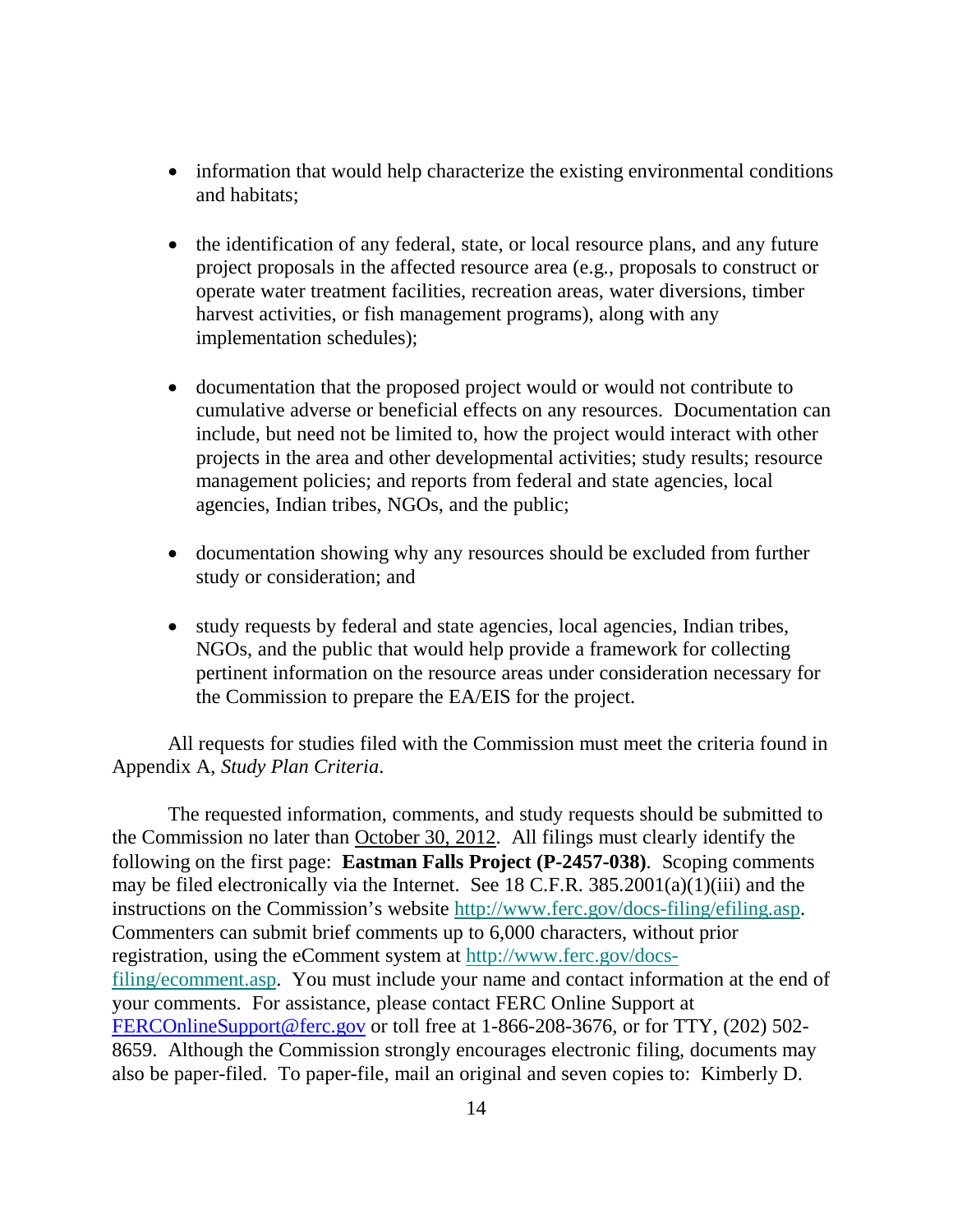Bose, Secretary, Federal Energy Regulatory Commission, 888 First Street, NE, Washington, D.C. 20426.

Register online at<http://www.ferc.gov/esubscription.asp> to be notified via email of new filings and issuances related to this or other pending projects. For assistance, please contact FERC Online Support.

<span id="page-23-0"></span>Any questions concerning the scoping meetings, site visit, or how to file written comments with the Commission should be directed to Samantha Davidson at (202) 502- 6839 or [samantha.davidson@ferc.gov.](mailto:samantha.davidson@ferc.gov) Additional information about the Commission's licensing process and the Eastman Falls Project may be obtained from the Commission's website, [www.ferc.gov.](http://www.ferc.gov/)

#### **7.0 EA PREPARATION SCHEDULE**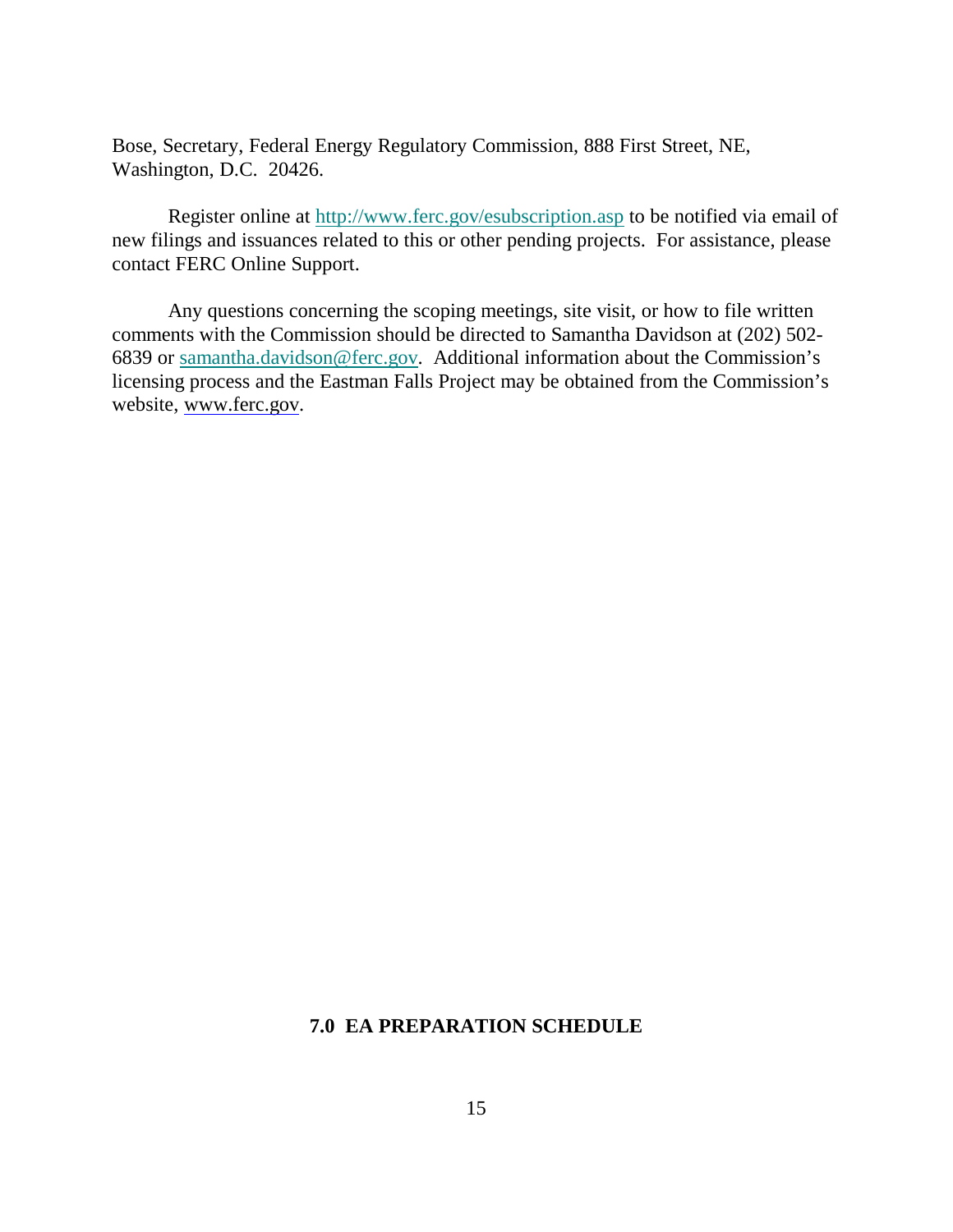At this time, we anticipate preparing a single EA. The EA will be sent to all persons and entities on the Commission's service and mailing lists for the Eastman Falls Project. The EA will include our recommendations for operating procedures, as well as environmental protection and enhancement measures that should be part of any license issued by the Commission. All recipients will then have 30 days to review the EA and file written comments with the Commission.

The major milestones, including those for preparing the EA, are as follows: **[7](#page-24-0)**

| Major Milestone                                     | <b>Target Date</b> |
|-----------------------------------------------------|--------------------|
| <b>Scoping Meetings</b>                             | September 2012     |
| <b>License Application Filed</b>                    | December 2015      |
| Ready for Environmental Analysis Notice Issued      | February 2016      |
| Deadline for Filing Comments, Recommendations, and  |                    |
| <b>Agency Terms and Conditions/Prescriptions</b>    | April 2016         |
| Single EA Issued                                    | August 2016        |
| <b>Comments on EA Due</b>                           | September 2016     |
| Deadline for Filing Modified Agency Recommendations | November 2016      |

If Commission staff determines that there is a need for additional information or additional studies, the issuance of the Ready for Environmental Analysis notice could be delayed. If this occurs, all subsequent milestones would be delayed by the time allowed for PSNH to respond to the Commission's request. A copy of PSNH's process plan, which has a complete list of relicensing milestones for the Eastman Falls Project, including those for developing the license application, is attached as Appendix B to this SD1.

#### **8.0 PROPOSED EA OUTLINE**

 $\overline{a}$ 

<span id="page-24-0"></span>**<sup>7</sup>** This schedule assumes that a single EA would be prepared. If a draft and final EA or EIS is prepared the target dates for comments on the draft EA or EIS and deadline for filing modified agency recommendations may need to be revised.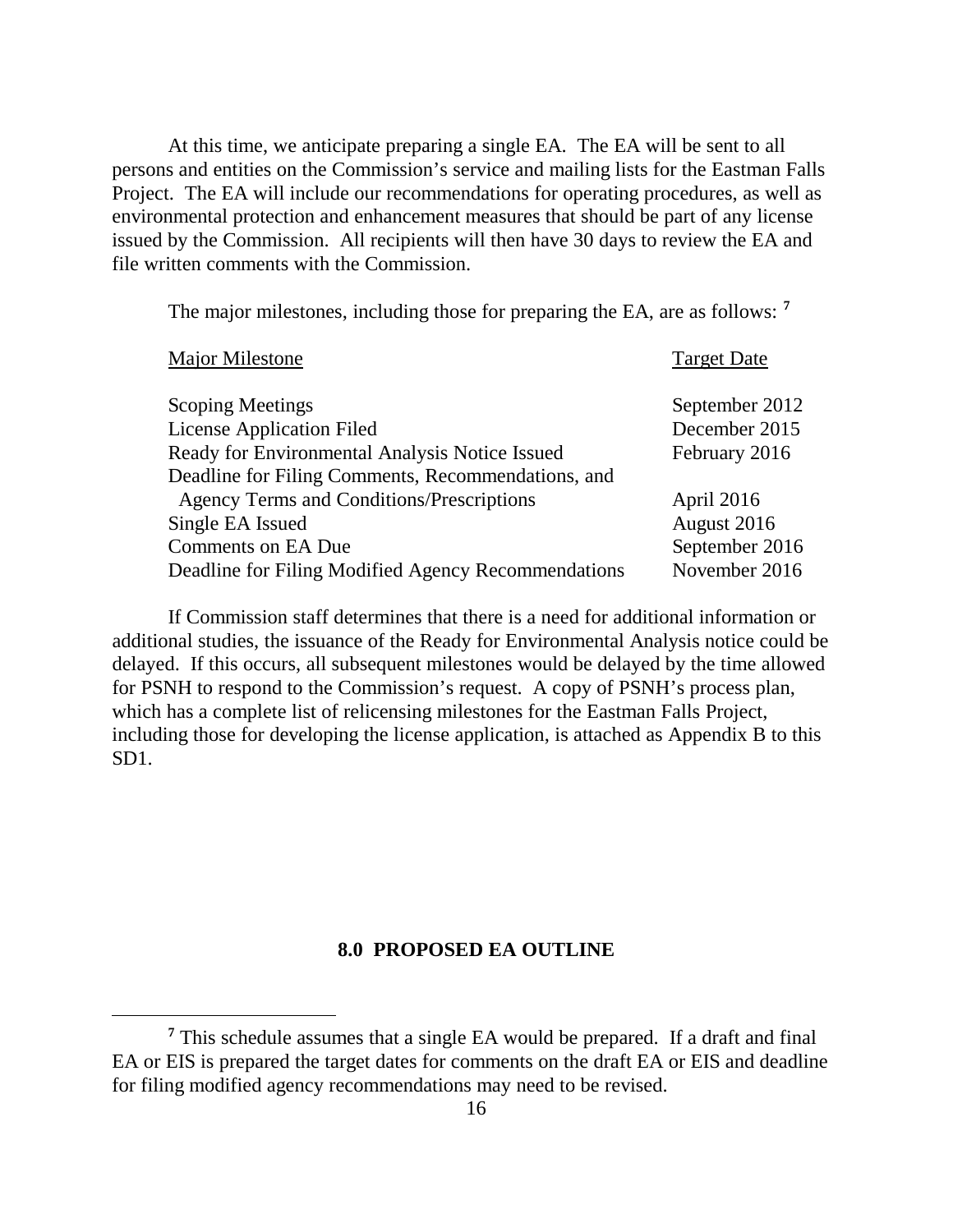The preliminary outline for the Eastman Falls Hydroelectric Project EA is as follows:

TABLE OF CONTENTS LIST OF FIGURES LIST OF TABLES ACRONYMS AND ABBREVIATIONS EXECUTIVE SUMMARY

## 1.0 INTRODUCTION

- 1.1 Application
- 1.2 Purpose of Action and Need for Power
- 1.3 Statutory and Regulatory Requirements
	- 1.3.1 Federal Power Act
		- 1.3.1.1 Section 18 Fishway Prescriptions
		- 1.3.1.2 Section 4(e) Conditions
		- 1.3.1.3 Section 10(j) Recommendations
		- 1.3.1.4 Section 30(c) Fish and Wildlife Conditions
	- 1.3.2 Clean Water Act
	- 1.3.3 Endangered Species Act
	- 1.3.4 Coastal Zone Management Act
	- 1.3.5 National Historic Preservation Act
	- 1.3.6 Fishery Conservation and Management Act
	- Other statutes as applicable
- 1.4 Public Review and Comment
	- 1.4.1 Scoping
	- 1.4.2 Interventions
	- 1.4.3 Comments on the Application

## 2.0 PROPOSED ACTION AND ALTERNATIVES

- 2.1 No-action Alternative
	- 2.1.1 Existing Project Facilities
	- 2.1.2 Project Safety
	- 2.1.3 Existing Project Operation
	- 2.1.4 Existing Environmental Measures
- 2.2 Applicant's Proposal
	- 2.2.1 Proposed Project Facilities
	- 2.2.2 Proposed Project Operation
	- 2.2.3 Proposed Environmental Measures
	- 2.2.4 Modifications to Applicant's Proposal—Mandatory Conditions
- 2.3 Staff Alternative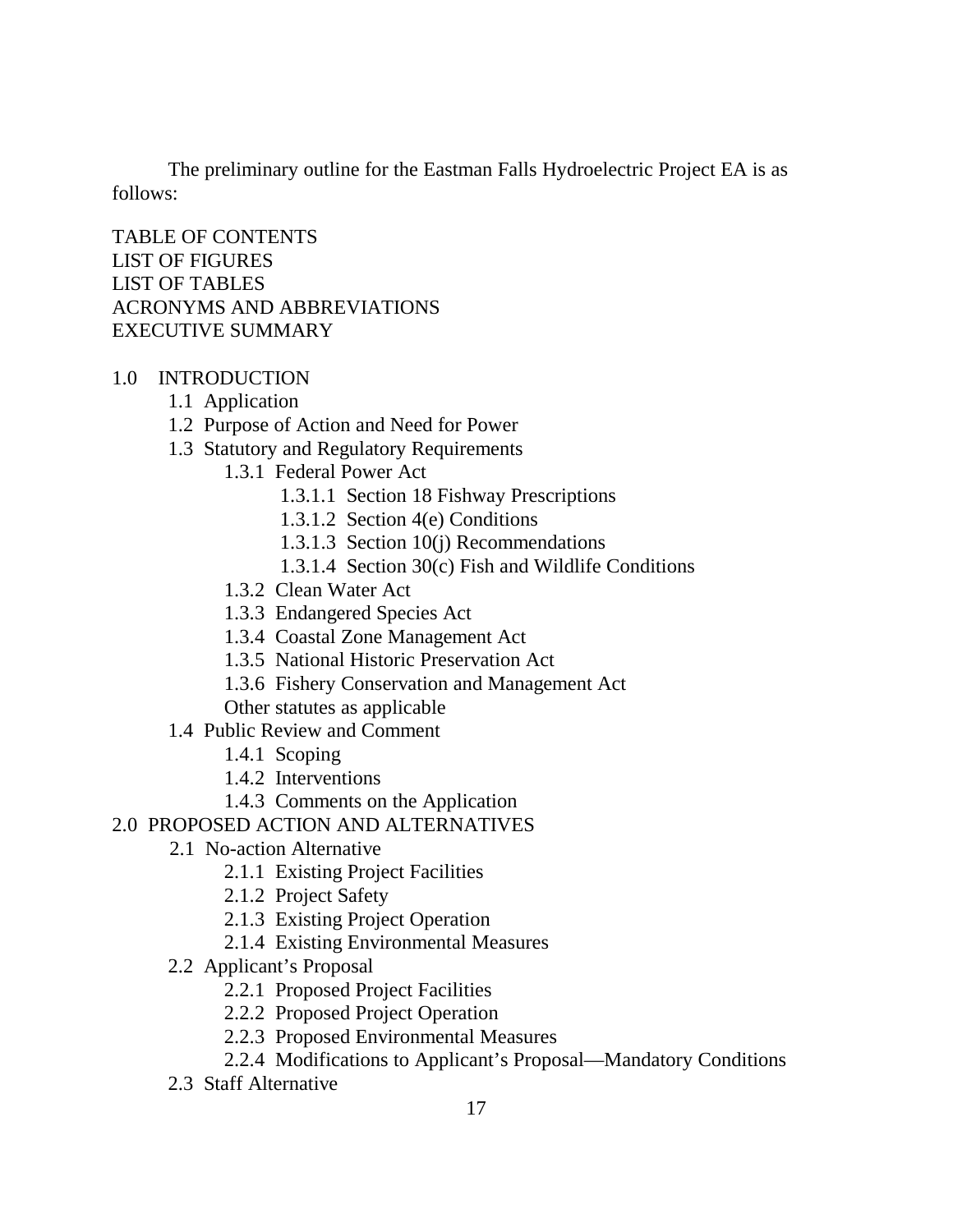- 2.4 Staff Alternative with Mandatory Conditions
- 2.5 Other Alternatives (as appropriate)
- 2.6 Alternatives Considered but Eliminated from Detailed Study
	- 2.6.1 Federal Government Takeover of the Project
	- 2.6.2 Issuing a Nonpower License
	- 2.6.3 Retiring the Project

## 3.0 ENVIRONMENTAL ANALYSIS

- 3.1 General Description of the River Basin
- 3.2 Scope of Cumulative Effects Analysis
	- 3.2.1 Geographic Scope
	- 3.2.2 Temporal Scope
- 3.3 Proposed Action and Action Alternatives
	- 3.3.1 Aquatic Resources
	- 3.3.2 Terrestrial Resources
	- 3.3.3 Threatened and Endangered Species
	- 3.3.4 Recreation and Land Use
	- 3.3.5 Cultural Resources
	- 3.3.6 Developmental Resources
- 3.4 No-action Alternative
- 4.0 DEVELOPMENTAL ANALYSIS
	- 4.1 Power and Economic Benefits of the Project
	- 4.2 Comparison of Alternatives
	- 4.3 Cost of Environmental Measures
	- 4.4 Air Quality (as needed)

## 5.0 CONCLUSIONS AND RECOMMENDATIONS

- 5.1 Comparison of Alternatives
- 5.2 Comprehensive Development and Recommended Alternative
- 5.3 Unavoidable Adverse Effects
- 5.4 Recommendations of Fish and Wildlife Agencies
- 5.5 Consistency with Comprehensive Plans
- 6.0 FINDING OF NO SIGNIFICANT IMPACT (OR OF SIGNIFICANT IMPACT)
- 7.0 LITERATURE CITED
- 8.0 LIST OF PREPARERS
- APPENDICES
- A—Draft License Conditions Recommended by Staff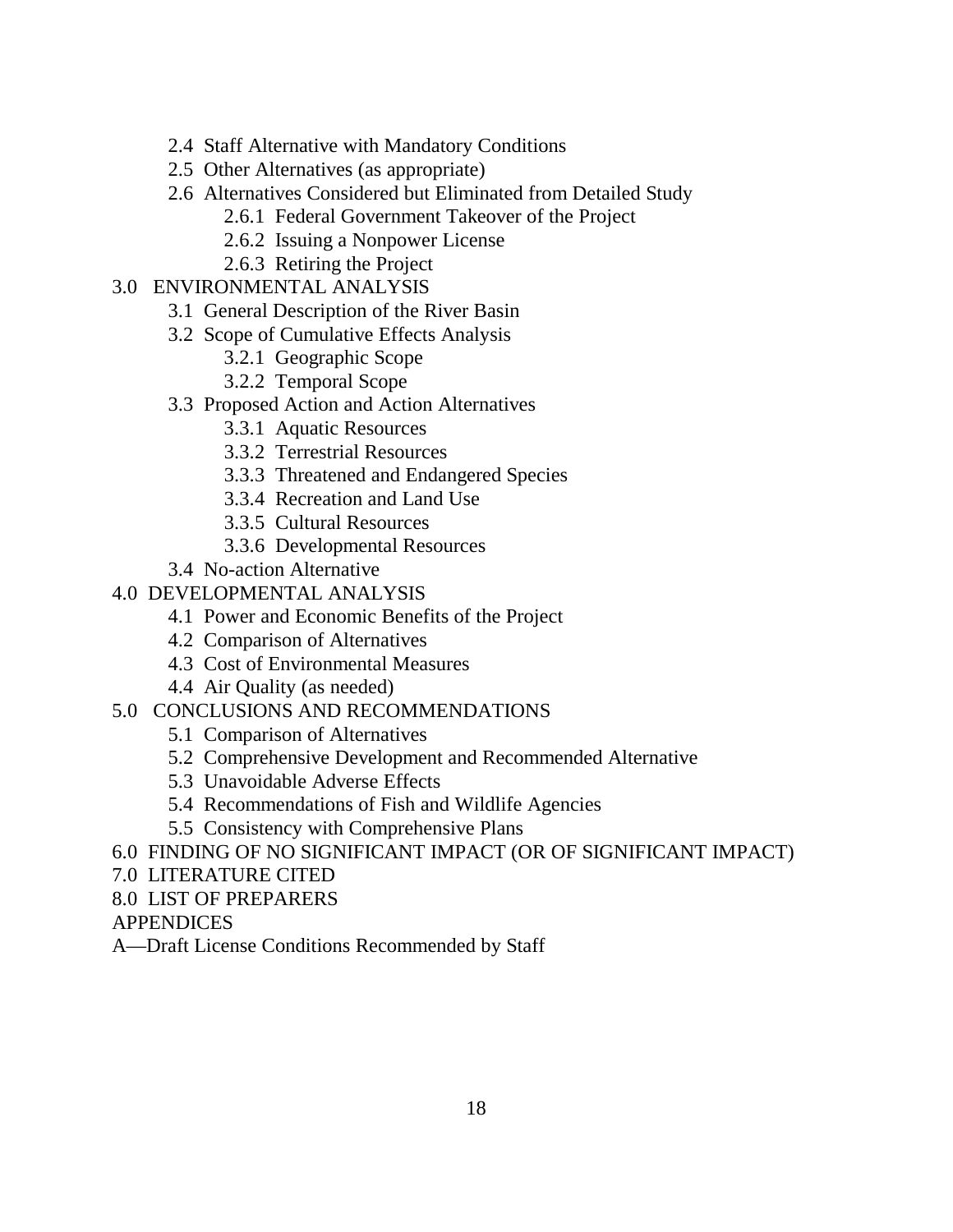#### **9.0 COMPREHENSIVE PLANS**

<span id="page-27-0"></span>Section  $10(a)(2)$  of the FPA, 16 U.S.C. section  $803(a)(2)(A)$ , requires the Commission to consider the extent to which a project is consistent with federal and state comprehensive plans for improving, developing, or conserving a waterway or waterways affected by a project. The staff has preliminarily identified and reviewed the plans listed below that may be relevant to the Eastman Falls Project. Agencies are requested to review this list and inform the Commission staff of any changes. If there are other comprehensive plans that should be considered for this list that are not on file with the Commission, or if there are more recent versions of the plans already listed, they can be filed for consideration with the Commission according to 18 CFR 2.19 of the Commission's regulations. Please follow the instructions for filing a plan at [http://www.ferc.gov/industries/hydropower/gen-info/licensing/complan.pdf.](http://www.ferc.gov/industries/hydropower/gen-info/licensing/complan.pdf)

The following is a list of comprehensive plans currently on file with the Commission that may be relevant to the Eastman Falls Project.

- Atlantic States Marine Fisheries Commission. 2000. Interstate Fishery Management Plan for American eel (*Anguilla rostrata*). (Report No. 36). April 2000.
- Merrimack River Policy and Technical Committees. 1990. Strategic plan for the restoration of Atlantic salmon to the Merrimack River, 1990 through 2004. Concord, New Hampshire. April 1990. 63 pp.
- National Marine Fisheries Service. 1998. Final Amendment #11 to the Northeast Multispecies Fishery Management Plan; Amendment #9 to the Atlantic sea scallop Fishery Management Plan; Amendment #1 to the monkfish Fishery Management Plan; Amendment #1 to the Atlantic salmon Fishery Management Plan; and Components of the proposed Atlantic herring Fishing Management Plan for Essential Fish Habitat. Volume 1. October 7, 1998.
- National Marine Fisheries Service. 1998. Recovery Plan for the shortnose sturgeon (*Acipenser brevirostrum*). Prepared by the Shortnose Sturgeon Recovery Team for the National Marine Fisheries Service, Silver Spring, Maryland. December 1998.
- National Oceanic and Atmospheric Administration, Office of Ocean and Coastal Resource Management. New Hampshire Office of State Planning. 1988. New Hampshire coastal program and final environmental impact statement. Washington, D.C. July 1988. 242 pp.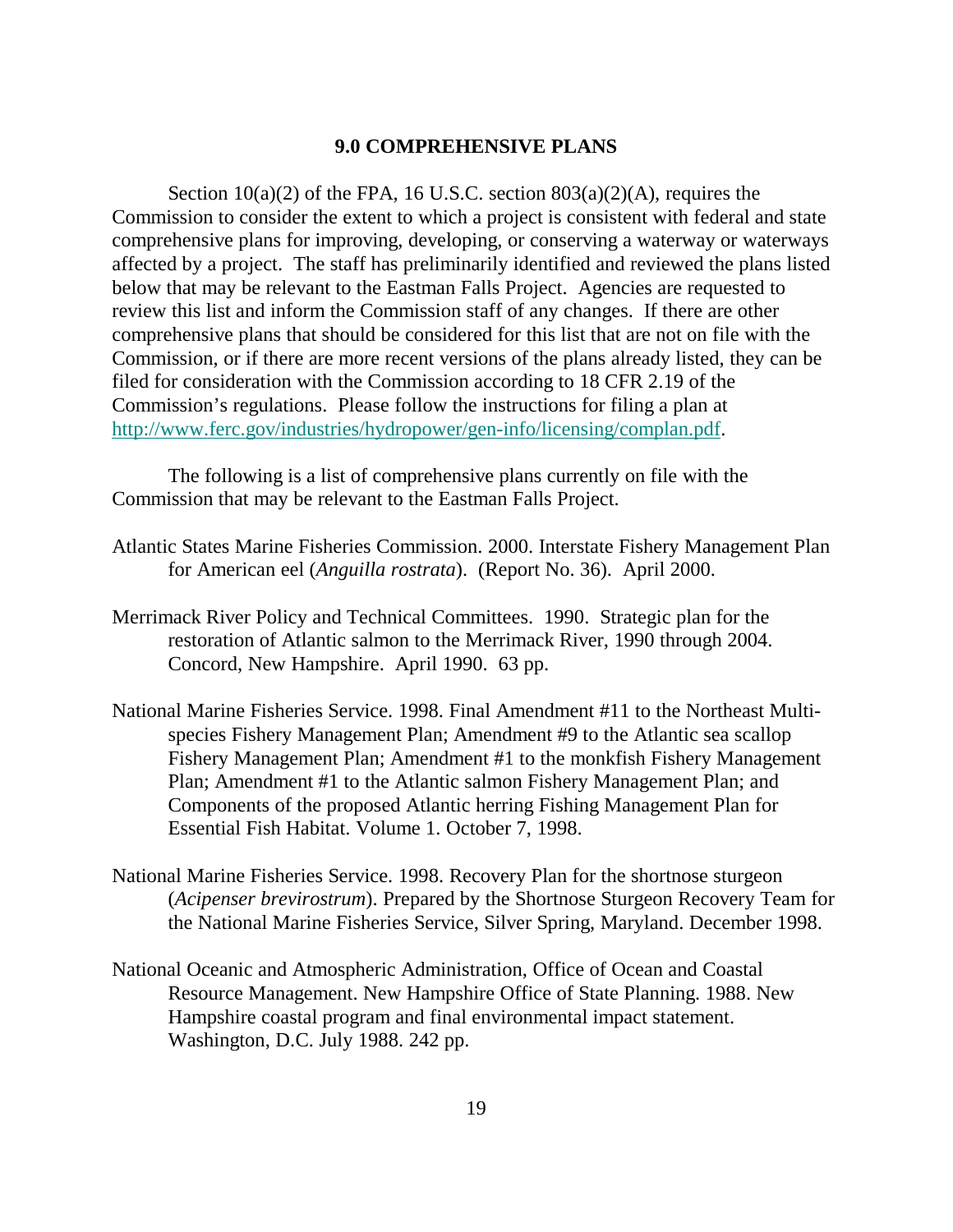- National Park Service. 1982. The nationwide rivers inventory. Department of the Interior, Washington, DC. January 1982.
- New Hampshire Office of State Planning. 1977. Wild, scenic, & recreational rivers for New Hampshire. Concord, New Hampshire. June 1977. 63 pp.
- New Hampshire Office of State Planning. 1989. New Hampshire wetlands priority conservation plan. Concord, New Hampshire. 95 pp.
- New Hampshire Office of Energy and Planning. New Hampshire Statewide Comprehensive Outdoor Recreation Plan (SCORP): 2008-2013. Concord, New Hampshire. December 2007.
- New Hampshire Office of State Planning. 1991. Public access plan for New Hampshire's lakes, ponds, and rivers. Concord, New Hampshire. November 1991. 65 pp.
- New Hampshire Office of State Planning. 1991. Upper Merrimack River corridor planvolume 2: management plan. Concord, New Hampshire. March 1991. 60 pp.
- Policy Committee for Fisheries Management of the Connecticut River. 1982. A strategic plan for the restoration of Atlantic salmon to the Connecticut River Basin. Laconia, New Hampshire. September 1982. 49 pp.
- Policy Committee for Anadromous Fishery Management of the Merrimack River Basin. 1985. A strategic plan for the restoration of Atlantic salmon to the Merrimack River Basin, 1985 through 1999. Laconia, New Hampshire. May 1985. 24 pp.
- State of New Hampshire. 1991. New Hampshire rivers management and protection program [as compiled from NH RSA Ch. 483, HB 1432-FN (1990) and HB 674- FN (1991)]. Concord, New Hampshire. 19 pp.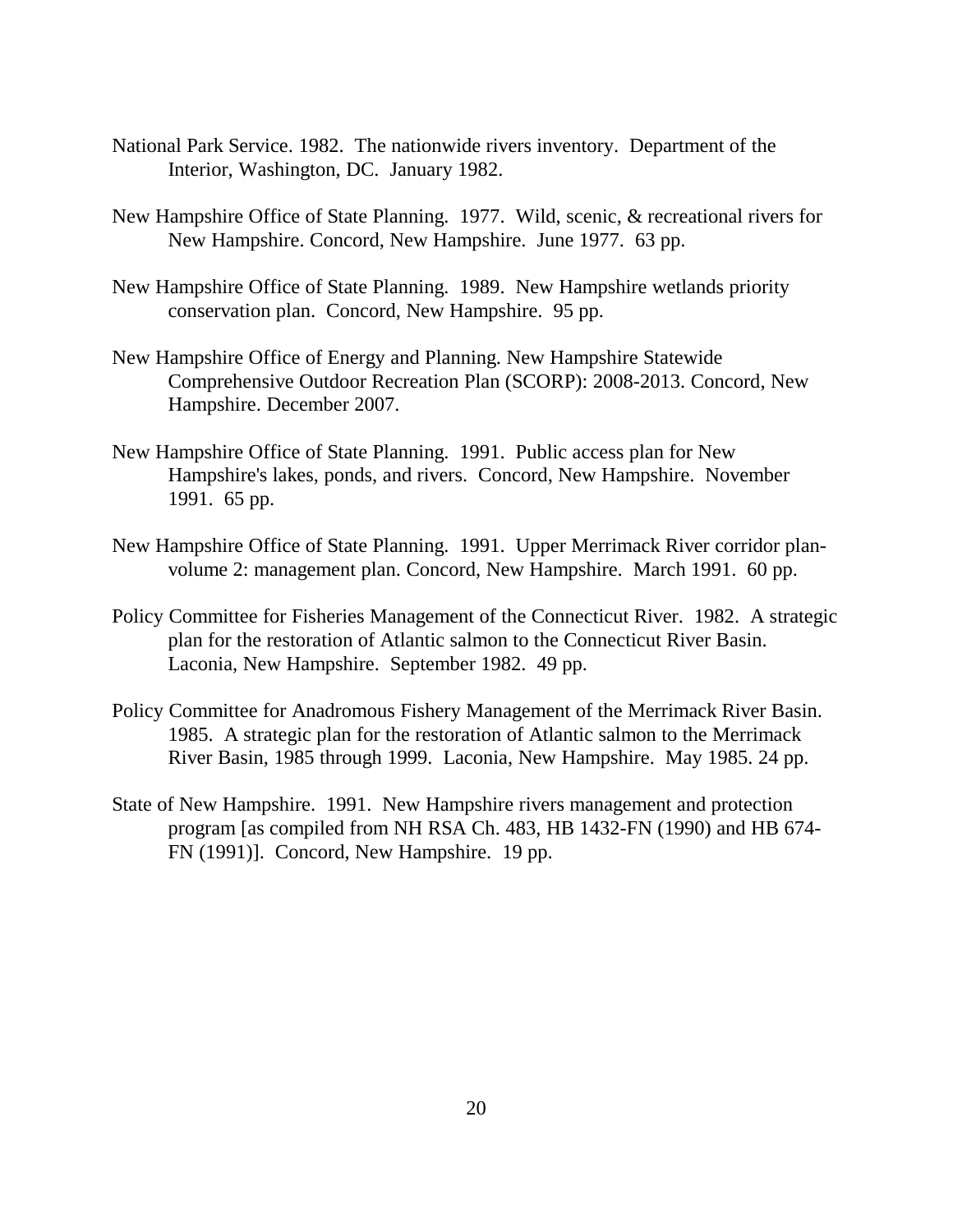## **10.0 MAILING LIST**

<span id="page-29-0"></span>The list below is the Commission's official mailing list for the Eastman Falls Project (FERC No. 2457). If you want to receive future mailings for the Eastman Falls Project and are not included in the list below, please send your request by email to efiling@ferc.gov or by mail to: Kimberly D. Bose, Secretary, Federal Energy Regulatory Commission, 888 First Street, N.E., Room 1A, Washington, DC 20426. All written and emailed requests to be added to the mailing list must clearly identify the following on the first page: Eastman Falls Project No. 2457-038. You may use the same method if requesting removal from the mailing list below.

Register online at http://www.ferc.gov/esubscribenow.htm to be notified via email of new filings and issuances related to this or other pending projects. For assistance, please contact FERC Online Support at FERCOnlineSupport@ferc.gov or toll free at 1- 866-208-3676, or for TTY, (202) 502-8659.

| United States Army Corps.<br>of Engineers<br>441 G Street N.W.<br>Washington, D.C. 20314-<br>1000                                                 | <b>NOAA Fisheries Service</b><br>Partnerships and<br>Communications<br>1315 East-West Highway<br>Silver Spring, MD 20910                                     | United States Army Corps.<br>of Engineers<br>New England District<br>696 Virginia Road<br>Concord, MA 01742-2751                                         |
|---------------------------------------------------------------------------------------------------------------------------------------------------|--------------------------------------------------------------------------------------------------------------------------------------------------------------|----------------------------------------------------------------------------------------------------------------------------------------------------------|
| Mr. Glenn Normandeau<br><b>Executive Director</b><br>New Hampshire Fish and<br><b>Game Department</b><br>11 Hazen Drive<br>Concord, NH 03301-6500 | United States Army Corps.<br>of Engineers<br><b>Merrimack River Basin</b><br>Office<br>2097 Maple Street<br>Contoocook, NH 03329                             | Ms. Carol Henderson<br>New Hampshire Fish and<br><b>Game Department</b><br>11 Hazen Drive<br>Concord, NH 03301-6500                                      |
| United States Fish and<br><b>Wildlife Service</b><br>Northeast Regional Office<br>300 Westgate Center Drive<br>Hadley, MA 01035-9587              | Mr. Kenneth Carr<br>United States Fish and<br><b>Wildlife Service</b><br>New England Office<br><b>70 Commercial Street</b><br>Suite 300<br>Concord, NH 03301 | Mr. Steven J. Weber<br>Chief<br><b>Wildlife Division</b><br>New Hampshire Fish and<br><b>Game Department</b><br>11 Hazen Drive<br>Concord, NH 03301-6500 |

## **Mailing List**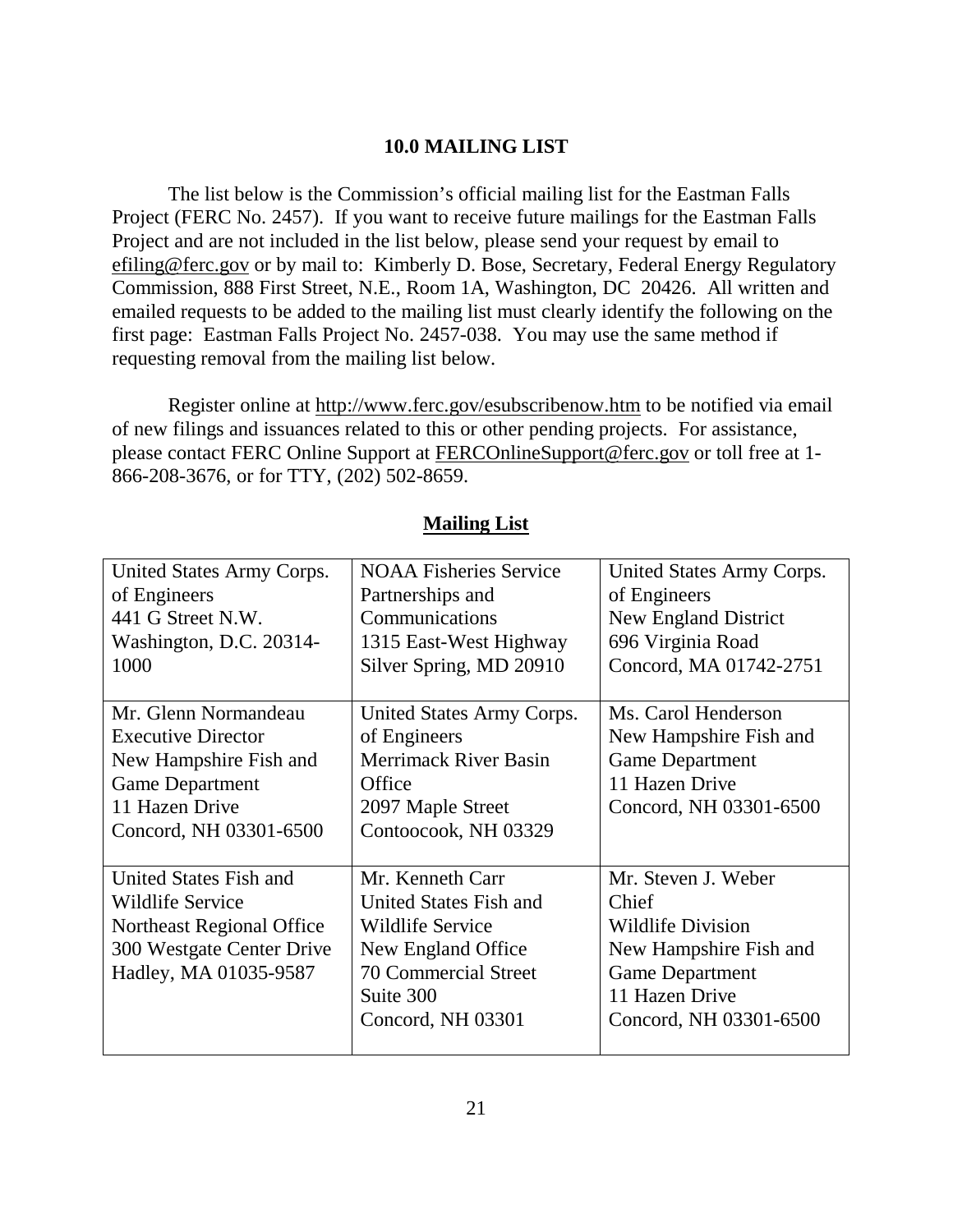| Mr. John Warner                  | <b>United States</b>            | Mr. Ralph Abele                  |
|----------------------------------|---------------------------------|----------------------------------|
| United States Fish and           | <b>Environmental Protection</b> | <b>USEPA Region 1</b>            |
| <b>Wildlife Service</b>          | Agency                          | New England                      |
| New England Office               | 5 Post Office Square            | 5 Post Office Square             |
| <b>70 Commercial Street</b>      | Suite 100                       | Suite 100                        |
| Suite 300                        | Boston, MA 02109-3912           | Boston, MA 02109-3912            |
| Concord, NH 03301                |                                 |                                  |
|                                  |                                 |                                  |
| Mr. Joe McKeon                   | <b>Environmental Protection</b> | Daniel Morris                    |
| <b>United States Fish and</b>    | Agency                          | <b>Acting Regional</b>           |
| <b>Wildlife Service</b>          | Ariel Rios Building             | Administrator                    |
| <b>Central New England</b>       | 1200 Pennsylvania Avenue,       | <b>National Marine Fisheries</b> |
| <b>Fisheries Resource Office</b> | N.W.                            | Service                          |
| 151 Broad Street                 | Washington, D.C. 20460          | 55 Great Republic Drive          |
| Nashua, NH 03063                 |                                 | Gloucester, MA 01930-            |
|                                  |                                 | 2276                             |
|                                  |                                 |                                  |
|                                  |                                 |                                  |
| Thomas S. Burack                 | Harry T. Stewart, P.E.          | Mr. Brad Simpkins                |
| Commissioner                     | Director                        | Director                         |
| <b>New Hampshire Department</b>  | <b>NHDES Water Division</b>     | <b>New Hampshire Department</b>  |
| of Environmental Services        | 29 Hazen Drive                  | of Resources and Economic        |
| 29 Hazen Drive                   | P.O. Box 95                     | Development                      |
| P.O. Box 95                      | Concord, NH 03302-0095          | <b>Forest and Lands Division</b> |
| Concord, NH 03302-0095           |                                 | 172 Pembroke Road                |
|                                  |                                 | Concord, NH 03301                |
|                                  |                                 |                                  |
| <b>NHDES Dam Bureau</b>          | <b>NHDES Drinking Water</b>     | <b>NHDES</b> Shoreland Program   |
| 29 Hazen Drive                   | and Groundwater Bureau          | 29 Hazen Drive                   |
| P.O. Box 95                      | 29 Hazen Drive                  | P.O. Box 95                      |
| Concord, NH 03302-0095           | P.O. Box 95                     | Concord, NH 03302-0095           |
|                                  | Concord, NH 03302-0095          |                                  |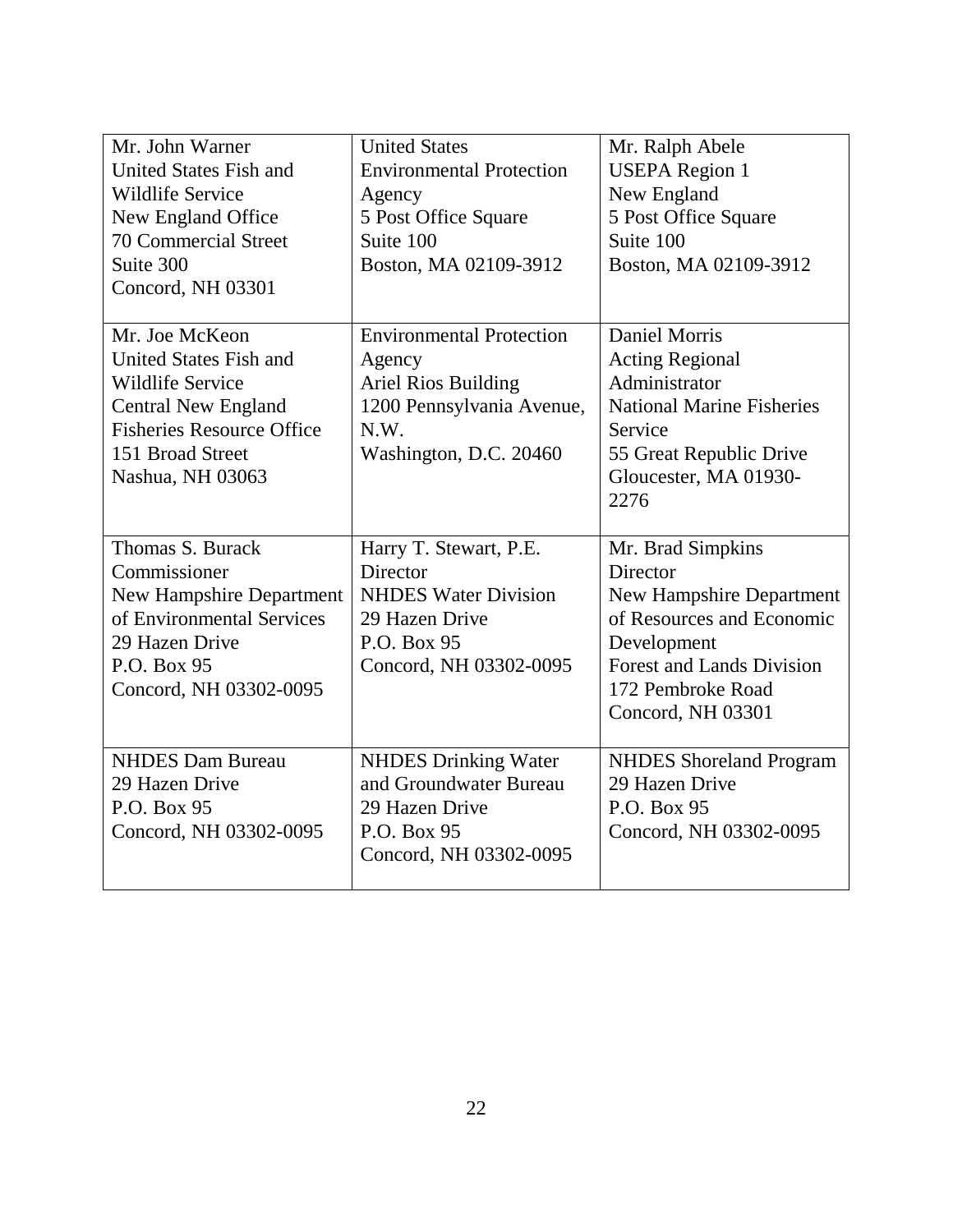| <b>NHDES Wetlands Bureau</b><br>29 Hazen Drive<br>P.O. Box 95<br>Concord, NH 03302-0095                                                   | Director<br>Parks and Recreation<br>Division<br><b>New Hampshire Department</b><br>of Resources and Economic<br>Development<br>172 Pembroke Road<br>Concord, NH 03301        | Kevin Mendik<br><b>National Park Service</b><br>15 State Street<br>$10th$ Floor<br>Boston, MA<br>02109-3502                                               |
|-------------------------------------------------------------------------------------------------------------------------------------------|------------------------------------------------------------------------------------------------------------------------------------------------------------------------------|-----------------------------------------------------------------------------------------------------------------------------------------------------------|
| Duncan Hay<br><b>National Park Service</b><br>15 State Street<br>$10th$ Floor<br>Boston, MA<br>02109-3502                                 | Chris Williams<br><b>Federal Consistency</b><br>Coordinator<br><b>Coastal Program</b><br>Pease Field Office<br>222 International Drive,<br>Suite 175<br>Portsmouth, NH 03801 | Van McLeod<br>Commissioner<br>New Hampshire Department<br>of Cultural Resources<br>20 Park Street<br>Concord, NH 03301-6314                               |
| Mr. Greg Comstock<br><b>NHDES</b><br><b>Watershed Management</b><br><b>Bureau</b><br>6 Hazen Drive; P.O. Box 95<br>Concord, NH 03302-0095 | George Bald<br>Commissioner<br>New Hampshire Department<br>of Resources and Economic<br>Development<br>172 Pembroke Road<br>Concord, NH 03301                                | <b>Elizabeth Muzzey</b><br>Director<br>New Hampshire Department<br>of Cultural Resources<br>19 Pillsbury Street, $2nd$<br>Floor<br>Concord, NH 03301-3570 |
| Joanne Morin<br>Director<br>New Hampshire Office of<br><b>Energy and Planning</b><br>4 Chenell Drive<br>Concord, NH 03301-8519            | <b>Bob Veloski</b><br><b>Town Administrator</b><br>Town of Sanbornton, NH<br>P.O. Box 124<br>Sanbornton, NH 03269                                                            | <b>Belknap County</b><br>Commissioners<br>34 County Drive<br>Concord, NH<br>03301-8519                                                                    |
| <b>Lakes Region Planning</b><br>Commission<br>103 Main Street, Suite 3<br>Meredith, NH 03253                                              | <b>Grafton County</b><br>Commissioners<br>3855 Dartmouth College<br>Highway, Box 1<br>North Haverhill, NH 03774                                                              | Max Stamp<br>Chair<br>Pemigewasset River Local<br><b>Advisory Committee</b><br>2110 Summer Street<br>Bristol, NH 03222                                    |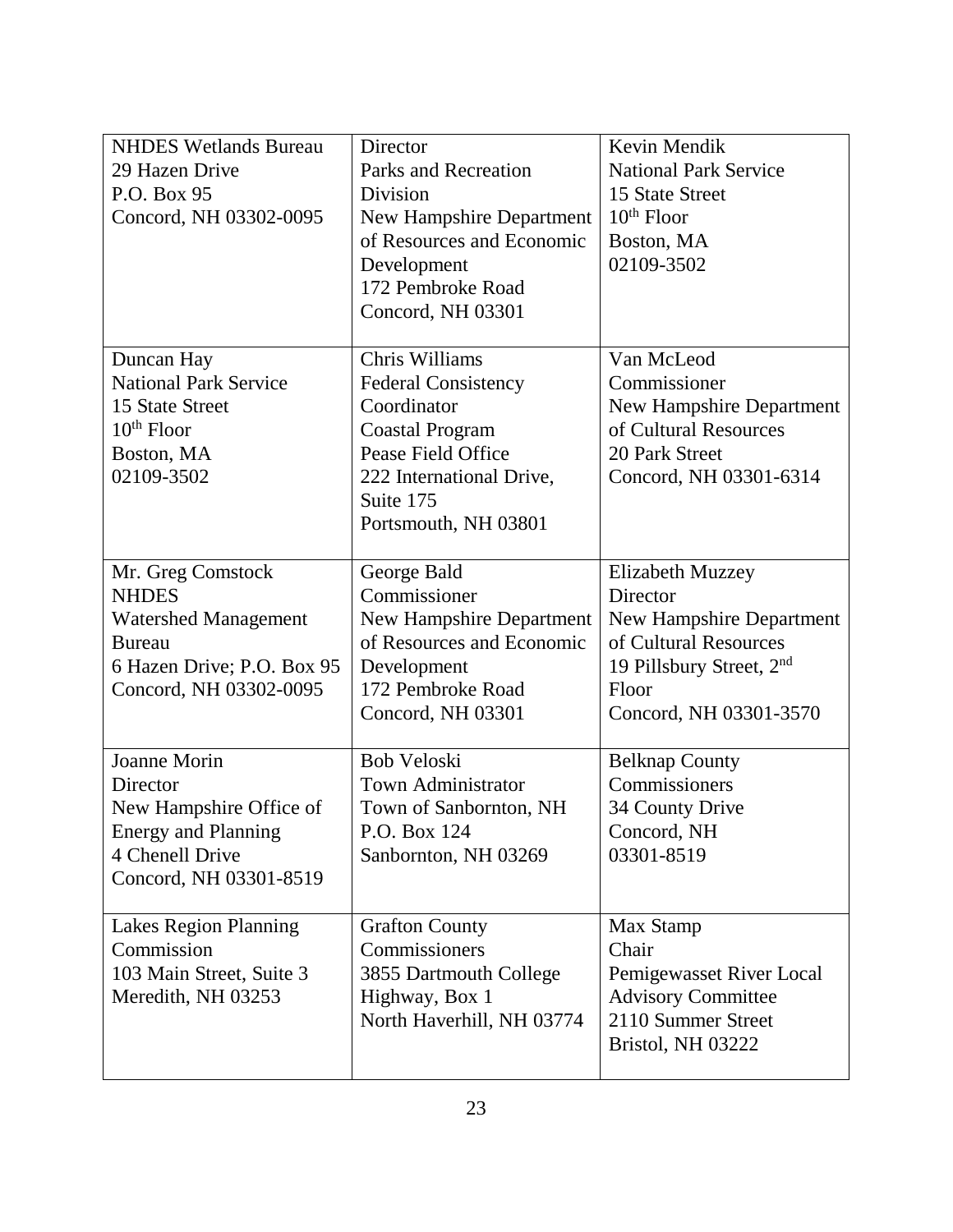| <b>Elizabeth Dragon</b>          | <b>Charles True</b>       | Town of Hill, NH                  |
|----------------------------------|---------------------------|-----------------------------------|
| <b>Town Administrator</b>        | Speaker                   | <b>30 Crescent Street</b>         |
| City of Franklin, NH             | Abenaki Nation of New     | Hill, NH 03243                    |
| 316 Central Street               | Hampshire                 |                                   |
| Franklin, NH                     | 262 Lancaster Road        |                                   |
| 03235-0235                       | Whitefield, NH 03598      |                                   |
|                                  |                           |                                   |
| <b>Merrimack County</b>          | <b>Michael Capone</b>     | Michael L. Tremblay               |
| Commissioners                    | <b>Town Administrator</b> | Chair                             |
| <b>County Government Offices</b> | Town of Bristol, NH       | <b>Upper Merrimack River</b>      |
| 333 Daniel Webster               | 940 Lake Street           | <b>Local Advisory Committee</b>   |
| Highway, Suite 2                 | Bristol, NH 03222         | P.O. Box 3019                     |
| Boscawen, NH 03303               |                           | Boscawen, NH 03303                |
|                                  |                           |                                   |
| Cowasuck Band of the             | <b>Barbara Lucas</b>      | <b>Nancy Millette Doucet</b>      |
| Pennacook-Abenaki People         | <b>Town Administrator</b> | Chief                             |
| P.O. Box 52                      | Town of New Hampton,      | Koasek Traditional Abeaki         |
| 840 Suncook Valley Road          | <b>NH</b>                 | of the KOAS                       |
| (Route 58)                       | P.O. Box 538              | P.O. Box 42                       |
| Alton, NH 03809-0052             | New Hampton, NH 03256     | Newbury, VT 05051                 |
|                                  |                           |                                   |
| <b>Brian Chenevert</b>           | Audubon Society of New    | Don Stevens                       |
| Chief                            | Hampshire                 | Chief                             |
| Koasek Traditional Abenaki       | 84 Silk Farm Road         | Nulhegan Band of the              |
| <b>Nation</b>                    | Concord, NH 03301         | Coosuk-Abenaki Nation             |
| P.O. Box 147                     |                           | 158 Whiting Lane                  |
| Post Mills, VT                   |                           | Brownington, VT 05860             |
| 05058-0147                       |                           |                                   |
|                                  |                           |                                   |
| Audubon Society of New           | <b>Conservation Law</b>   | Roy Sebastian                     |
| Hampshire                        | Foundation                | Chairperson                       |
| <b>Newfound Center</b>           | 27 North Main Street      | <b>Eastern Pequot Reservation</b> |
| North Shore Road                 | Concord, NH 03301-4930    | Eastern Area Office               |
| Hebron, NH 03241                 |                           | North Stonington, CT              |
|                                  |                           | 06359                             |
|                                  |                           |                                   |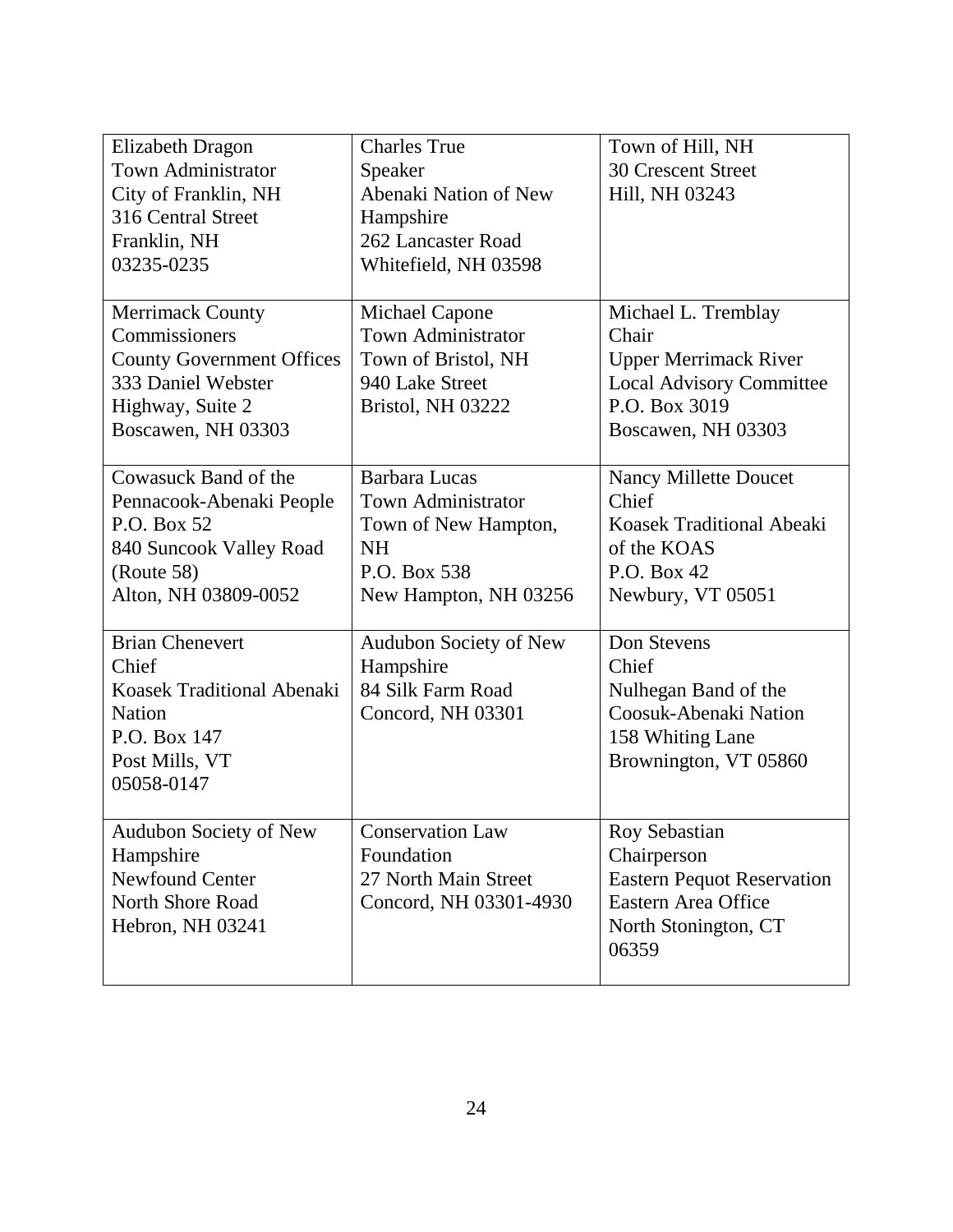| <b>NH Rivers Council</b><br>54 Portmouth Street<br>Concord, NH 03301                                                                                                       | <b>NH Wildlife Federation</b><br>4 Portsmouth Street<br>Concord, NH 03301                                                    | <b>Moonface Bear</b><br>Leader<br>Golden Hill Indian<br>Reservation<br>Golden Hill Paugussett 3<br><b>Chief Government</b><br>95 Stanavage Road |
|----------------------------------------------------------------------------------------------------------------------------------------------------------------------------|------------------------------------------------------------------------------------------------------------------------------|-------------------------------------------------------------------------------------------------------------------------------------------------|
| Society for the Protection of                                                                                                                                              | Roy Sebastian                                                                                                                | Trumbull, CT 06514<br>The Nature Conservancy                                                                                                    |
| <b>New Hampshire Forests</b><br>54 Portmouth Street<br>Concord, NH 03301                                                                                                   | Chairperson<br><b>Paucatuck Eastern Pequot</b><br>Tribe<br>Eastern Area Office<br>935 Lantern Hill Road<br>Ledyard, CT 06339 | New Hampshire Field<br>Office<br>22 Bridge Street, 4 <sup>th</sup> Floor<br>Concord, NH 03301                                                   |
| <b>Richard Velky</b><br>Chairperson<br>Schaghticaoke Tribal Nation<br>of Kent<br>Schaghticaoke Tribal<br>Council<br>33 Elizabeth Street,<br>$4th$ Floor<br>Derby, CT 06418 | Pemi Chapter of Trout<br>Unlimited<br>P.O. Box 1356<br>Thornton, NH 03285                                                    | Merrimack River Watershed<br>Council<br>60 Island Street,<br>Suite 211-E<br>Lawrence, MA 01840                                                  |
| Appalachian Mountain Club<br>Pinkham Notch Camp<br>P.O. Box 298<br>Gorham, NH 03581                                                                                        | <b>Environment New</b><br>Hampshire<br>30 South Main Street,<br>Suite 301<br>Concord, NH 03301                               | Lakes Region Conservation<br><b>Trust</b><br>P.O. Box 766<br>Center Harbor, NH 03226                                                            |
| New Hampshire Sierra Club<br>40 North Main Street,<br>$2nd$ Floor<br>Concord, NH 03301                                                                                     | <b>Conservation New</b><br>Hampshire<br>88 North Main Street,<br>Suite 303<br>Concord, NH 03301                              | Pemigewasset Valley Fish<br>and Game Club<br>P.O. Box 38<br>Plymouth, NH 03264                                                                  |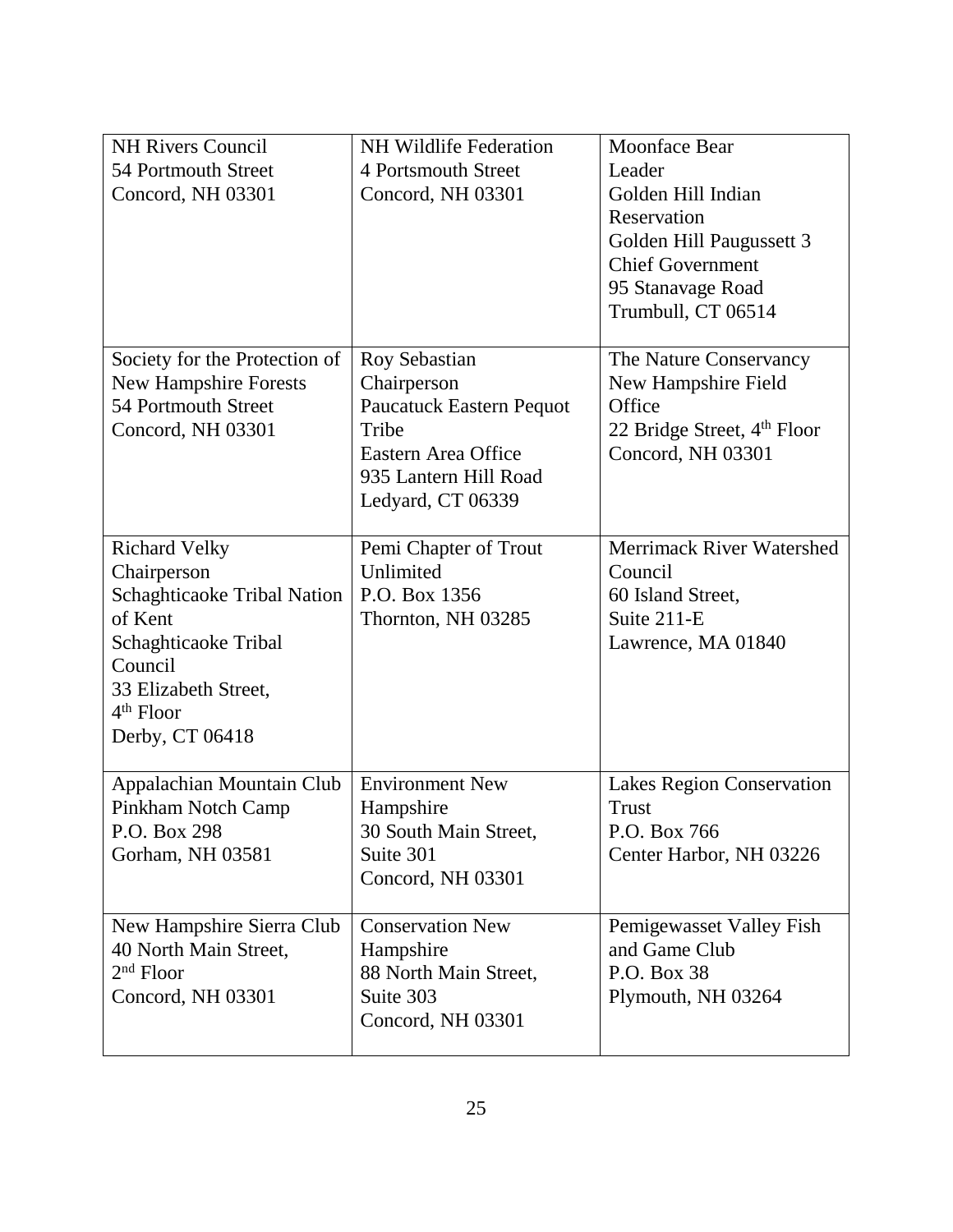| Debra Howland<br><b>Executive Director</b><br>New Hampshire Public<br><b>Utilities Commission</b><br>21 South Fruit Street,<br>Suite 10<br>Concord, NH 03301-2429               | <b>Atlantic Salmon Federation</b><br>P.O. Box 467<br>Skowhegan, ME<br>04976-0467                                                               | City of Laconia<br><b>City Hall</b><br><b>East Beacon Street</b><br>Laconia, NH 03246                                                    |
|---------------------------------------------------------------------------------------------------------------------------------------------------------------------------------|------------------------------------------------------------------------------------------------------------------------------------------------|------------------------------------------------------------------------------------------------------------------------------------------|
| <b>Gabe Gries</b><br><b>New Hampshire Department</b><br>of Fish and Game<br>Region 4<br>15 Ash Brook Court<br>Keene, NH 03431                                                   | New Hampshire Office of<br><b>Attorney General</b><br>33 Capitol Street<br>Concord, NH 03301-6310                                              | James Gallagher<br><b>Chief Engineer</b><br>New Hampshire Water<br><b>Resources Board</b><br>29 Hazen Drive<br>Concord, NH 03301-6504    |
| Paul V. Nolan<br>5515 17 <sup>th</sup> Street North<br>Arlington, VA 22205-2722                                                                                                 | <b>Northeast Nation Marine</b><br><b>Fisheries Service</b><br>1 Blackburn Drive<br>Gloucester, MA<br>01930-2298                                | Ronald G. Chevalier<br><b>Vice President</b><br><b>Northeast Utilities Service</b><br>Company<br>P.O. Box 270<br>Hartford, CT 06141-0270 |
| <b>Andrew Raddant</b><br>Regional Environmental<br>Officer<br><b>Office of Environmental</b><br>Policy and Compliance<br>408 Atlantic Ave.<br>Room 142<br>Boston, MA 02210-3334 | John M. MacDonald<br>Vice President – Operations<br>Public Service Company of<br>New Hampshire<br>P.O. Box 330<br>Manchester, NH<br>03105-0330 | <b>Curtis Mooney</b><br>Public Service Company of<br>New Hampshire<br>P.O. Box 330<br>Manchester, NH<br>03105-0330                       |
| R. G. Chevalier<br><b>Vice President</b><br>Public Service Company of<br>New Hampshire<br>P.O. Box 330<br>Manchester, NH<br>03105-0330                                          | <b>United States Army Corps</b><br>of Engineers<br>Commander<br>North Atlantic Division<br>26 Federal Plaza #2109<br>New York, NY 10278-0090   | United States Bureau of<br><b>Indian Affairs</b><br>Office of the Solicitor<br>1849 C Street, NW,<br>MS 6557<br>Washington, DC 20240     |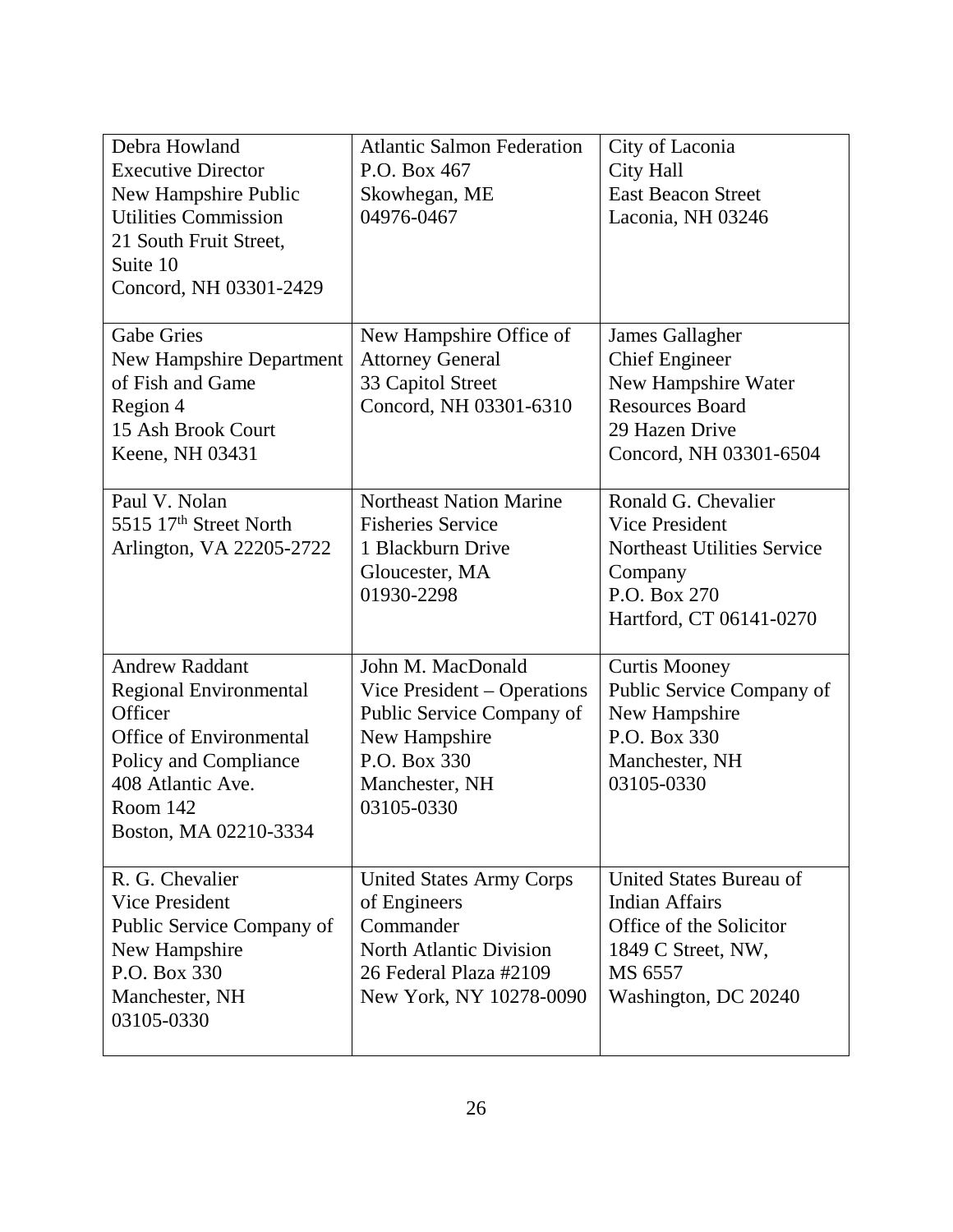| United States Bureau of         | United States Bureau of             | United States Bureau of  |
|---------------------------------|-------------------------------------|--------------------------|
| <b>Indian Affairs</b>           | <b>Land Management</b>              | <b>Land Management</b>   |
| Keith S. Bluecloud              | John Bryant Kennedy                 | <b>Field Manager</b>     |
| <b>Natural Resources Branch</b> | 2351 College Station Road           | 626 E. Wisconsin Ave.    |
| Manager                         | Athens, GA 30605-3619               | Suite 200                |
| 545 Marriott Drive,             |                                     | Milwaukee, WI 53202-4618 |
| Suite 700                       |                                     |                          |
| Nashville, TN 37214             |                                     |                          |
|                                 |                                     |                          |
| United States Department of     | United States Department of         | United States Geological |
| the Interior                    | the Interior                        | Survey                   |
| <b>Andrew Tittler</b>           | Virginia Reddick                    | Director                 |
| Attorney-Advisor                | Office of Environmental             | 361 Commerce Way         |
| 1 Gateway Center,               | <b>Affairs</b>                      | Pembroke, NH 03275-3718  |
| Suite 612                       | 1849 C Street NW,                   |                          |
| Newton, MA 02458                | Room 2340 MIB                       |                          |
|                                 | Washington, DC 20240                |                          |
|                                 |                                     |                          |
| <b>United States Senate</b>     | <b>Mark Prout</b>                   |                          |
| Senator Kelly Ayotte            | <b>United States Forest Service</b> |                          |
| 144 Russell Senate Office       | <b>White Mountain National</b>      |                          |
| <b>Building</b>                 | Forest                              |                          |
| Washington, DC 20510            | 71 White Mountain Drive             |                          |
|                                 | Campton, NH 03223                   |                          |
|                                 |                                     |                          |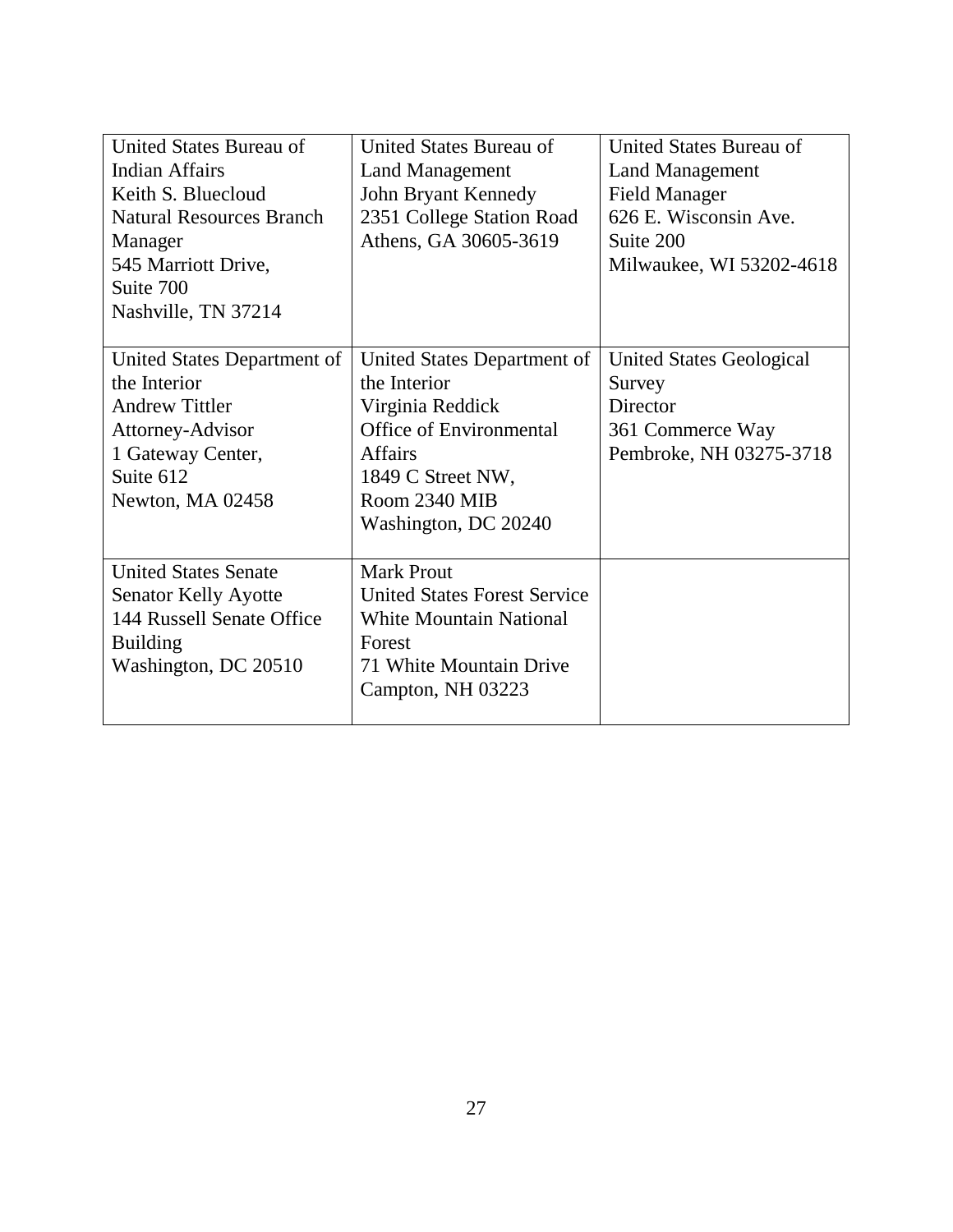## **APPENDIX A STUDY PLAN CRITERIA 18 CFR Section 5.9(b)**

Any information or study request must contain the following:

1. Describe the goals and objectives of each study proposal and the information to be obtained;

2. If applicable, explain the relevant resource management goals of the agencies or Indian tribes with jurisdiction over the resource to be studied;

3. If the requester is not a resource agency, explain any relevant public interest considerations in regard to the proposed study;

4. Describe existing information concerning the subject of the study proposal, and the need for additional information;

5. Explain any nexus between project operations and effects (direct, indirect, and/or cumulative) on the resource to be studied, and how the study results would inform the development of license requirements;

6. Explain how any proposed study methodology (including any preferred data collection and analysis techniques, or objectively quantified information, and a schedule including appropriate filed season(s) and the duration) is consistent with generally accepted practice in the scientific community or, as appropriate, considers relevant tribal values and knowledge; and

7. Describe considerations of level of effort and cost, as applicable, and why proposed alternative studies would not be sufficient to meet the stated information needs.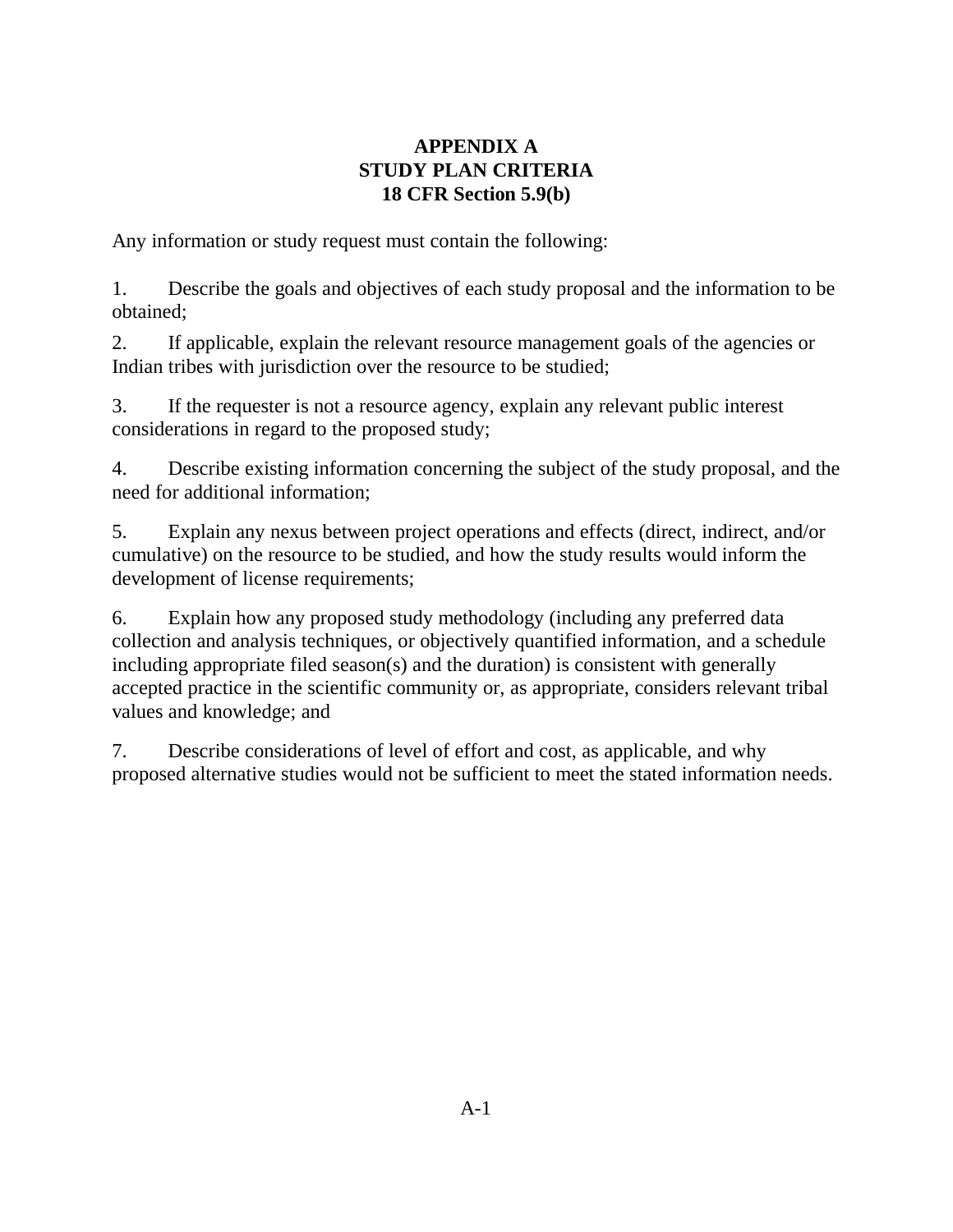## **APPENDIX B PROCESS PLAN AND SCHEDULE**

Shaded milestones are unnecessary if there are no study disputes. If the due date falls on a weekend or holiday, the due date is the following business day.

| <b>Responsible</b><br>Party | <b>Pre-Filing Milestone</b>                                             | <b>Date</b>            | <b>FERC</b><br><b>Regulation</b> |
|-----------------------------|-------------------------------------------------------------------------|------------------------|----------------------------------|
| <b>PSNH</b>                 | <b>Issue Public Notice for NOI/PAD</b>                                  | 7/2/12                 | 5.3(d)(2)                        |
| <b>PSNH</b>                 | File NOI/PAD with FERC                                                  | 7/2/12                 | 5.5, 5.6                         |
| <b>FERC</b>                 | <b>Tribal Meetings</b>                                                  | 8/1/12                 | 5.7                              |
| <b>FERC</b>                 | Issue Notice of Commencement of<br>Proceeding; Issue Scoping Document 1 | 8/31/12                | 5.8                              |
| <b>FERC</b>                 | Project Site Visit and Scoping Meetings                                 | $9/18/12$ &<br>9/19/12 | 5.8(b)(viii)                     |
| All<br>stakeholders         | PAD/SD1 Comments and Study Requests<br>Due                              | 10/30/12               | 5.9                              |
| <b>FERC</b>                 | <b>Issue Scoping Document 2</b>                                         | 12/14/12               | 5.1                              |
| <b>PSNH</b>                 | File Proposed Study Plan (PSP)                                          | 12/14/12               | 5.11(a)                          |
| All<br>stakeholders         | Proposed Study Plan Meeting                                             | 1/13/13                | 5.11(e)                          |
| A11<br>stakeholders         | Proposed Study Plan Comments Due                                        | 3/14/13                | 5.12                             |
| <b>PSNH</b>                 | File Revised Study Plan                                                 | 4/13/13                | 5.13(a)                          |
| All<br>stakeholders         | <b>Revised Study Plan Comments Due</b>                                  | 4/28/13                | 5.13(b)                          |
| <b>FERC</b>                 | Director's Study Plan Determination                                     | 5/13/13                | 5.13(c)                          |
| FS, FWS,<br>Ecology         | Any Study Disputes Due                                                  | 6/2/13                 | 5.14(a)                          |
| <b>Dispute Panel</b>        | Third Dispute Panel Member Selected                                     | 6/17/13                | 5.14(d)                          |
| <b>Dispute Panel</b>        | <b>Dispute Resolution Panel Convenes</b>                                | 6/22/13                | 5.14(d)(3)                       |
| <b>PSNH</b>                 | <b>Applicant Comments on Study Disputes Due</b>                         | 6/27/13                | 5.14(j)                          |
| <b>Dispute Panel</b>        | <b>Dispute Resolution Panel Technical</b><br>Conference                 | 7/2/13                 | 5.14(j)                          |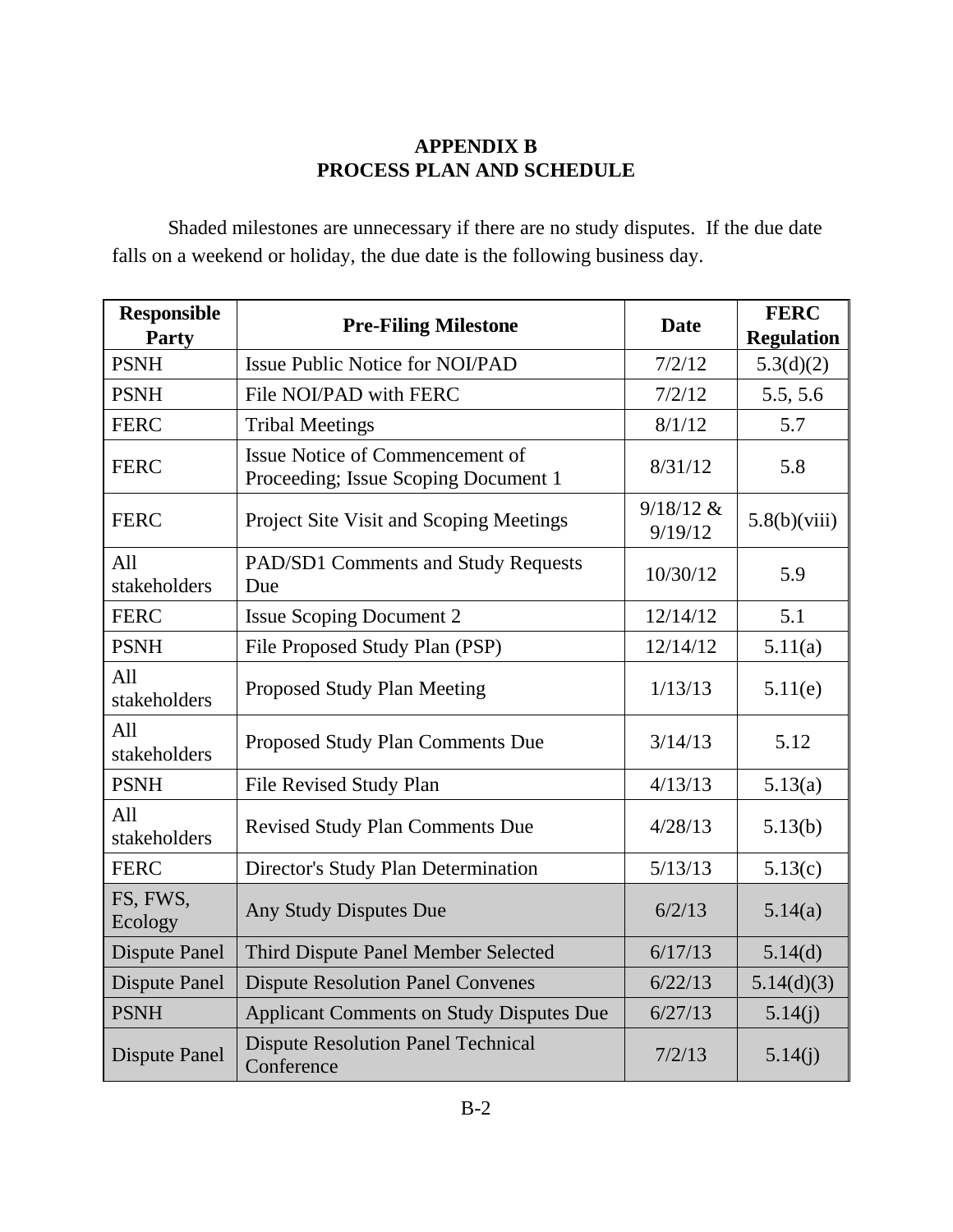| <b>Responsible</b><br><b>Party</b> | <b>Pre-Filing Milestone</b>                           | <b>Date</b> | <b>FERC</b><br><b>Regulation</b> |
|------------------------------------|-------------------------------------------------------|-------------|----------------------------------|
| <b>Dispute Panel</b>               | <b>Dispute Resolution Panel Findings Issued</b>       | 7/22/13     | 5.14(k)                          |
| <b>FERC</b>                        | Director's Study Dispute Determination                | 8/11/13     | 5.14(1)                          |
| <b>PSNH</b>                        | <b>First Study Season</b>                             | 2013-2014   | 5.15(a)                          |
| <b>PSNH</b>                        | <b>Initial Study Report</b>                           | 5/13/14     | 5.15(c)(1)                       |
| All<br>stakeholders                | <b>Initial Study Report Meeting</b>                   | 5/28/14     | 5.15(c)(2)                       |
| <b>PSNH</b>                        | <b>Initial Study Report Meeting Summary</b>           | 6/12/14     | 5.15(c)(3)                       |
| All<br>stakeholders                | Any Disputes/Requests to Amend Study Plan<br>Due      | 7/12/14     | 5.15(c)(4)                       |
| All<br>stakeholders                | Responses to Disputes/Amendment Requests<br>Due       | 8/11/14     | 5.15(c)(5)                       |
| <b>FERC</b>                        | Director's Determination on<br>Disputes/Amendments    | 9/10/14     | 5.15(c)(6)                       |
| <b>PSNH</b>                        | <b>Second Study Season</b>                            | 2014-2015   | 5.15(a)                          |
| <b>PSNH</b>                        | <b>Updated Study Report due</b>                       | 5/13/15     | 5.15(f)                          |
| All<br>stakeholders                | <b>Updated Study Report Meeting</b>                   | 5/28/15     | 5.15(f)                          |
| <b>PSNH</b>                        | <b>Updated Study Report Meeting Summary</b>           | 6/12/15     | 5.15(f)                          |
| All<br>stakeholders                | Any Disputes/Requests to Amend Study Plan<br>Due      | 7/12/15     | 5.15(f)                          |
| All<br>stakeholders                | Responses to Disputes/Amendment Requests<br>Due       | 8/11/15     | 5.15(f)                          |
| <b>FERC</b>                        | Director's Determination on<br>Disputes/Amendments    | 9/10/15     | 5.15(f)                          |
| <b>PSNH</b>                        | <b>File Preliminary Licensing Proposal</b>            | 8/4/15      | 5.16(a)                          |
| All<br>stakeholders                | <b>Preliminary Licensing Proposal Comments</b><br>Due | 11/2/15     | 5.16(e)                          |
| <b>PSNH</b>                        | <b>File Final License Application</b>                 | 12/31/15    | 5.17                             |
| <b>PSNH</b>                        | Issue Public Notice of License Application<br>Filing  | 1/14/16     | 5.17(d)(2)                       |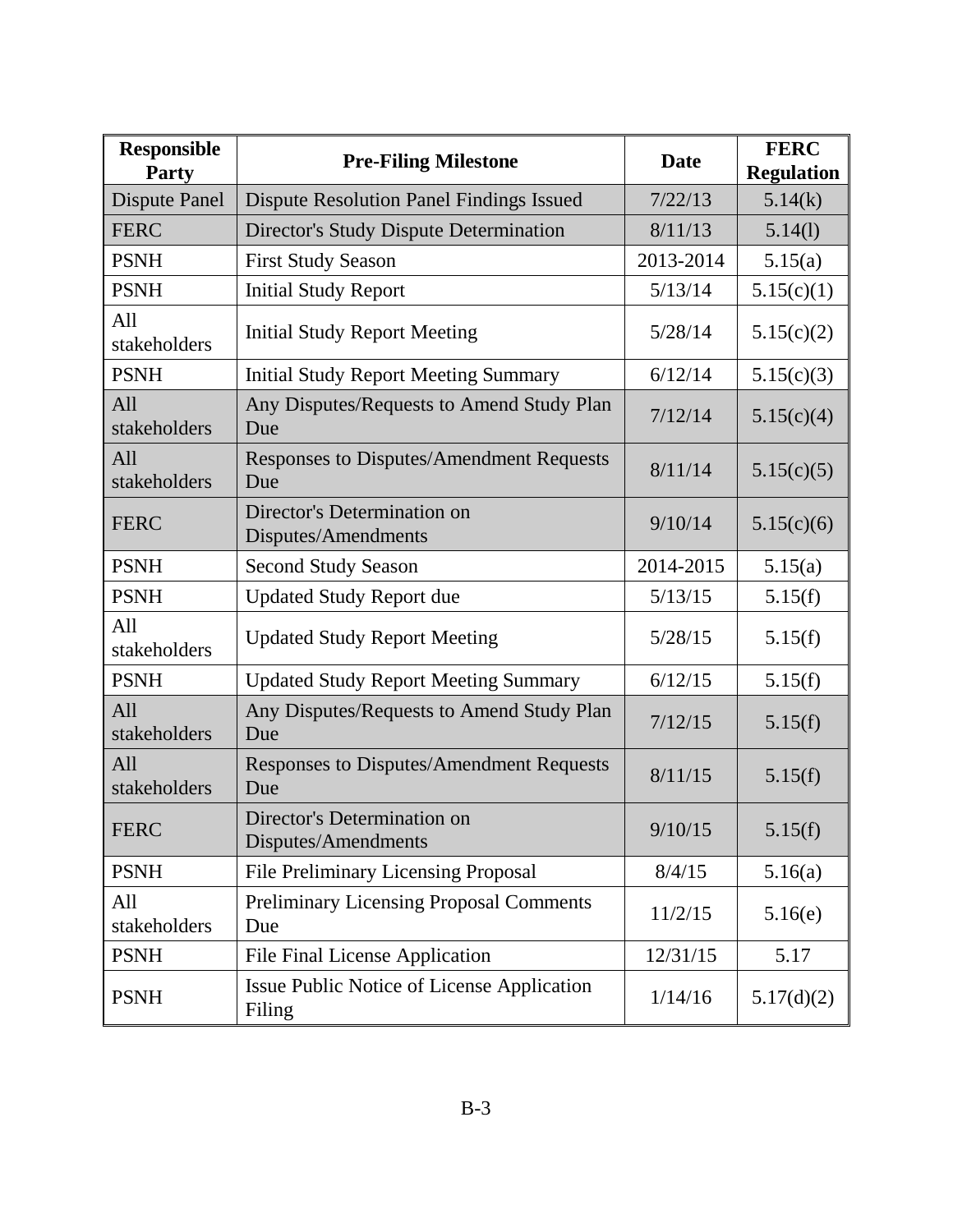# **ATTACHMENT 2: WAIVER OF COMMISSION REGULATIONS AND EXPEDITED STUDY PLAN DETERMINATION, MIDDLE FORK AMERICAN RIVER (FERC P-2079)**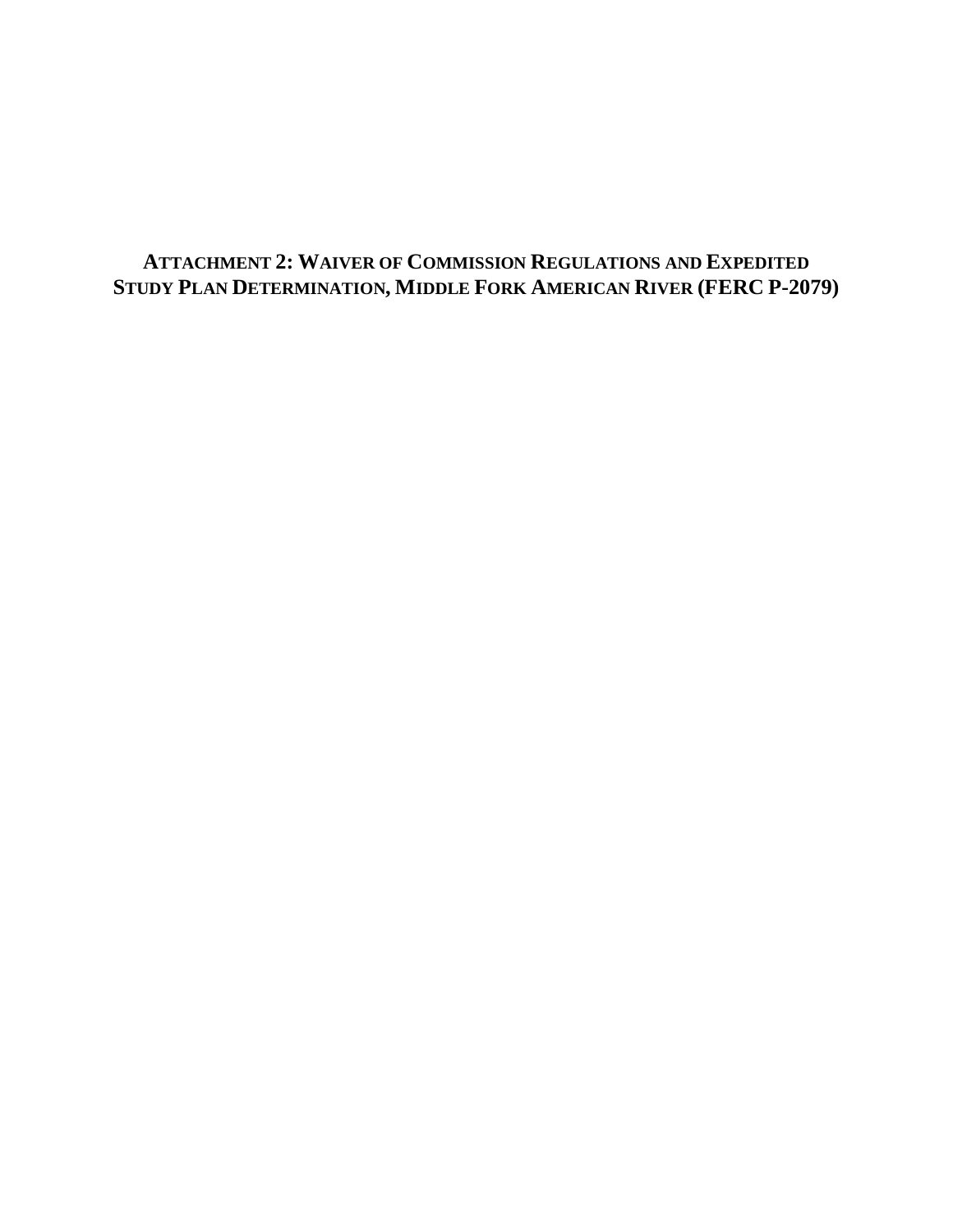#### FEDERAL ENERGY REGULATORY COMMISSION WASHINGTON, D.C. 20426

June 18, 2008

OFFICE OF ENERGY PROJECTS

Project No. 2079-061 – California Middle Fork American Project Placer County Water Agency

Mal Toy, Project Engineer Placer County Water Agency 144 Ferguson Road Auburn, CA 95603

#### **Reference: Granting of Regulation Waiver Request and Setting Final Due Date for Comments on Study Plans**

Dear Mr. Toy:

On May 23, 2008, Placer County Water Agency (Placer County) filed a request to expedite the Study Plan Determination Process and waive the Commission's regulations in 18 CFR §5.11 (Potential Applicant's Proposed Study Plan and Study Plan Meetings) and 18 CFR §5.12 (Comments on Proposed Study Plan) for the relicensing of the Middle Fork American Project. Placer County stated that expediting the approval process would: (1) provide certainty in the scope of work for studies currently being implemented in 2008 by Placer County based on early stakeholder consensus, and (2) allow the relicensing participants to focus their efforts on completing the technical studies early in the process to provide sufficient time for Placer County and the stakeholders to fully evaluate project effects and collaboratively develop new license conditions.

On June 2, 2008, we issued a request for comments on Placer County's waiver request, with comments due 15 days from the date of that letter (June 17, 2008). We received no comments on Placer County's waiver request. It appears as though relicensing participants have had adequate time to put forth any study needs and preliminary comments. We agree with Placer County that a waiver will expedite the study development process and will allow more time for the completion of studies and the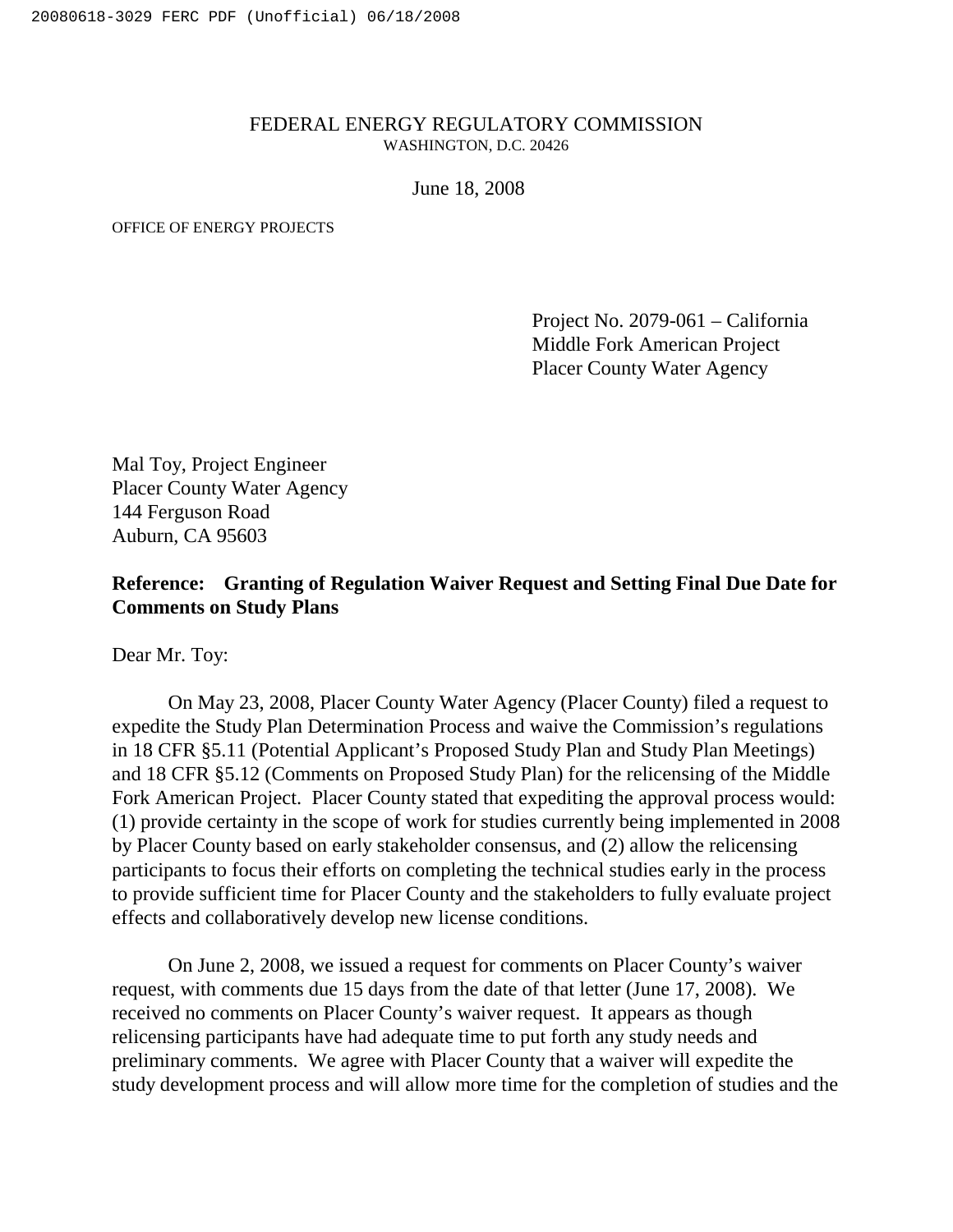development of any needed environmental measures. Therefore, Placer County's waiver request is granted.

We are considering the Technical Study Plans included in Placer County's Pre-Application Document (filed December 13, 2007) as well as the revised Instream Flow Technical Study Plan (filed on May 23, 2008) to be Placer County's Revised Proposed Study Plans (18 CFR §5.13). **Final stakeholder comments on Placer County's Revised Study Plans are due 15 days from the date of this letter**. A revised relicensing process schedule is included as Schedule A.

If you have any questions, please contact Carolyn Templeton at (202) 502-8785 or carolyn.templeton@ferc.gov.

Sincerely,

J. Mark Robinson, Director Office of Energy Projects

Enclosure: Schedule A

cc: Mailing list Public Files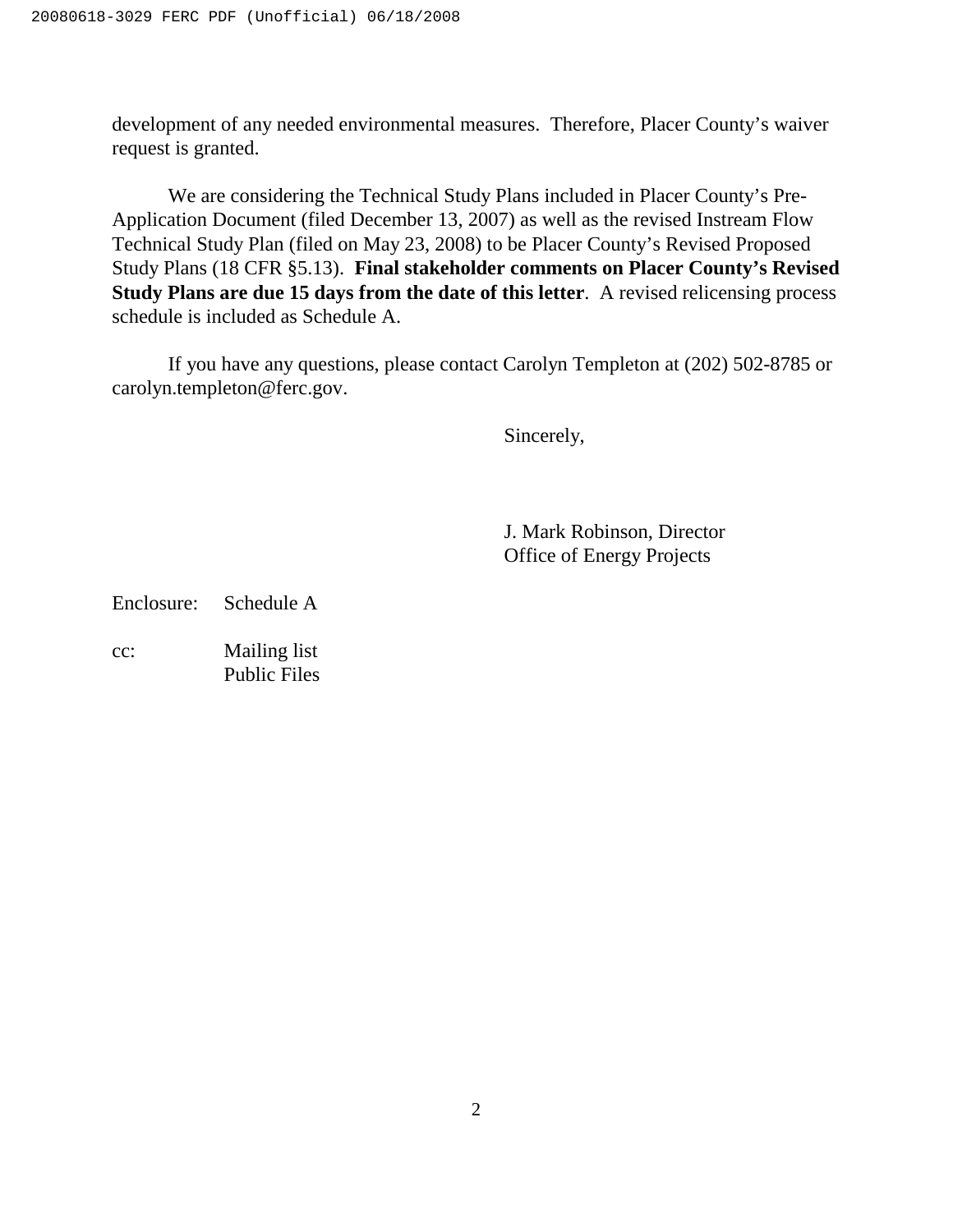# **Schedule A Revised Relicensing Process Schedule**

| <b>FERC</b>         |                                                                                                                                    | <b>Responsible</b> |                                                                                                                              |                 |
|---------------------|------------------------------------------------------------------------------------------------------------------------------------|--------------------|------------------------------------------------------------------------------------------------------------------------------|-----------------|
| <b>18 CFR §</b>     | <b>Relicensing Activity</b><br><b>Initiation of Relicensing Process</b>                                                            | <b>Party</b>       | <b>Activity Time Frame</b>                                                                                                   | <b>Deadline</b> |
| 5.5                 | <b>Filing of Notification of Intent (NOI)</b>                                                                                      | <b>PCWA</b>        | Five to five and one half years prior to existing<br>license expiration. Filed concurrent with Pre-<br>application Document. | 12/13/2007      |
| 5.5(e)              | Request to be Non-Federal representative<br>under Section 7 of the Endangered<br>Species Act (ESA)                                 | <b>PCWA</b>        | Provide simultaneously with filing of NOI.                                                                                   | 12/13/2007      |
| 5.5(e)              | Request to initiate consultation under<br>Section 106 of the National Historic<br>Preservation Act (NHPA)                          | <b>PCWA</b>        | Provide simultaneously with filing of NOI.                                                                                   | 12/13/2007      |
| 5.6                 | <b>Filing of Pre-application Document</b><br>(PAD)                                                                                 | <b>PCWA</b>        | Five to five and one half years prior to existing<br>license expiration. Filed concurrent with NOI.                          | 12/13/2007      |
| <b>FERC Scoping</b> |                                                                                                                                    |                    |                                                                                                                              |                 |
| 5.7                 | <b>Initial Tribal Consultation Meeting</b>                                                                                         | <b>FERC</b>        | Within 30 days following filing of NOI/PAD.                                                                                  | 1/14/2008       |
| 5.8                 | <b>Notice of Commencement of</b><br><b>Proceeding and Scoping Document</b>                                                         | <b>FERC</b>        | Within 60 days of filing NOI/PAD                                                                                             | 2/11/2008       |
| 5.8(a)(b)           | Issue notice of NOI/PAD and request for<br>comments                                                                                | <b>FERC</b>        | Concurrent with notice of commencement of<br>proceeding.                                                                     | 2/11/2008       |
| 5.8(b)              | Decision regarding licensee request to<br>initiate informal consultation under Section<br>7 of the ESA, or Section 106 of the NHPA | <b>FERC</b>        | Concurrent with notice of commencement of<br>proceeding.                                                                     | 2/11/2008       |
| 5.8(c)              | <b>Issue Scoping Document 1 (SD1)</b>                                                                                              | <b>FERC</b>        | Concurrent with notice of commencement of<br>proceeding.                                                                     | 2/11/2008       |
| 5.8(b)(3)(viii)     | Conduct public scoping meeting and<br>site visit                                                                                   | <b>FERC</b>        | Within 30 days of the notice of<br>commencement of proceeding.                                                               | 3/4-5/2008      |
| 5.9(a)              | File comments on PAD and SD1, and<br>provide study requests                                                                        | Participants       | Within 60 days following the Commission's<br>notice of commencement of proceeding.                                           | 4/11/2008       |
| 5.10                | Issue Scoping Document 2 (if necessary)                                                                                            | <b>FERC</b>        | Within 45 days following the deadline for filing<br>of comments on SD1.                                                      | 5/27/2008       |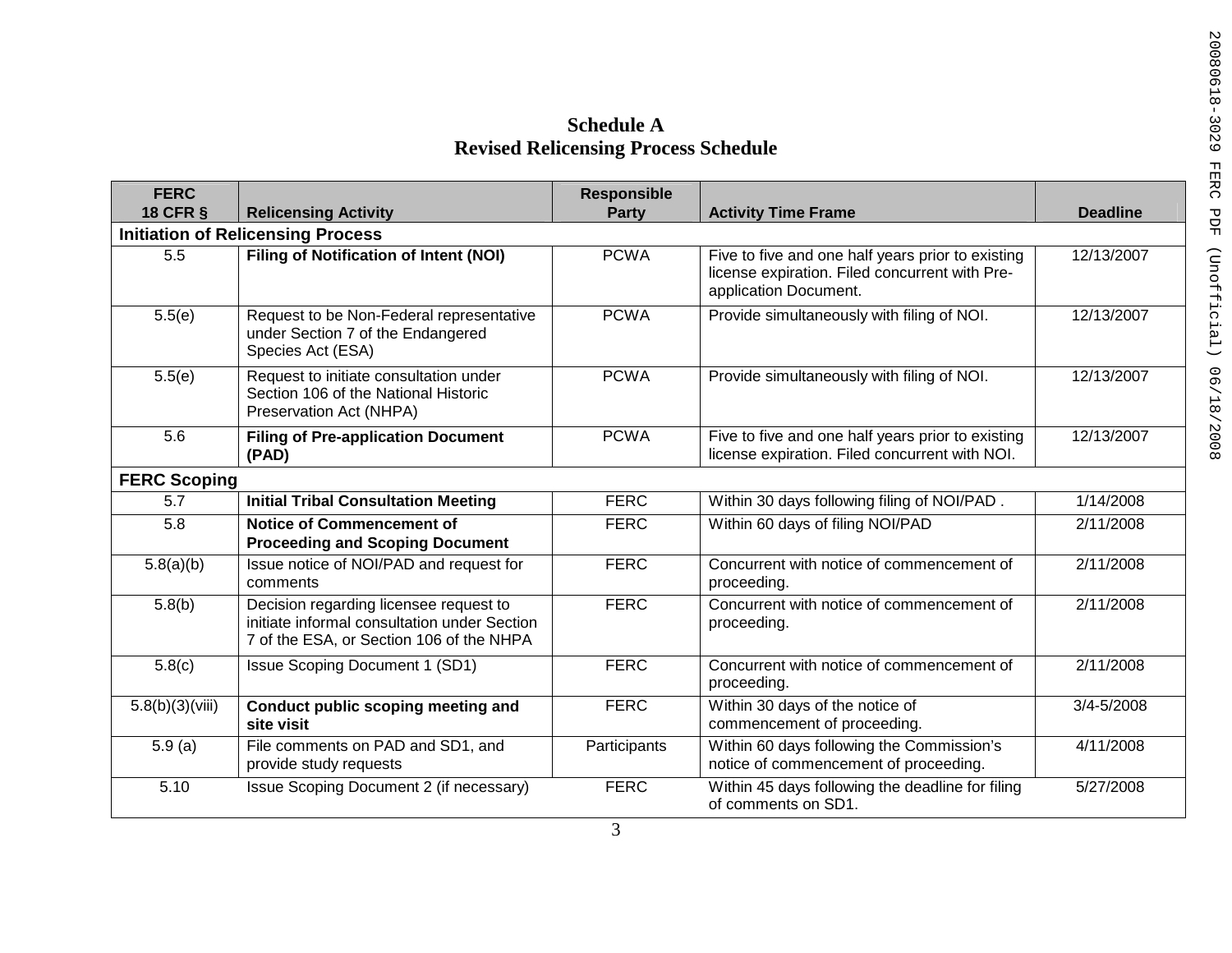|                    | <b>Study Plan Development</b>                                                 |                                       |                                                                                                                           |           |
|--------------------|-------------------------------------------------------------------------------|---------------------------------------|---------------------------------------------------------------------------------------------------------------------------|-----------|
| 5.11<br>5.12       | in consultation with stakeholders from February through May 2008.             |                                       | Proposed Study Plan and Study Requests - Technical Study Plans were included in the PAD and Study Requests were addressed |           |
|                    | Submit Request for Waiver of<br><b>Commission's Regulations</b>               | <b>PCWA</b>                           | Concurrent with issuance of Revised Study<br>Plan.                                                                        | 5/23/2008 |
|                    | Issue notice of Request for Waiver of<br><b>Commission's Regulations</b>      | <b>FERC</b>                           |                                                                                                                           | 6/2/2008  |
|                    | File comments on Request for Waiver of<br><b>Commission's Regulations</b>     | Participants                          | Within 15 days following the notice of Request<br>for Waiver of Commission's Regulations.                                 | 6/17/2008 |
|                    | File notice of approval of Request for<br>Waiver of Commission's Regulations. | <b>FERC</b>                           |                                                                                                                           | 6/18/2008 |
| 5.13               | <b>Revised Study Plan and Study Plan Determination</b>                        |                                       |                                                                                                                           |           |
| 5.13(a)            | <b>Issue Revised Study Plan</b>                                               | <b>PCWA</b>                           | Within 30 days following the deadline for filing<br>comments on the Proposed Study Plan.                                  | 5/23/2008 |
| 5.13(b)            | File comments on Revised Study Plan                                           | Participants                          | Within 15 days following notice of approval of<br>Request for Waiver of Commission's<br>Regulations.                      | 7/3/2008  |
| 5.13(c)            | <b>Issue Study Plan Determination</b>                                         | <b>FERC</b>                           | 15 days following the deadline for filing<br>comments on the Revised Study Plan.                                          | 7/18/2008 |
| 5.13(d)<br>5.14(a) | File notice of study dispute                                                  | Mandatory<br>conditioning<br>agencies | Within 20 days of the Study Plan<br>Determination.                                                                        | 8/7/2008  |
| 5.13(d)            | Study Plan approved, if no notice of study<br>dispute is filed                | <b>FERC</b>                           | Within 20 days of Study Plan Determination.                                                                               | 8/7/2008  |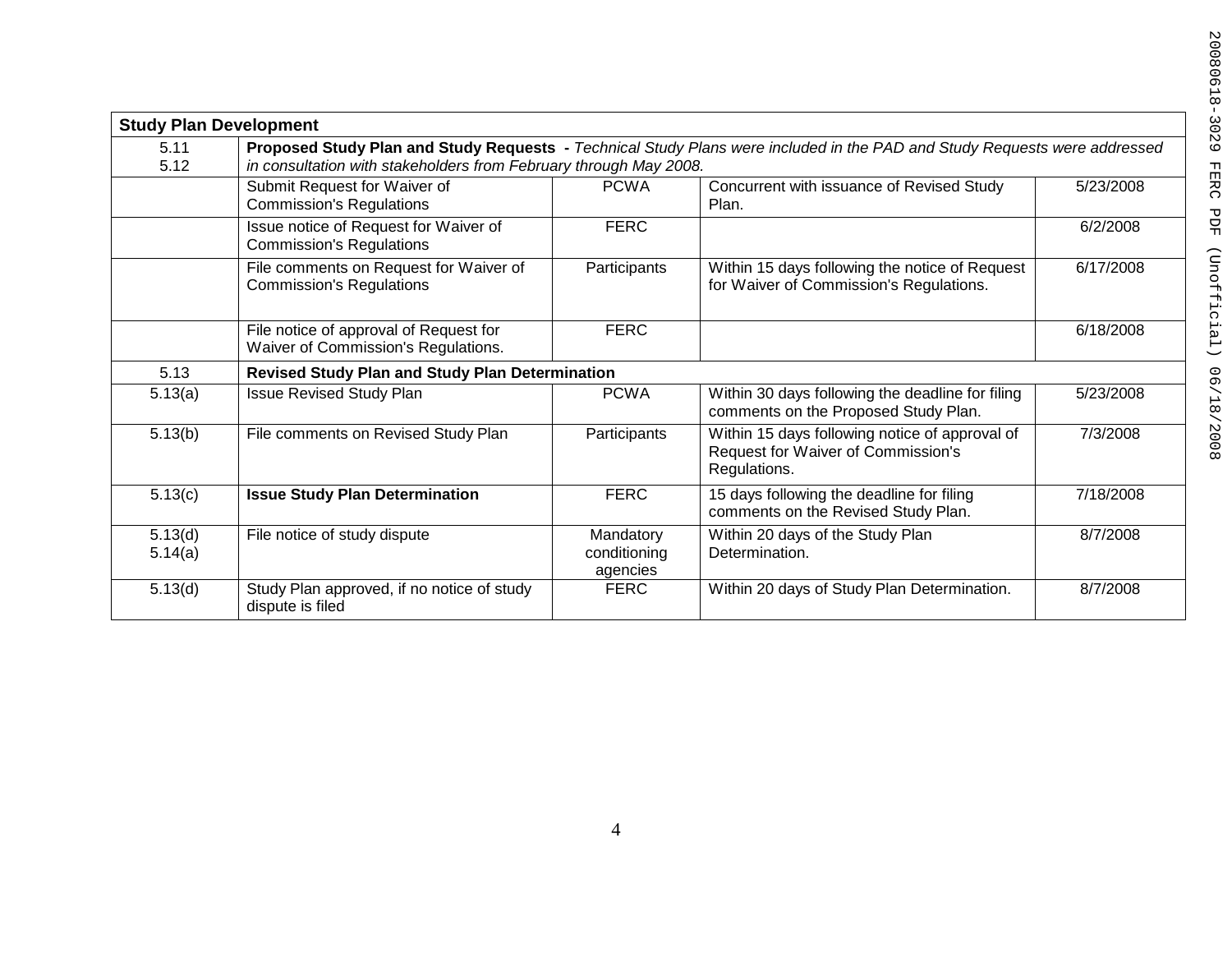| 5.14                   | <b>Formal Study Dispute Resolution Process</b>                                                                         |                                       |                                                                                                                                                                                                    |            |
|------------------------|------------------------------------------------------------------------------------------------------------------------|---------------------------------------|----------------------------------------------------------------------------------------------------------------------------------------------------------------------------------------------------|------------|
| $\sqrt{5}$ . 14(d)     | Convene Dispute Resolution Panel, if<br>notice of Study Plan dispute is filed                                          | <b>FERC</b>                           | Within 20 days of the notice of study dispute.                                                                                                                                                     | 8/27/2008  |
| 5.14(i)                | File with Commission and serve upon<br>panel members comments and information<br>regarding dispute                     | <b>PCWA</b>                           | No later than 25 days following the notice of<br>study dispute.                                                                                                                                    | 9/1/2008   |
| 5.14(k)                | Issue findings and recommendations<br>regarding the study plan dispute to Director<br>of the Office of Energy Projects | <b>Dispute</b><br>Resolution<br>Panel | No later than 50 days following the notice of<br>study dispute.                                                                                                                                    | 9/26/2008  |
| 5.14(l)                | Issue written determination on study<br>plan dispute                                                                   | <b>FERC</b>                           | No later than 70 days from the date of filing of<br>the notice of study dispute.                                                                                                                   | 10/16/2008 |
| <b>Conduct Studies</b> |                                                                                                                        |                                       |                                                                                                                                                                                                    |            |
| 5.15(a)                | <b>Conduct First Year Studies</b>                                                                                      | <b>PCWA</b>                           | May 2007 through<br>December 2007                                                                                                                                                                  | 12/31/2007 |
| 5.15(b)<br>5.15(c)(1)  | File progress report and<br><b>Initial Study Report</b>                                                                | <b>PCWA</b>                           | Within one year after Commission approval of<br>the study plan.<br>Due to early implementation of studies, this<br>activity was completed prior to approval of the<br><b>Technical Study Plans</b> | 1/22/2008  |
| 5.15(c)(2)             | <b>Conduct Initial Study Report Meeting</b>                                                                            | <b>PCWA</b>                           | Within 15 days of filing the Initial Study<br>Report.<br>Due to early implementation of studies, this<br>activity was completed prior to approval of the<br><b>Technical Study Plans</b>           | 2/4/2008   |
| 5.15(c)(3)             | File Initial Study Report Meeting Summary<br>including any study modifications or new<br>studies                       | <b>PCWA</b>                           | Within 15 days following the Initial Study<br>Report Meeting.<br>Due to early implementation of studies, this<br>activity was completed prior to approval of the<br><b>Technical Study Plans</b>   | 2/19/2008  |
| 5.15(c)(4)             | File disagreement with Initial Study Report<br><b>Meeting Summary</b>                                                  | FERC and<br>participants              | Within 30 days following the filing of the Initial<br>Study Report Meeting Summary.                                                                                                                | 3/20/2008  |
| 5.15(c)(7)             | If no disagreements are filed, approve<br>proposed amendment to study plans                                            | <b>FERC</b>                           | Thirty days following the filing of the Initial<br>Study Report Meeting Summary.                                                                                                                   | 3/20/2008  |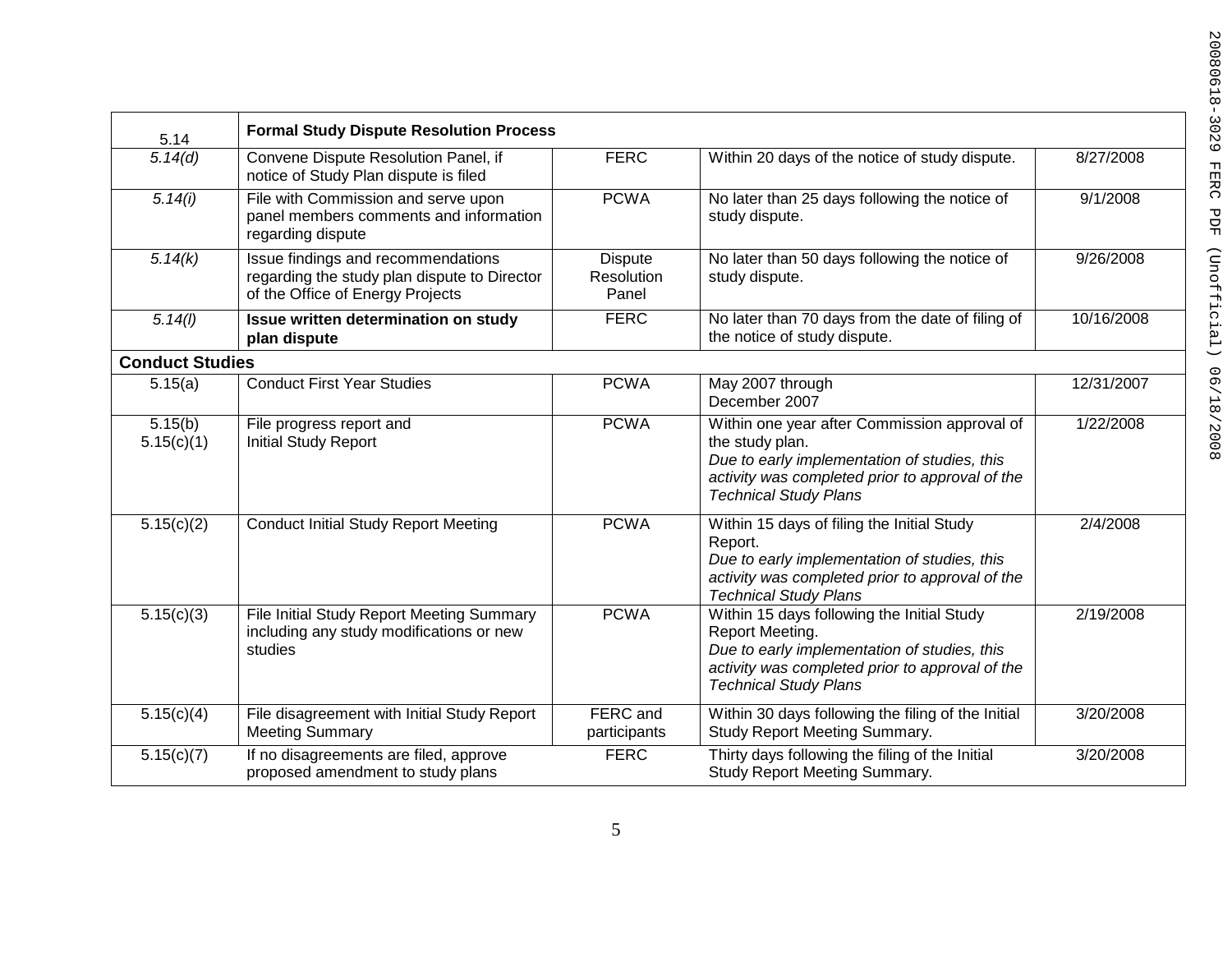|                       |                                                                                                                   |                                   | No disagreements with the Initial Study Report Meeting Summary were filed.                          |                                        |
|-----------------------|-------------------------------------------------------------------------------------------------------------------|-----------------------------------|-----------------------------------------------------------------------------------------------------|----------------------------------------|
| $\overline{5.15}$ (f) | <b>Conduct Second Year Studies</b>                                                                                | <b>PCWA</b>                       | January 2008 through<br>December 2008                                                               | 12/31/2008                             |
| 5.15(f)               | File progress report and<br><b>Updated Study Report</b>                                                           | <b>PCWA</b>                       | Within two years after Commission approval<br>of the study plan.                                    | 1/22/2009                              |
| 5.15(c)(2)            | <b>Conduct Updated Study Report Meeting</b>                                                                       | <b>PCWA</b>                       | Within 15 days of filing the Updated Study<br>Report.                                               | 2/6/2009                               |
| 5.15(c)(3)            | File Update Study Report Meeting<br>Summary including any study modifications<br>or new studies                   | <b>PCWA</b>                       | Within 15 days following the Updated Study<br>Report Meeting.                                       | 2/23/2009                              |
| 5.15(c)(4)            | File disagreement with Updated Study<br><b>Report Meeting Summary</b>                                             | FERC and<br>Participants          | Within 30 days following the filing of the<br>Updated Study Report Meeting Summary.                 | 3/25/2009                              |
| 5.15(c)(7)            | If no disagreements are filed, approve<br>proposed amendment to study plans                                       | <b>FERC</b>                       | Thirty days following the filing of the Updated<br>Study Report Meeting Summary.                    | 3/25/2009                              |
| 5.15(c)(5)            | If disagreements are filed, file responses to<br>disagreement with Updated Study Report<br><b>Meeting Summary</b> | FERC, PCWA<br>and<br>Participants | Within 30 days of the filing of a disagreement<br>with Updated Study Report Meeting<br>Summary.     | 4/24/2009                              |
| 5.15(c)(6)            | Resolve disagreement and amend<br>approved study plan                                                             | <b>FERC</b>                       | Within 30 days following the due date for<br>responses to disagreement.                             | 5/25/2009                              |
| 5.15(f)               | Promptly proceed with any remaining<br>undisputed studies or amended studies                                      | <b>PCWA</b>                       |                                                                                                     | Starting:<br>3/25/2009<br>(undisputed) |
|                       |                                                                                                                   |                                   |                                                                                                     | 5/25/2009<br>(disputed)                |
|                       | <b>Filing of License Application</b>                                                                              |                                   |                                                                                                     |                                        |
| 5.16(a)               | <b>File Preliminary Licensing Proposal or</b><br><b>Draft Application</b>                                         | <b>PCWA</b>                       | No later than 150 days prior to the deadline<br>for filing a new license application.               | 10/1/2010                              |
| 5.16(e)               | File comments on Preliminary Licensing<br>Proposal or Draft License Application                                   | FERC and<br>Participants          | Within 90 days of the filing date of the<br>Preliminary Licensing Proposal or Draft<br>Application. | 12/30/2010                             |
| 5.17(a)               | <b>File License Application</b>                                                                                   | <b>PCWA</b>                       | Must be filed no later than 24 months before<br>the existing license expires.                       | 2/28/2011                              |